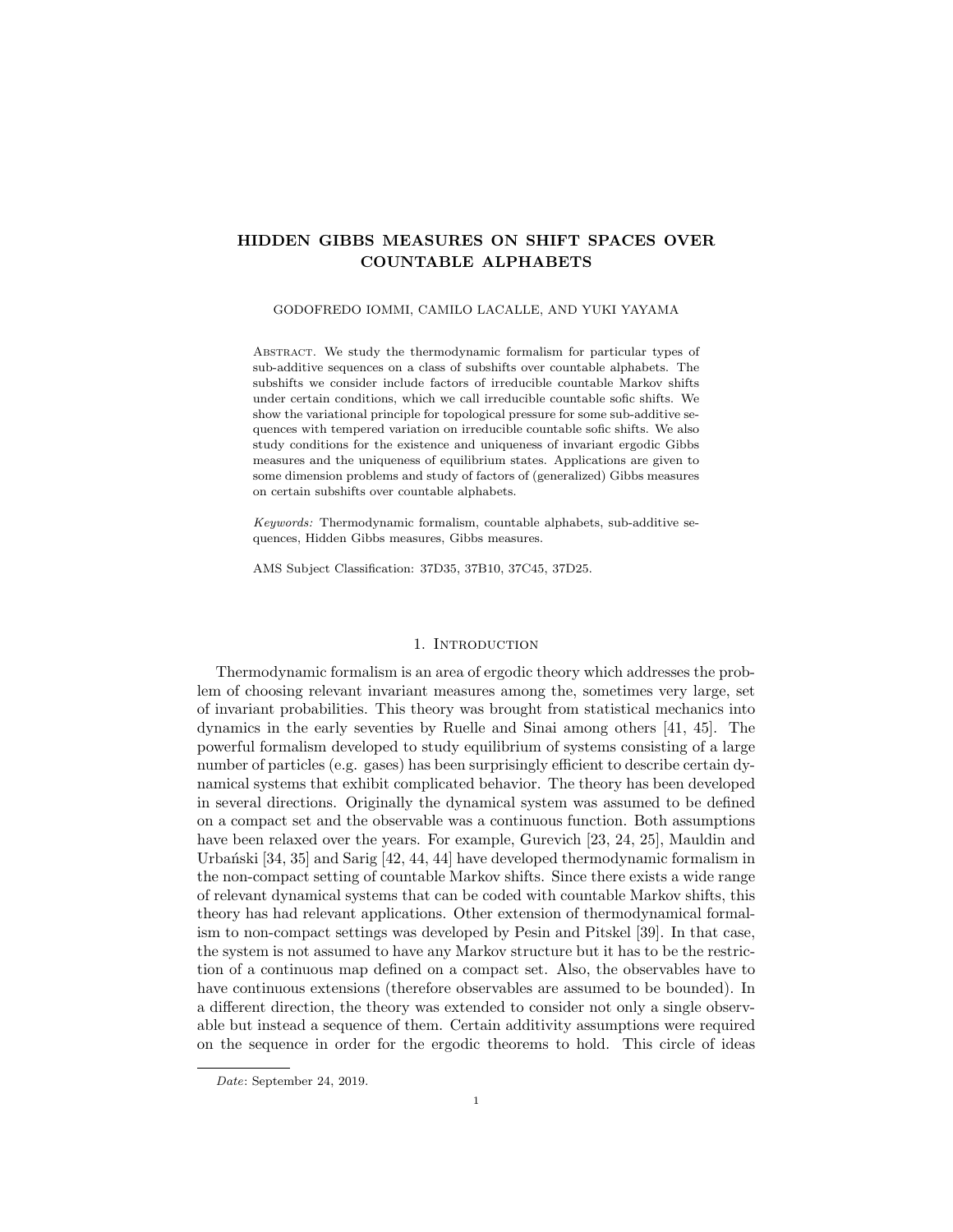was called non-additive thermodynamic formalism. It was originally formulated by Falconer [14] with the purpose of applying it in the study of the dimension theory of non-conformal dynamical systems. Ever since, different additivity assumptions have been considered in the sequence. For example, Barreria [2, 3, 4] and Mummert [37] independently developed the theory assuming a strong additivity assumption called almost-additivity. Cao, Feng and Huang [8] studied the case in which the sequence was only assumed to be sub-additive. More generally, Feng and Huang [20] extended the theory to handle asymptotically sub-additive sequences. Over the last few years, thermodynamic formalism for non-compact dynamical systems and sequences of observables has been developed. Iommi and Yayama [26, 27] have studied thermodynamic formalism for almost-additive sequences on (non-compact) countable Markov shifts. Also, Käenmäki and Reeve [29] studied the formalism for sequences of potentials under weaker additivity assumptions but for the full shift over a countable alphabet.

In this paper, we further develop the theory. We consider particular types of sub-additive sequences on a fairly general class of subshifts. We call this class the class of *countable sofic shifts* (see Section 2.3). This class generalizes the concept of a sofic shift over a finite alphabet. We stress that this dynamical system is non-Markov and it is defined on a non-compact space. Even in the case of a single observable, several of our results are new, to the best of our knowledge. The types of sub-additive sequences we consider are generalizations of continuous functions with tempered variation on subshifts satisfying the weak specification property (see Section 2.2 for details). We propose a definition of the topological pressure and compare it with the Gurevich pressure in Section 2 and prove the variational principle in Section 4. Unlike the case of subshifts on finite alphabets, we need to study the structure of the space on which a sequence is defined as well as regularity conditions on sequences in order to establish a variational principle. Section 4.2 studies a variational principle for sequences defined on *finitely irreducible subshifts* (Definition 2.3) which preserve a certain finiteness property. The case when the sequences are defined on countable Markov shifts which are not necessarily finitely irreducible is studied in Section 4.1. In Section 5, we study the existence and uniqueness of Gibbs measures on finitely irreducible countable sofic shifts, together with uniqueness of the Gibbs equilibrium states (Theorem 5.1). Our results extend those in [29], encompassing more general classes of sequences and far more general dynamical systems.

Differences with the work in [26, 27] are discussed in Section 3.1. Not every almost-additive sequence studied in [26] is in the class of sequences we study here (Example 3.2). This phenomenon is different from what is observed in the compact case.

One of the main applications of the thermodynamic formalism studied in this article is to develop the theory of factors of Gibbs measures on shift spaces over countable alphabets. An important question in the area is to determine under which conditions the (generalized) Gibbs property is preserved under a one-block factor map. For Gibbs measures for continuous functions on subshifts over finite alphabets, this problem has been studied widely, for example, by Chazotte and Ugalde [9, 10], Kempton and Pollicott [40], Kempton [30], Piranio [38], Jung [28], Verbitskiy [47] and Yoo [48]. For generalized Gibbs measures for sequences on subshifts over finite alphabets, this type of question has been addressed by Barral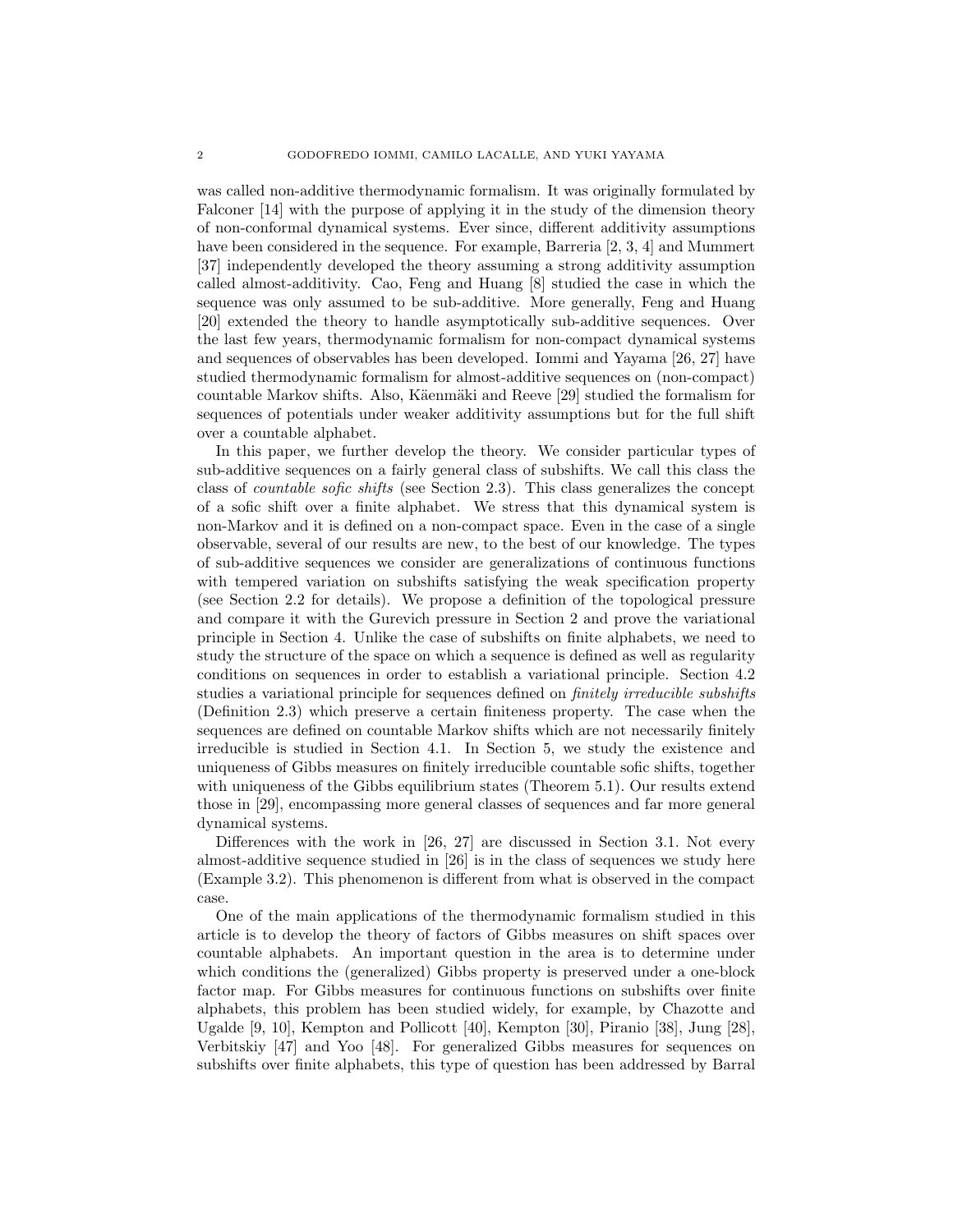and Feng [1], Feng [18] and Yayama [49, 50], especially in connection with dimension problems on non-conformal repellers. In Section 6, applying the results of Sections 4 and 5, we address this question in the (non-compact and non Markov) context of finitely irreducible countable sofic shifts (Theorems 6.1 and 6.2). Finally, in Section 7, applications are given to the study of some problems in dimension theory, in particular, product of matrices and the singular value function.

### 2. Background

2.1. Subshifts on countable alphabets and specification properties. This section is devoted to recall basic notions of symbolic dynamics. We discuss countable Markov shifts, factor maps and different specification properties in this setting. For more details we refer the reader to [33, 7]. Let  $(t_{ij})_{N\times N}$  be a transition matrix of zeros and ones (with no row and no column made entirely of zeros). The associated (one-sided) countable Markov shift  $(\Sigma, \sigma)$  is the set

$$
\Sigma := \left\{ (x_n)_{n \in \mathbb{N}} : t_{x_n, x_{n+1}} = 1 \text{ for every } n \in \mathbb{N} \right\},\
$$

together with the shift map  $\sigma : \Sigma \to \Sigma$  defined by  $\sigma(x) = x'$ , for  $x = (x_n)_{n=1}^{\infty}$ ,  $x' = (x_n)_{n=1}^{\infty}$  $(x'_n)_{n=1}^{\infty}$  with  $x'_n = x_{n+1}$  for all  $n \in \mathbb{N}$ . If for every  $(i, j) \in \mathbb{N}^2$  the transition matrix satisfies  $t_{ij} = 1$ , then we say that the corresponding countable Markov shift is the *full shift on a countable alphabet*.

An *allowable word* of length  $n \in \mathbb{N}$  for  $\Sigma$  is a string  $i_1 \dots i_n$  where  $t_{i_i, i_{i+1}} = 1$ for every  $j \in \{1, \ldots, n-1\}$ . For each  $n \in \mathbb{N}$ , denote by  $B_n(\Sigma)$  the set of allowable words of length n of  $\Sigma$ . For  $i_1 \ldots i_n \in B_n(\Sigma)$ , we define a cylinder set  $[i_1 \ldots i_n]$  of length  $n$  by

$$
[i_1 \dots i_n] = \{ x \in \Sigma : x_j = i_j \text{ for } 1 \le j \le n \}.
$$

We endow  $\Sigma$  with the topology generated by cylinder sets. This is a metrizable space. The following metric generates the cylinder topology. Let  $d$  be the metric on  $\sum$  by  $d(x, x') = 1/2^k$  if  $x_i = x'_i$  for all  $1 \le i \le k$  and  $x_{k+1} \ne x'_{k+1}$ ,  $d(x, x') = 1$  if  $x_1 \neq x'_1$ , and  $d(x, x') = 0$  otherwise. We stress that, in general,  $\Sigma$  is a non-compact space.

We can drop the Markov structure and define subshifts on countable alphabets. Let X be a closed subset of the full shift  $\Sigma$ . If X is  $\sigma$ -invariant, that is  $\sigma(X) \subseteq X$ , then we say that  $(X, \sigma|_X)$  is a *subshift* and we write  $\sigma_X$  instead of  $\sigma|_X$ . In particular, if X is not a subset of the full shift on a finite alphabet, then we say that  $(X, \sigma_X)$ is a *subshift on a countable alphabet*. We also write  $(X, \sigma)$  for simplicity. The set X is endowed with the topology induced by  $\Sigma$ . In this context the set of allowable words of length  $n$  of  $X$  is defined by

$$
B_n(X) := \{i_1 \dots i_n \in B_n(\Sigma) : [i_1 \dots i_n] \cap X \neq \emptyset\}.
$$

For an allowable word  $w = i_1 \ldots i_n$  we denote by  $|w|$  its length,  $|i_1 \ldots i_n| = n$ . Given a subshift  $(X, \sigma)$  on a countable alphabet, we now define the language of X. The word of length  $n = 0$  of X is called the empty word and it is denoted by  $\varepsilon$ . The language of X is the set  $B(X) = \bigcup_{n=0}^{\infty} B_n(X)$ , i.e., the union of all allowable words of X and the empty word  $\varepsilon$ .

We now define several notions of specification that generalize the one first introduced by Bowen [6] with the purpose of proving that there exists a unique measure of maximal entropy for a large class of compact subshifts. Our definitions are given in terms of the language of X.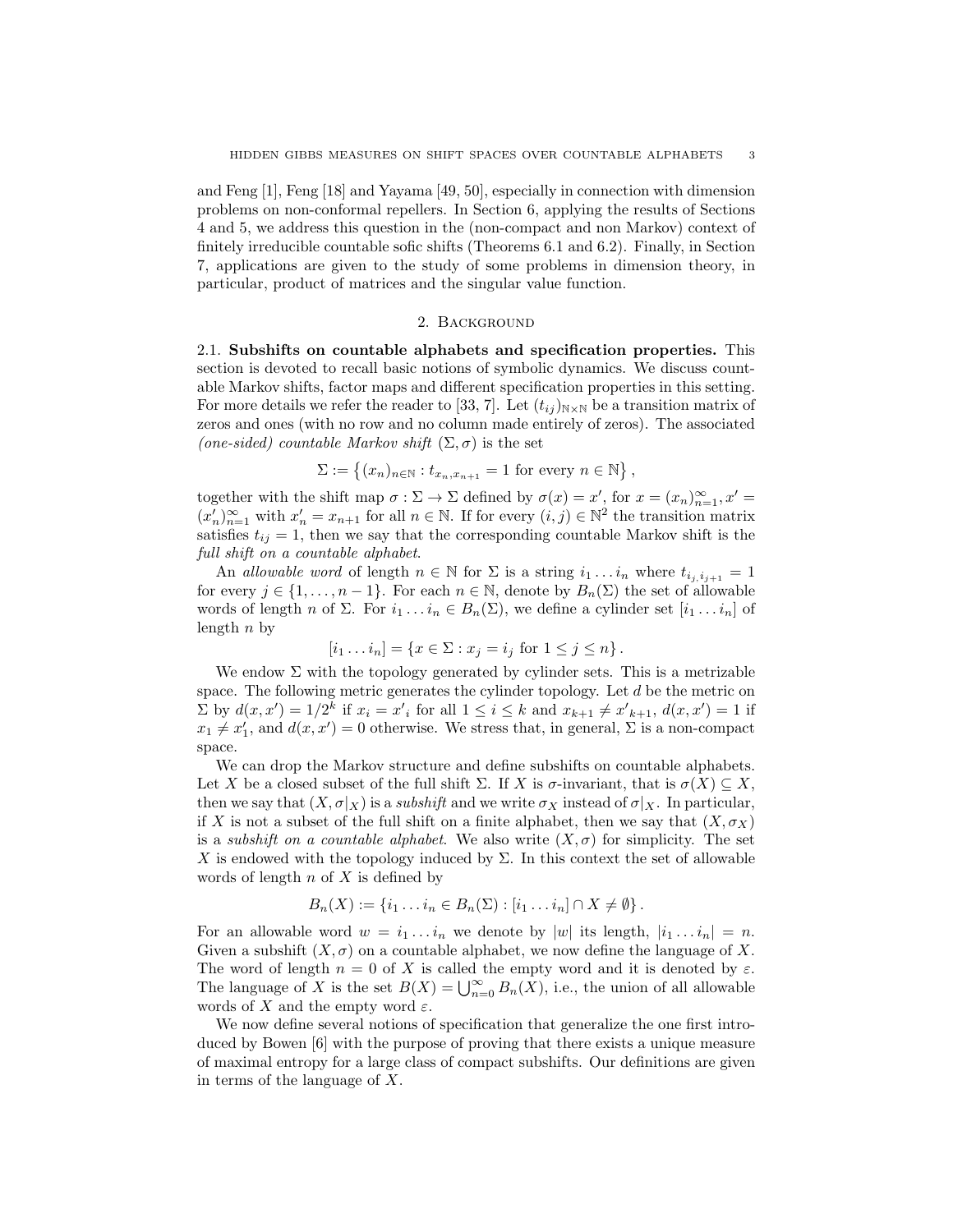**Definition 2.1.** A subshift  $(X, \sigma)$  on a countable alphabet is *irreducible* if for any allowable words  $u, v \in B(X)$ , there exists an allowable word  $w \in B(X)$  such that  $uwv \in B(X)$ .

**Definition 2.2.** A subshift  $(X, \sigma)$  on a countable alphabet has the *weak specification property* if there exists  $p \in \mathbb{N}$  such that for any allowable words  $u, v \in B(X)$ , there exist  $0 \le k \le p$  and  $w \in B_k(X)$  such that  $uvw \in B(X)$ . If in addition,  $k = p$ for any u and v, then X has the *strong specification property*. We call such p a weak (strong, respectively) specification number.

**Definition 2.3.** A subshift  $(X, \sigma)$  is *finitely irreducible* if there exist  $p \in \mathbb{N}$  and a finite subset  $W_1 \subset \bigcup_{n=0}^p B_n(X)$  such that for every  $u, v \in B(X)$ , there exists  $w \in W_1$  such that  $uwv \in B(X)$ . It is *finitely primitive* if there exist  $p \in \mathbb{N}$  and a finite subset  $W_1 \subset B_p(X)$  such that for every  $u, v \in B(X)$ , there exists  $w \in W_1$ such that  $uvw \in B(X)$ .

The notion of finitely primitive (see Definition 2.3) is essentially the same as that of specification introduced by Bowen [6] in a non-compact symbolic setting. There is a closely related class of countable Markov shifts studied by Sarig [44]. A countable Markov shift is *topologically mixing*, i.e., for each pair  $x, y \in \mathbb{N}$ , there exists  $N \in \mathbb{N}$  such that for every  $n > N$  there is an allowable word  $i_1 \dots i_n \in B_n(\Sigma)$ such that  $i_1 = x, i_n = y$ .

**Definition 2.4.** A countable Markov shift  $(\Sigma, \sigma)$  is said to satisfy the *big images and preimages property (BIP property)* if there exists  $\{b_1, b_2, \ldots, b_n\}$  in the alphabet S such that for every  $a \in S$  there exist  $i, j \in \{1, \ldots, n\}$  such that  $t_{b_i} a t_{ab_j} = 1$ .

**Lemma 2.1.** [44] *If*  $(\Sigma, \sigma)$  *is a topologically mixing countable Markov shift with the BIP property, then it is finitely primitive.*

If a countable Markov shift  $(\Sigma, \sigma)$  satisfies the strong specification property then it is topologically mixing and has infinite entropy. On the other hand, if  $(\Sigma, \sigma)$ satisfies the weak specification property then it is irreducible and has infinite entropy (see Section 4). The weak specification property does not imply topologically mixing.

2.2. Pressure for a class of sequences of continuous functions. In this section, we provide two definitions of pressure of sequences of continuous functions defined on non-compact subshifts. We prove that under fairly general assumptions both coincide. Let  $(X, \sigma)$  be a subshift on a countable alphabet. For each  $n \in \mathbb{N}$ , let  $f_n: X \to \mathbb{R}^+$  be a continuous function.

**Definition 2.5.** A sequence  $\mathcal{F} = \{\log f_n\}_{n=1}^{\infty}$  of continuous functions on X is called *almost-additive* if there exists a constant  $C \geq 0$  such that for every  $n, m \in \mathbb{N}, x \in X$ ,  $F$  satisfies

(2.1) 
$$
f_{n+m}(x) \le f_n(x) f_m(\sigma^n x) e^C
$$

and

(2.2) 
$$
f_n(x)f_m(\sigma^n x)e^{-C} \le f_{n+m}(x).
$$

In particular, F is called *sub-additive* if F satisfies (2.1) with  $C = 0$ . The sequence  $\mathcal{F} + C = \{ \log(e^C f_n) \}_{n=1}^{\infty}$  is sub-additive if and only if (2.1) holds.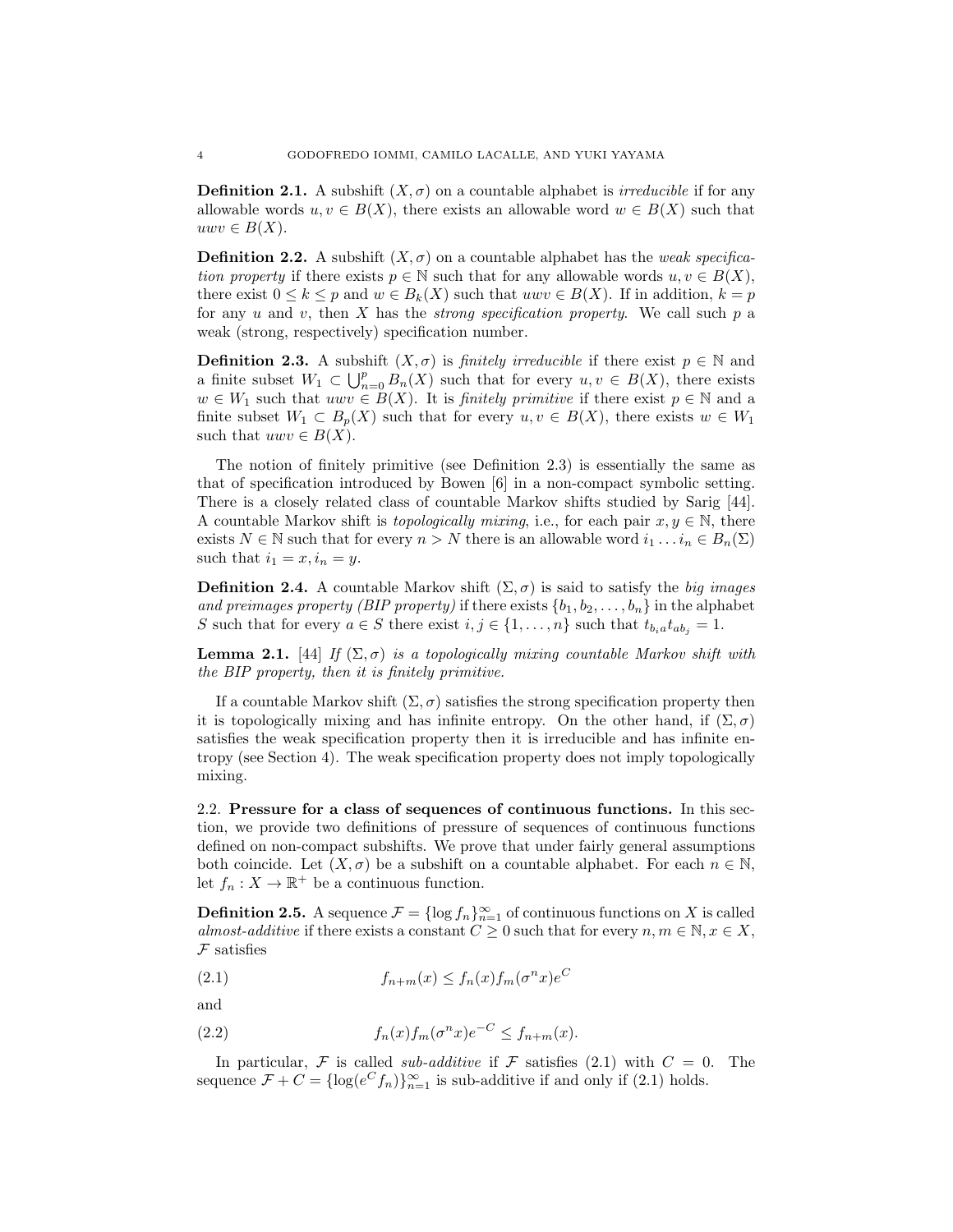**Definition 2.6.** A sequence  $\mathcal{F} = \{\log f_n\}_{n=1}^{\infty}$  of continuous functions on X is called a *Bowen* sequence if there exists  $M \in \mathbb{R}^+$  such that  $\sup\{M_n : n \in \mathbb{N}\} \leq M$ , where

$$
M_n = \sup \left\{ \frac{f_n(x)}{f_n(y)} : x, y \in X, x_i = y_i \text{ for } 1 \le i \le n \right\}
$$

.

More generally, if  $M_n < \infty$  for all  $n \in \mathbb{N}$  and  $\lim_{n \to \infty} (1/n) \log M_n = 0$ , then we say that F has *tempered variation*. Without loss of generality, we assume  $M_n \leq M_{n+1}$ for all  $n \in \mathbb{N}$ .

Definition 2.6 extends a notion introduced by Walters [46]. A continuous function  $f: X \to \mathbb{R}$  belongs to the *Bowen class* if the sequence  $\{\log e^{S_n f}\}_{n=1}^{\infty}$ , where  $(S_nf)(x) = f(x) + f(\sigma(x)) + \cdots + f(\sigma^{n-1}(x))$  for each  $x \in X$  is a Bowen sequence. The functions of summable variations belong to the Bowen class and the Bowen sequences are a generalization of functions in the Bowen class (see [3, 26]).

We now list several assumptions we will use throughout the paper. These are hypothesis on both the system  $(X, \sigma)$  and the sequence  $\mathcal{F}$ .

- (C1) The sequence  $\mathcal{F} + C$  is sub-additive for some  $C \geq 0$ .
- (C2) There exist  $p \in \mathbb{N}$  and  $D > 0$  such that given any  $u \in B_n(X)$ ,  $v \in B_m(X)$ ,  $n, m \in \mathbb{N}$ , there exists  $w \in B_k(X)$ ,  $0 \leq k \leq p$  such that

 $\sup\{f_{n+m+k}(x) : x \in [uvw]\} \geq D \sup\{f_n(x) : x \in [u]\}\sup\{f_m(x) : x \in [v]\}.$ 

- (C3) There exists a finite set  $W \subset \bigcup_{k=0}^p B_k(X)$  consisting of elements w for which the property (C2) holds.
- (C4)  $Z_1(\mathcal{F}) := \sum_{i \in \mathbb{N}} \sup \{ f_1(x) : x \in [i] \} < \infty$ .

In addition, we consider in Section 4.2 sequences satisfying the following weaker condition.

(D2) There exist  $p \in \mathbb{N}$  and a positive sequence  $\{D_{n,m}\}_{(n,m)\in\mathbb{N}\times\mathbb{N}}$  such that given any  $u \in B_n(X), v \in B_m(X), n, m \in \mathbb{N}$ , there exists  $w \in B_k(X), 0 \leq k \leq p$ such that

 $\sup\{f_{n+m+k}(x) : x \in [uvw]\} \geq D_{n,m} \sup\{f_n(x) : x \in [u]\} \sup\{f_m(x) : x \in [v]\},$ 

where  $\lim_{n\to\infty}(1/n)\log D_{n,m} = \lim_{m\to\infty}(1/m)\log D_{n,m} = 0$ . Without loss of generality, we assume that  $D_{n,m} \ge D_{n,m+1}$  and  $D_{n,m} \ge D_{n+1,m}$ .

(D3) There exists a finite set  $W \subset \bigcup_{k=0}^p B_k(X)$  consisting of elements w for which the property (D2) holds.

If F on X satisfies (C2) ((D2), respectively) with  $w \in B_p(X)$  for all w, then we say that  $\mathcal F$  on  $X$  satisfies (C2) ((D2), respectively) with the strong specification.

It is easy to see that if  $(X, \sigma)$  is a subshift on a countable alphabet and F is a Bowen sequence on X satisfying (C1) and (C2), then  $W = \{\varepsilon\}$  in (C3) if and only if  $(X, \sigma)$  is the full shift on a countable alphabet and F is almost-additive on the full shift.

**Definition 2.7.** Let  $(X, \sigma)$  be an irreducible subshift on a countable alphabet and  $\mathcal{F} = \{\log f_n\}_{n=1}^{\infty}$  a sequence of continuous functions on X with tempered variation satisfying (C1). Define  $Z_n(\mathcal{F})$  by  $Z_n(\mathcal{F}) := \sum_{i_1...i_n \in B_n(X)} \sup \{f_n(x) : x \in [i_1...i_n]\}$ and the *topological pressure* of F by

(2.3) 
$$
P(\mathcal{F}) := \limsup_{n \to \infty} \frac{1}{n} \log Z_n(\mathcal{F}),
$$

if  $\limsup_{n\to\infty}(1/n)\log Z_n(\mathcal{F})$  exists, including possibly  $\infty$  and  $-\infty$ .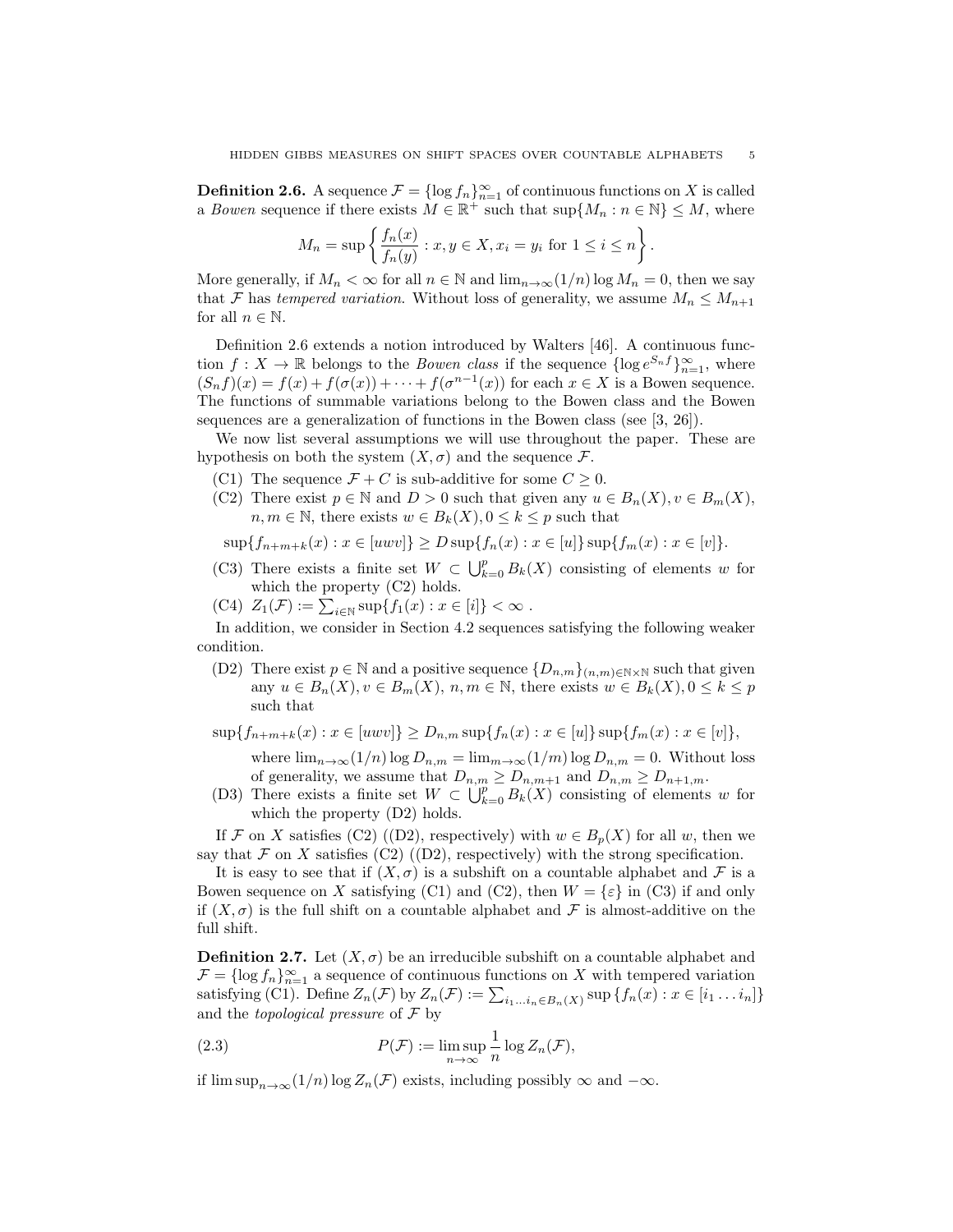If  $Z_1(\mathcal{F}) < \infty$  then sub-additivity of the sequence  $\mathcal{F} + C$  implies that  $-\infty \leq$  $P(\mathcal{F}) < \infty$ . We study the case when  $Z_1(\mathcal{F}) = \infty$  in Section 4.

**Remark 2.1.** Definition 2.7 generalizes the definition by Mauldin and Urbanski [34] on the topological pressure on finitely irreducible countable Markov shifts. Assumption (C2) was introduced by Feng [17] and appeared in the study of dimension of non-conformal repellers [18, 49]. Feng [18] studied thermodynamic formalism for the class of the Bowen sequences on subshifts on finite alphabets satisfying (C1) and  $(C2)$  (see Theorem 5.2). Käenmäki and Reeve [29] extended the work of Feng [17, 18] by studying thermodynamic formalism for the Bowen sequences on the full shift on a countable alphabet satisfying  $(C1)$ ,  $(C2)$  and  $(C3)$ .

Next we define the Gurevich pressure. Throughout the paper, we identify the set of a countable alphabet with N.

**Definition 2.8.** Let  $(X, \sigma)$  be an irreducible subshift on a countable alphabet and  $\mathcal{F} = \{\log f_n\}_{n=1}^{\infty}$  a sequence of continuous functions on X with tempered variation satisfying (C1) and (D2). For  $a \in \mathbb{N}$ , define  $Z_n(\mathcal{F}, a) := \sum_{x: \sigma^n x = x} f_n(x) \chi_{[a]}(x)$ , where  $\chi_{[a]}(x)$  is a characteristic function of the cylinder [a]. The *Gurevich pressure* of  $\mathcal F$  on X, denoted by  $P_G(\mathcal F)$ , is defined by

(2.4) 
$$
P_G(\mathcal{F}) := \limsup_{n \to \infty} \frac{1}{n} \log Z_n(\mathcal{F}, a),
$$

if  $\limsup_{n\to\infty}(1/n)\log Z_n(\mathcal{F},a)$  is independent of  $a\in\mathbb{N}$ .

Remark 2.2. The Gurevich entropy was first introduced by Gurevich for countable Markov shifts. This notion was later extended by Sarig [42] where he defines the Gurevich pressure of regular potentials defined on topologically mixing countable Markov shifts. The Gurevich pressure has been studied in [21, 11] for regular potentials defined on more general countable Markov shifts, and in [26] for almostadditive sequences. We stress that the definition given here extends both the class of sequences of potentials and the class of shifts (satisfying the weak specification) previously considered in the literature.

It was shown by Mauldin and Urbański [35] and by Sarig [44] that when restricted to topologically mixing countable Markov shifts satisfying the BIP property for a regular potential, Definitions 2.7 and 2.8 coincide. The next result extends this observation.

**Proposition 2.1.** *Let*  $(X, \sigma)$  *be a countable Markov shift and*  $\mathcal{F} = \{\log f_n\}_{n=1}^{\infty}$  *a sequence on* X *with tempered variation satisfying* (C1) *and* (D2)*. If*  $P(\mathcal{F}) < \infty$ *, then*

$$
(2.5) \t\t P(\mathcal{F}) = P_G(\mathcal{F}).
$$

*If* F *satisfies* (D2) *with the strong specification, then* lim sup *in (* 2.4*) can be replaced by* lim*.*

*Proof.* Observe that  $P(\mathcal{F}) < \infty$  if and only if  $Z_1(\mathcal{F}) < \infty$  (see Proposition 4.1). Let  $a \in \mathbb{N}$  be fixed and  $c_n \in B_n(X)$ . By (D2) there exist allowable words  $w_1, w_2$ with  $0 \leq |w_1|, |w_2| \leq p$ , such that  $aw_1c_nw_2a$  is an allowable word of length  $n+2$ +  $|w_1| + |w_2|$  satisfying

$$
\sup\{f_{n+2+|w_1|+|w_2|}(x) : x \in [aw_1c_nw_2a]\}
$$
  
\n
$$
\geq D_{1,n}D_{1+p+n,1}\sup\{f_n(x) : x \in [c_n]\}\{\sup\{f_1(x) : x \in [a]\}\}^2.
$$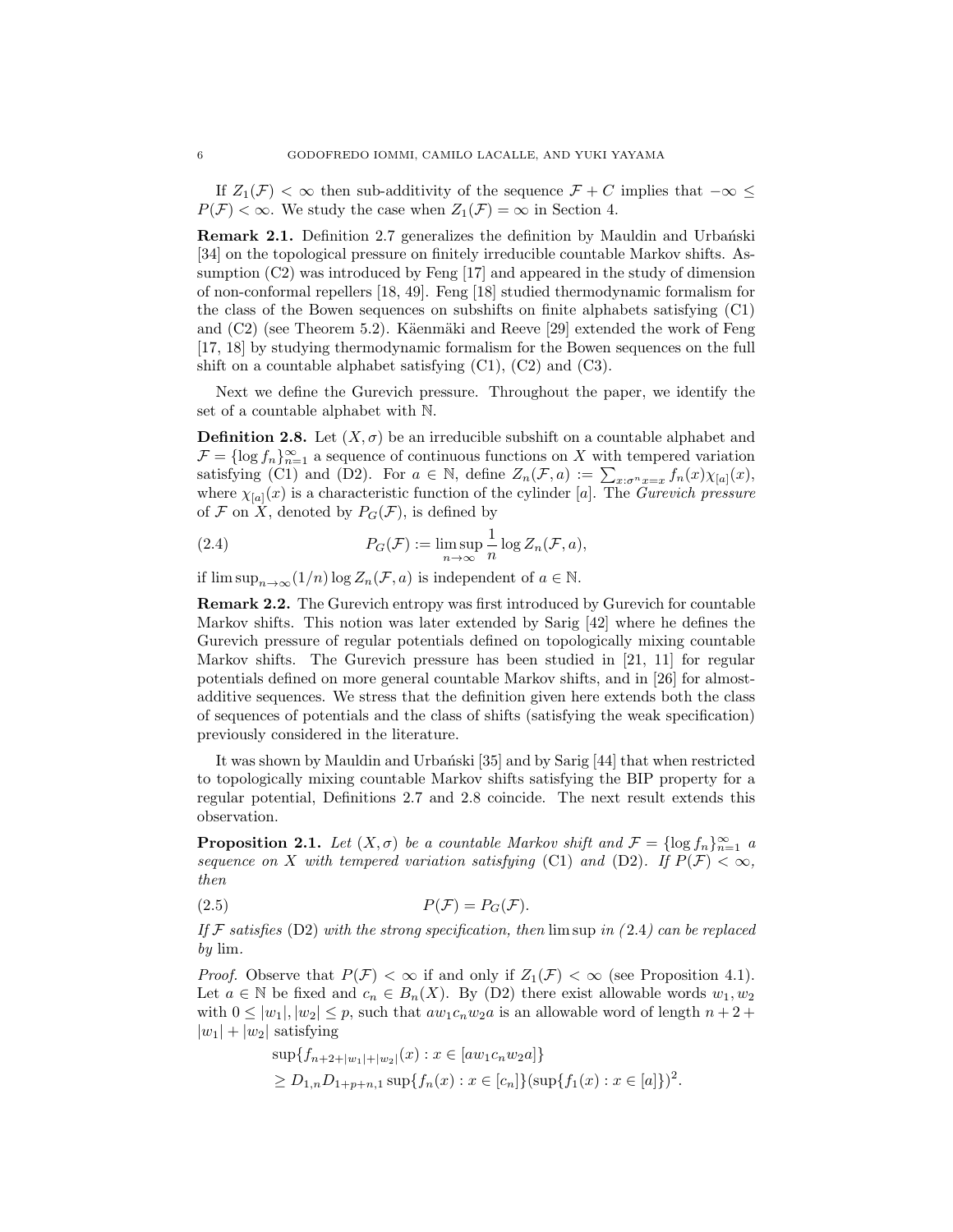Since F has tempered variation, for any  $x \in [aw_1c_nw_2a]$  we have that

$$
\sup\{f_{n+2+|w_1|+|w_2|}(x) : x \in [aw_1c_nw_2a]\}
$$
  
\n
$$
\leq M_{n+2p+2}f_{n+2+|w_1|+|w_2|}(x) \leq M_{n+2p+2}f_{n+1+|w_1|+|w_2|}(x) \sup\{f_1(x) : x \in [a]\}e^C.
$$

Since  $\bar{x} = (aw_1c_nw_2)^\infty = (aw_1c_nw_2aw_1c_nw_2aw_1c_nw_2...)$  is a periodic point with period  $n + |w_1| + |w_2| + 1$ , we obtain

$$
f_{n+|w_1|+|w_2|+1}(\bar{x}) \ge \frac{D_{1,n}D_{1+p+n,1}e^{-C}}{M_{n+2p+2}} \sup\{f_n(x) : x \in [c_n]\} \sup\{f_1(x) : x \in [a]\}.
$$

Since F has tempered variation, we have that  $\sup\{f_1(x) : x \in [a]\}\$ is bounded. Setting  $d_n = (D_{1,n}D_{1+p+n,1} \sup\{f_1(x) : x \in [a]\})/(e^C M_{n+2p+2})$  and summing over all allowable words  $c_n \in B_n(X)$ , we obtain

$$
\sum_{i=n+1}^{n+2p+1} Z_i(\mathcal{F}, a) \ge d_n Z_n(\mathcal{F}) > 0.
$$

Hence, there exists  $n+1 \leq i_n \leq n+2p+1$  such that  $Z_{i_n}(\mathcal{F},a) \geq (d_n Z_n(\mathcal{F}))/2p+1$ .

$$
\frac{1}{i_n} \log Z_{i_n}(\mathcal{F}, a) \ge \frac{1}{n + 2p + 2} \left( \log \frac{1}{2p + 1} + \log d_n + \log Z_n(\mathcal{F}) \right).
$$

Thus  $\limsup_{n\to\infty} (1/i_n) \log Z_{i_n}(\mathcal{F},a) \geq P(\mathcal{F})$ . Since  $Z_{i_n}(\mathcal{F},a) \leq Z_{i_n}(\mathcal{F})$  for all  $i_n$ and a is arbitrary, we obtain (2.5). If  $\mathcal F$  satisfies (D2) with the strong specification, we obtain  $\limsup_{n\to\infty}(1/n)\log Z_n(\mathcal{F},a) = \liminf_{n\to\infty}(1/n)\log Z_n(\mathcal{F},a)$  by using similar arguments. similar arguments.

**Remark 2.3.** In Section 4, we obtain (2.5) when  $Z_1(\mathcal{F}) = \infty$  under certain assumptions on  $(X, \sigma)$  and F. Clearly,  $P_G(\mathcal{F}) \leq P(\mathcal{F})$ . It is well known that for a compact irreducible sofic shift  $P_G(0) = P(0)$  (see [33, Theorem 4.3.6]). However, even for topologically mixing countable Markov shifts these two notions can be different, we can have  $P_G(0) < P(0)$ . The numbers  $P(0)$  and  $P_G(0)$  are called the *entropy* and the *Gurevich entropy* respectively and we denote them by  $h(\sigma)$  and  $h_G(\sigma)$  respectively.

2.3. Factor maps. The goal of this section is to study certain subshifts which are images of countable Markov shifts under factor maps. Let  $(X, \sigma_X)$  and  $(Y, \sigma_Y)$ be subshifts on countable alphabets. A *one-block code* is a map  $\pi : X \to Y$  for which there exists a function, denoted again by  $\pi$ ,  $\pi$  :  $B_1(X) \to B_1(Y)$  such that  $(\pi(x))_i = \pi(x_i)$  for all  $i \in \mathbb{N}$ . For  $u = x_1 \dots x_k \in B_k(X)$ ,  $k \in \mathbb{N}$ , we denote  $\pi(x_1)\dots\pi(x_k) \in B_k(Y)$  by  $\pi(u)$ . A map  $\pi : X \to Y$  is a *factor map* if it is continuous, surjective and satisfies  $\pi \circ \sigma_X = \sigma_Y \circ \pi$ . For a one-block factor map  $\pi: X \to Y$  where X is an irreducible countable Markov shift, let  $v \in B_k(Y)$ . We denote by  $\pi^{-1}(v)$  the set of allowable words u of length k of X such that  $\pi(u) = v$ and by  $|\pi^{-1}(v)|$  the cardinality of the set. Throughout the paper, we only consider one-block factor maps  $\pi : X \to Y$  such that  $|\pi^{-1}(i)| < \infty$  for any  $i \in \mathbb{N}$ . Hence for each  $k \in \mathbb{N}, v \in B_k(Y)$ , we have  $|\pi^{-1}(v)| < \infty$ .

In general, the image of a shift space on a countable alphabet under a sliding block code is not closed and hence it is not a subshift (see [33]).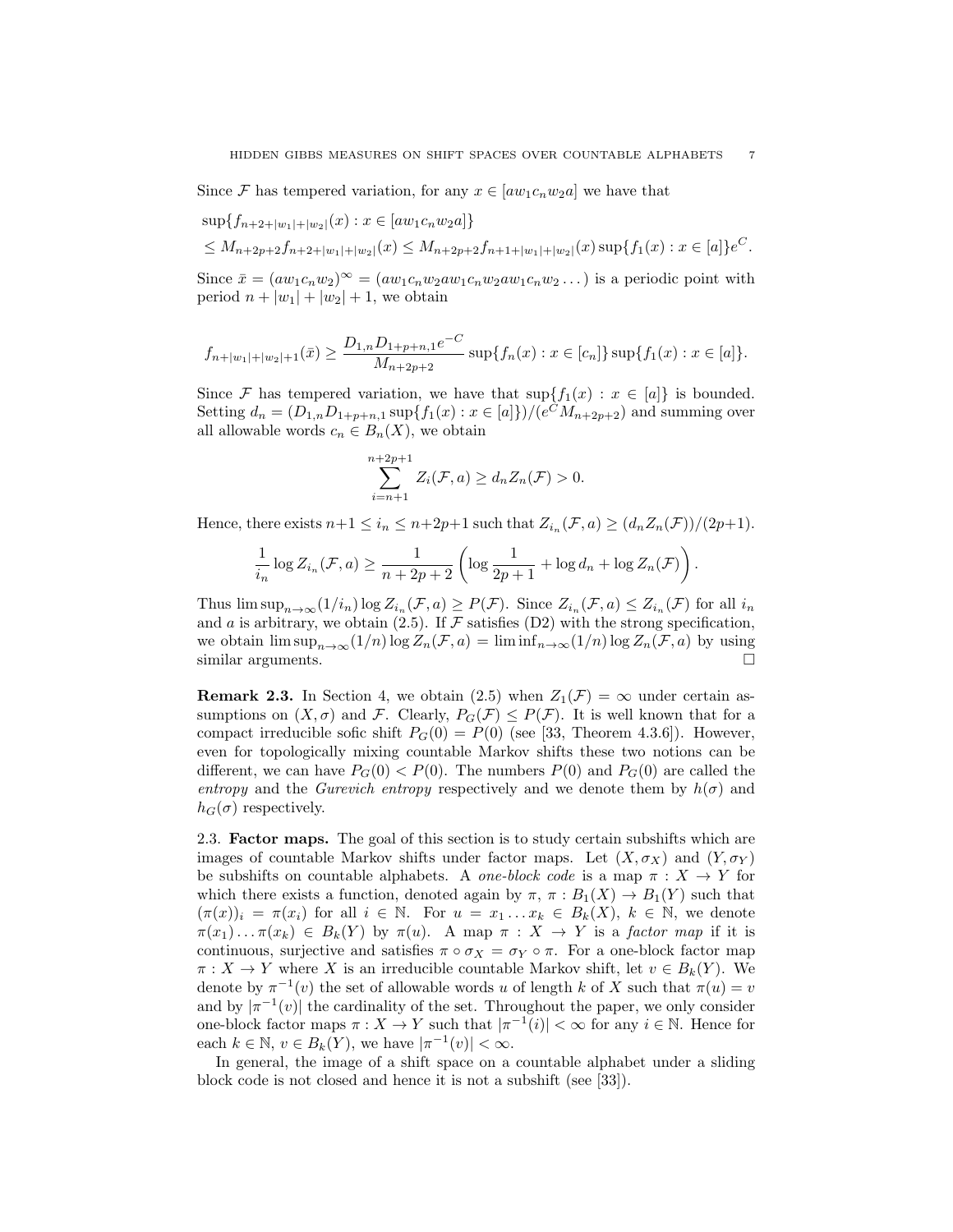**Lemma 2.2.** Let  $(X, \sigma_X)$  be a subshift on a countable alphabet,  $(\Sigma, \sigma)$  the full shift *on a countable alphabet and*  $\pi$  :  $X \to \Sigma$  *a one-block code such that*  $|\pi^{-1}(i)| < \infty$ *for each*  $i \in \mathbb{N}$ *. Let*  $Y := \pi(X)$ *. Then*  $(Y, \sigma_Y)$  *is a subshift on a countable alphabet.* 

*Proof.* It is enough to show that Y is closed. For  $m \in \mathbb{N}$ , let  $y^{(m)} = \{y_n^{(m)}\}_{n=1}^{\infty} \in Y$ . Let  $\{y^{(m)}\}_{m=1}^{\infty}$  be a sequence in Y converging to  $y = \{y_i\}_{i=1}^{\infty}$ . Since Y is the image of X under  $\pi$ , for each  $m \in \mathbb{N}$ , pick an  $x^{(m)} \in X$  such that  $\pi(x^{(m)}) = y^{(m)}$  and let  $x^{(m)} = \{x_n^{(m)}\}_{n=1}^{\infty}$ . Fix  $l \in \mathbb{N}$ . There exists  $M \in \mathbb{N}$  such that  $d(y^{(m)}, y) < 1/2^l$  for all  $m \geq M$ . Then  $y_i^{(m)} = y_i$  for all  $m \geq M$ ,  $1 \leq i \leq l+1$ . Consider  $\{x^{(m)}\}_{m=M}^{\infty}$ . Then we have  $x_i^{(m)} \in \pi^{-1}(y_i)$  for  $1 \leq i \leq l+1, m \geq M$ . Since there are finitely many symbols in  $\pi^{-1}(y_1)$ , there exists  $x_1^* \in \pi^{-1}(y_1)$  such that  $x_1^*$  is the initial symbol of  $x^{(m)}$ , for infinitely many  $m \geq M$ . We extract a subsequence  $\{x^{1,n}\}_{n=1}^{\infty}$  of sequences with the initial symbol  $x_1^*$  from  $\{x^{(m)}\}_{m=M}^{\infty}$ . Define  $\{x^{0,n}\}_{n=1}^{\infty} := \{x^{(m)}\}_{m=M}^{\infty}$ . Repeating this process, for each  $1 \leq i \leq l+1$ , there exist  $x_i^* \in \pi^{-1}(y_i)$  and a sequence  $\{x^{i,n}\}_{n=1}^{\infty}$  of sequences with the i th symbol  $x_i^*$  such that  $\{x^{i,n}\}_{n=1}^{\infty}$  is a subsequence of  $\{x^{i-1,n}\}_{n=1}^{\infty}$ . We define  $x_i^*$  for  $i = l + i, i \geq 2$  similarly. Given  $l + 1$ , there exists  $M_1 \in \mathbb{N}$  such that  $d(y^{(m)}, y) < 1/2^{l+1}$  for all  $m \geq M_1$ . Then we have  $y_i^{(m)} = y_i$  for all  $m \ge M_1$ ,  $1 \le i \le l+2$ . Let  $\{z^{l+1,n}\}_{n=1}^{\infty} := \{x^{l+1,n}\}_{n=1}^{\infty} \cap \{x^m\}_{m=M_1}^{\infty}$ . Since there are finitely many symbols in  $\pi^{-1}(y_{l+2})$ , there exists  $x_{l+2}^* \in$  $\pi^{-1}(y_{l+2})$  such that  $x_{l+2}^*$  is the  $(2+l)$  th symbol of  $\{z^{l+1,n}\}_{n=1}^{\infty}$  for infinitely many n. Extract a subsequence  $\{x^{l+2,n}\}_{n=1}^{\infty}$  of sequences with the  $(2+l)$  th symbol  $x_{l+2}^{*}$ from  $\{z^{l+1,n}\}_{n=1}^{\infty}$ . Since  $|\pi^{-1}(k)| < \infty$  for each  $k \in \mathbb{N}$ , repeating this process, for each  $i \geq 2$  there exist  $x_{l+i}^* \in \pi^{-1}(y_{l+i})$  and a sequence  $\{x^{l+i,n}\}_{n=1}^{\infty}$  with the i th symbol  $x_i^*$ , each of which is a subsequence of  $\{x^{l+i-1,n}\}_{n=1}^{\infty}$ . Define  $x^* = \{x_i^*\}_{i=1}^{\infty}$ . By a diagonal argument,  $\{x^{l+i,i}\}_{i=1}^{\infty}$  converges to  $x^*$ . Since X is closed, we obtain that  $x^* \in X$ . Then  $\pi(x^*) = {\pi(x_i^*)}_{i=1}^{\infty} = {y_i}_{i=1}^{\infty} = y$ .

Recall that if  $(X, \sigma)$  is a finite state Markov shift, then the image of X under a one-block factor map is a sofic shift [33, 7].

Definition 2.9. A *countable sofic shift* is a subshift on a countable alphabet which is the image of a countable Markov shift under a one-block factor map  $\pi$  such that  $|\pi^{-1}(i)| < \infty$  for each  $i \in \mathbb{N}$ . In particular, an *irreducible countable sofic shift* is the image of an irreducible countable Markov shift.

It is well known that if  $(X, \sigma_X)$  and  $(Y, \sigma_Y)$  are subshifts on finite alphabets such that there exists a factor map  $\pi : X \to Y$ , then  $h(\sigma_X) \geq h(\sigma_Y)$ . In the non-compact case, this is in general not true (see the discussion in [33, Section 13.9]).

**Lemma 2.3.** Let  $(X, \sigma_X)$  and  $(Y, \sigma_Y)$  be topologically mixing countable Markov *shifts and*  $\pi$  :  $X \to Y$  *a one-block factor map such that*  $|\pi^{-1}(n)| < \infty$  *for every*  $n \in \mathbb{N}$ *. Then*  $h(\sigma_X) \geq h(\sigma_Y)$ *.* 

*Proof.* Recall that the Gurevich entropy satisfies the following approximation property by compact sets [23, 24]

 $h_G(\sigma_X) = \sup\{h(\sigma_X|_K) : K \subset X$  compact and invariant}

 $=\sup\{h(\sigma_X|_{\Sigma_K}) : \Sigma_K \subset X \text{ topologically mixing finite Markov shift}\}.$ 

Since for every  $n \in \mathbb{N}$  we have that  $|\pi^{-1}(n)| < \infty$ , for every  $\Sigma_K \subset Y$  topologically mixing finite Markov shift we have that  $\pi^{-1}(\Sigma_K)$  is a compact subshift of X.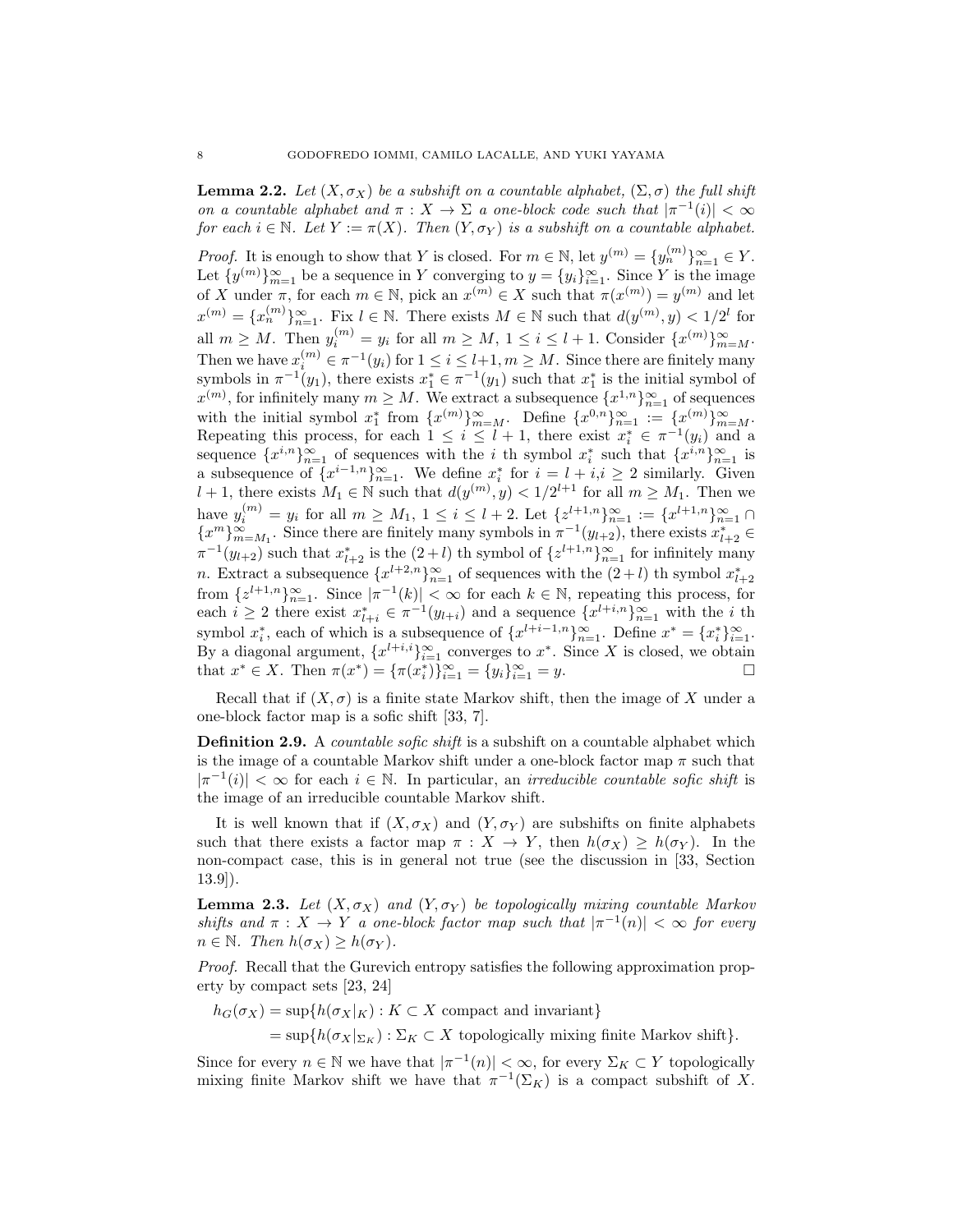Therefore, by [32, Proposition 4.16] we have that  $h_G(\sigma_X|_{\pi^{-1}(\Sigma_K)}) \geq h_G(\sigma_Y|_{\Sigma_K})$ . The result now follows.

### 3. Examples

3.1. Differences between the (C2) condition and almost-additivity. In this section, we establish relations between almost-additivity,  $(C2)$  and  $(D2)$  introduced in Section 2.2. The results depend upon the combinatorial structure of the shifts.

**Remark 3.1.** If  $(X, \sigma)$  is an irreducible Markov shift defined on a finite alphabet (compact), then any almost-additive Bowen sequence on  $X$  satisfies (C2).

The next lemma generalizes the result in Remark 3.1.

**Lemma 3.1.** Let  $(X, \sigma)$  be a finitely irreducible subshift on a countable alphabet and  $G = \{\log g_n\}_{n=1}^{\infty}$  an almost-additive sequence on X with tempered variation. *Then* G *satisfies* (C1)*,* (D2) *and* (D3)*. If* G *is an almost-additive Bowen sequence on*  $X$ *, then it satisfies* (C1)*,* (C2) *and* (C3)*.* 

*Proof.* Since  $(X, \sigma)$  is a finitely irreducible subshift on a countable alphabet, there exist  $p \in \mathbb{N}$  and a finite set  $W_1 \subset \bigcup_{i=0}^p B_i(X)$  such that for any  $n, m \in \mathbb{N}$  and  $u \in B_n(X), v \in B_m(X)$  there exists  $w \in W_1$  such that uwv is an allowable word. Since  $W_1$  is a finite set and G has tempered variation, there exists  $Q_1 > 0$  such that

$$
\sup_{w \in W_1, |w| \ge 1} \{ g_{|w|}(y) : y \in [w] \} > Q_1.
$$

For  $n \in \mathbb{N}$ , let  $M_n$  is defined as in Definition 2.6. Let  $x \in [uvw]$ , where  $|w| = k \ge 1$ . Then

$$
(3.1) \t g_{n+m+k}(x) \ge e^{-2C} g_n(x) g_k(\sigma^n x) g_m(\sigma^{k+n} x) \ge \frac{e^{-2C} Q_1}{M_p} g_n(x) g_m(\sigma^{k+n} x).
$$

Consider a pair  $u \in B_n(X), v \in B_m(X)$  such that uv is an allowable word. If  $x \in [uv]$ , then  $g_{n+m}(x) \geq e^{-C} g_n(x) g_m(\sigma^n x)$ . Let  $Q = \min\{Q_1, 1\}$ . Then (D2) holds in particular for  $p$  equal to the same  $p$  that appears in the specification property and we obtain the result by setting  $D_{n,m} = (e^{-2C}Q)/(M_pM_nM_m)$  in (D2) and  $W = W_1$  in (D3). If G is an almost-additive Bowen sequence, then we replace  $M_p$ ,  $M_n$  and  $M_m$  by  $M$ .

**Lemma 3.2.** Let  $(X, \sigma)$  be a subshift on a countable alphabet,  $\mathcal{G} = \{\log g_n\}_{n=1}^{\infty}$ *an almost-additive sequence on* X *with tempered variation, and*  $\mathcal{F} = {\log f_n}_{n=1}^{\infty}$ *a* sequence on X satisfying (C1),(D2) and (D3). Define  $\mathcal{H} := \{\log(f_n/g_n)\}_{n=1}^{\infty}$ . *Then*  $H$  *satisfies* (C1), (D2) *and* (D3)*.* 

*Proof.* The proof is straightforward and similar to that of Lemma 3.1.  $\Box$ 

Example 3.1. A continuous function on a finitely irreducible subshift with tempered variation. Let  $f$  be a continuous function defined on a finitely irreducible subshift X. Denote by  $A_n := \sup\{|(S_nf)(x) - (S_nf)(y)| : x_i = y_i, 1 \le i \le n\}$ n}. Then f has *tempered variation* if  $A_n < \infty$  for all  $n \in \mathbb{N}$  and  $\lim_{n\to\infty}(1/n)A_n =$ 0. We remark that sometimes (see for example [21]) the definition of tempered variation is given without the finiteness assumption  $A_n < \infty$ . For each  $n \in \mathbb{N}$ , define  $f_n(x) = e^{(S_nf)(x)}$  and  $\mathcal{F} = {\log f_n}_{n=1}^{\infty}$ . Then  $\mathcal{F}$  is additive and satisfies (D2) and (D3).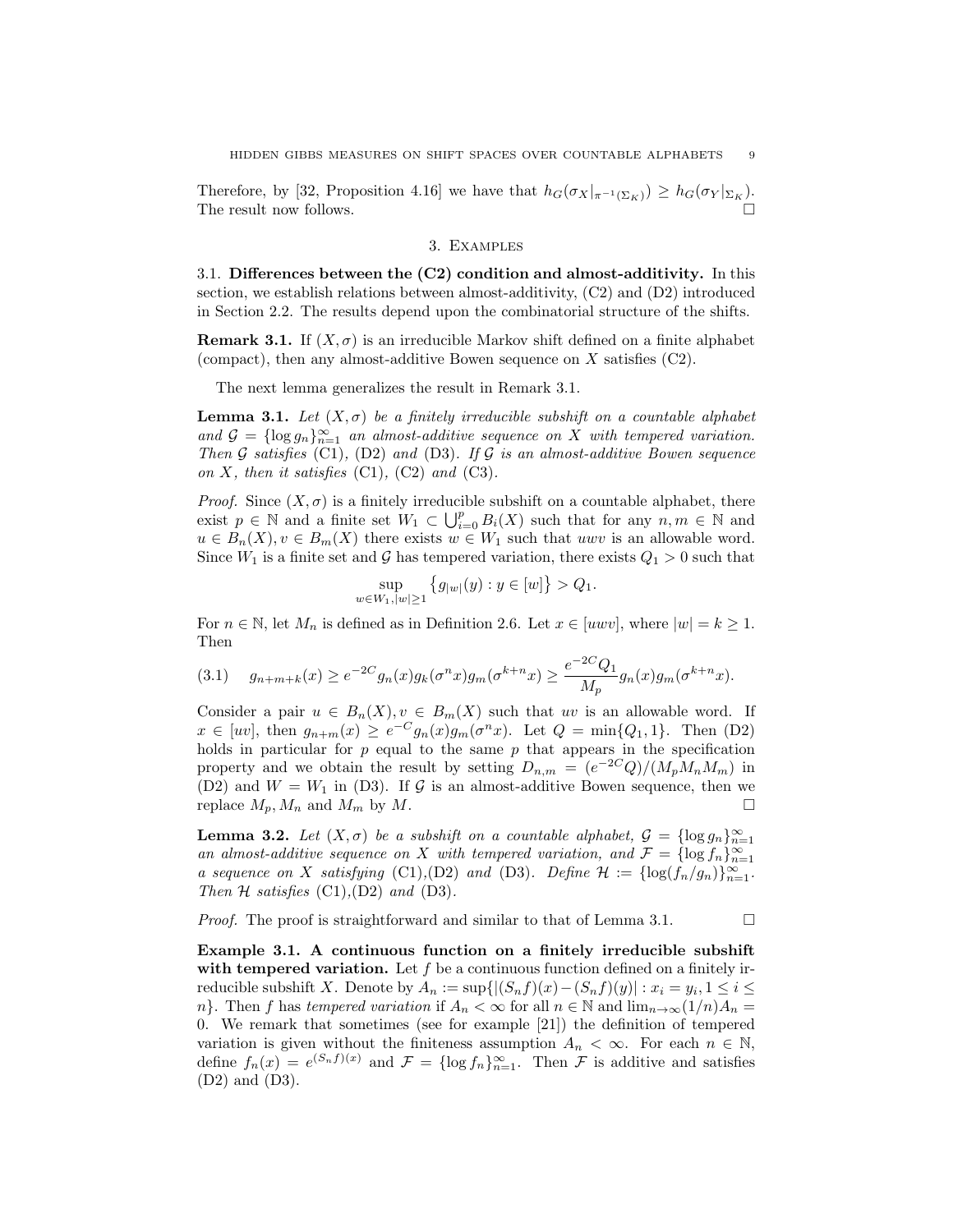Example 3.2. An almost-additive sequence on a countable Markov shift which does not satisfy (C2). Let  $(X, \sigma)$  a countable Markov shift determined by the transitions given by Figure 1. Let  $\{\lambda_n\}_{n=1}^{\infty}$  be a sequence of real numbers such that  $\lambda_n \in (0,1)$  and  $\sum_{j=1}^{\infty} \lambda_j < \infty$ . Let  $\{\log c_n\}_{n=1}^{\infty}$  be an almost-additive sequence of real numbers. Hence there exists a constant  $C \geq 0$  such that  $e^{-C}c_nc_m \leq c_{n+m} \leq$  $e^C c_n c_m$ . For  $n \in \mathbb{N}$ , define  $g_n : X \to \mathbb{R}$  by  $g_n(x) = c_n \lambda_{i_1} \lambda_{i_2} \cdots \lambda_{i_n}$ ,  $x \in [i_1 \ldots i_n]$ . Let  $\mathcal{G} = \{\log g_n\}_{n=1}^{\infty}$ . These sequences have been studied in [26, Example 1] when defined on the full shift.

# 03.

#### FIGURE 1. The graph defining  $X$  in Example 3.2

**Lemma 3.3.** *The sequence*  $\mathcal{G} = \{\log g_n\}_{n=1}^{\infty}$  *defined on* X *is an almost-additive Bowen sequence. However, it does not satisfy* (C2)*.*

*Proof.* Observe that  $(X, \sigma)$  is topologically mixing and that 3 is a strong specification number and, moreover,  $X$  is not finitely irreducible.

**Claim 3.1.** *Let*  $(X, \sigma)$  *be a subshift on a countable alphabet and*  $\mathcal{F} = \{\log f_n\}_{n=1}^{\infty}$ *a Bowen sequence on* X *satisfying* (C1) *and* (C2)*.* Let  $w \in \bigcup_{i=1}^{p} B_i(X)$  be an *allowable word from* (C2). Then there exists  $C' > 0$  such that for any w of length  $k, we have \sup\{f_k(x) : x \in [w]\} \ge C'.$ 

*Proof.* Since (C2) is satisfied, let  $u \in B_n(X)$ ,  $v \in B_m(X)$  and  $w \in B_k(X)$  be defined as in (C2). We consider only uwv with the length k of  $w \geq 1$ . For any  $x \in [uvw]$ , it is a consequence of (C1) and the Bowen property of F that,  $Me^{2C} f_n(x) f_k(\sigma^n x) f_m(\sigma^{k+n} x) \ge D f_n(x) f_m(\sigma^{k+n} x)$ . Hence  $\sup\{f_k(x) : x \in [w]\} \ge D/(Me^{2C}) = C'$  $D/(Me^{2C}) = C'.$ . The contract of the contract of the contract of the contract of the contract of the contract of the contract of the contract of the contract of the contract of the contract of the contract of the contract of the contrac

Assume by way of contradiction that the sequence  $\mathcal G$  satisfies (C2) for some  $p \in \mathbb{N}$ . Consider the symbol 3 and 3n for some  $n \in \mathbb{N}$ . To connect 3 and 3n, the symbol  $3n + 1$  must be passed through. Let w be a word of length  $k \leq p$  such that  $3w(3n)$  is allowable and satisfies (C2). Then  $3n + 1$  must appear in some  $w_i, 1 \leq i \leq k$ , where  $k \geq 1$ . Since  $\lambda_j$  is bounded above by some constant  $C'' > 1$ for all  $j \in \mathbb{N}$ , we obtain

$$
\sup\{g_k(x) : x \in [w]\} \le \max_{1 \le k \le p} \{c_p\} C''^{p-1} \lambda_{3n+1}.
$$

By Claim 3.1,  $\lambda_{3n+1}$  is bounded below by a positive constant for all  $n \in \mathbb{N}$ . This is a contradiction. a contradiction.

Example 3.3. A sequence satisfying  $(C1)$ ,  $(C2)$  and  $(C3)$ . In this example, we will make use of the notion of factor map (see Section 2.3). Let  $(X, \sigma_X)$  be a countable Markov shift,  $(Y, \sigma_Y)$  subshift on a countable alphabet, and  $\pi : X \to Y$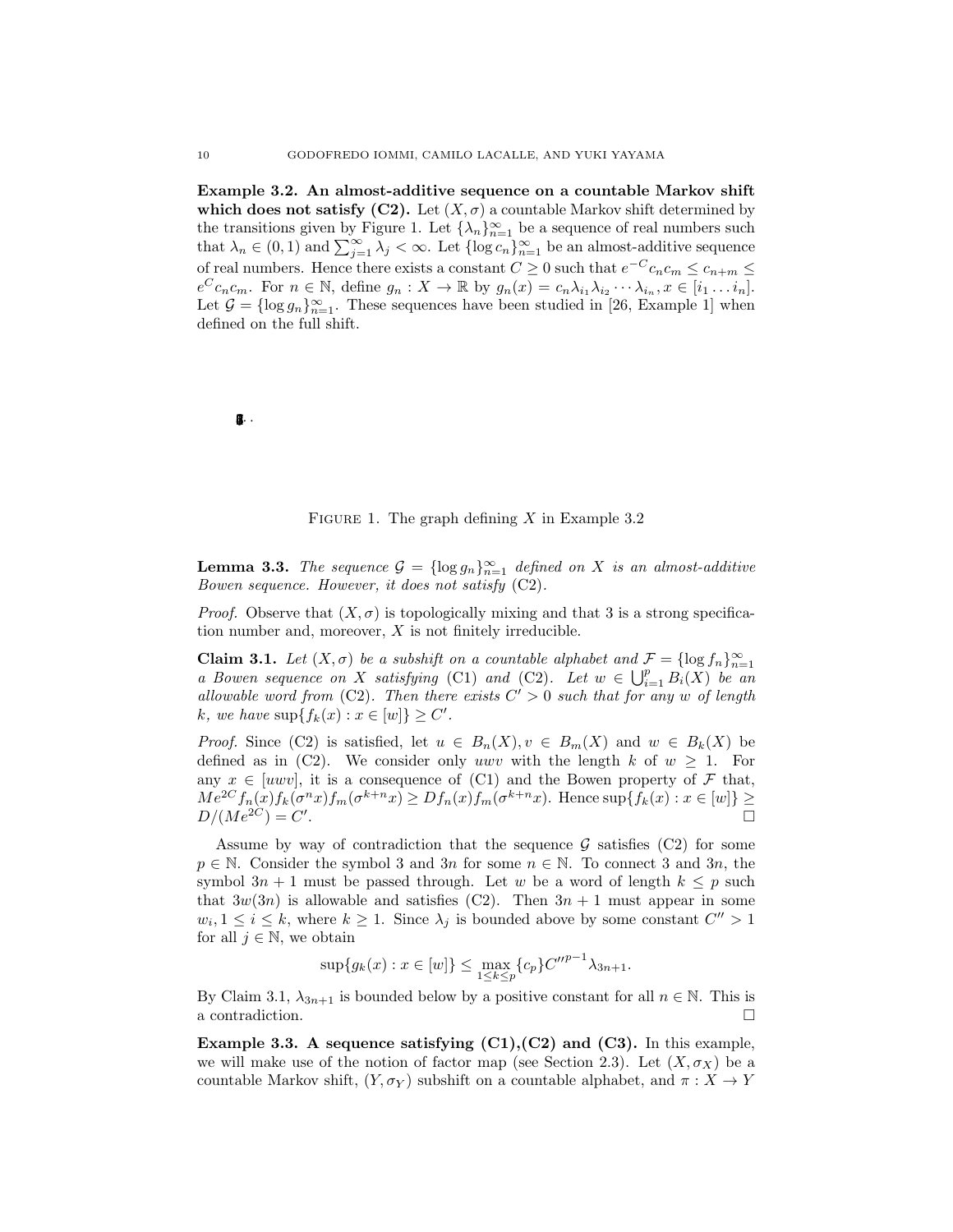one-block factor map such that  $|\pi^{-1}(i)| < \infty$ , for every  $i \in \mathbb{N}$ . Define  $\phi_n : Y \to \mathbb{R}$ by  $\phi_n(y) = \log |\pi^{-1}(y_1 \dots y_n)|$  and  $\Phi = {\log \phi_n}_{n=1}^{\infty}$ . Let  $\varepsilon_X$  and  $\varepsilon_Y$  be the empty words of X and Y respectively. By convention, let  $\pi(\varepsilon_X) = \varepsilon_Y$ . In general  $\Phi$  is not almost-additive (see [49, 50]).

**Lemma 3.4.** *If* X *is a finitely irreducible countable Markov shift, then*  $\Phi$  =  $\{\log \phi_n\}_{n=1}^{\infty}$  *is a Bowen sequence on* Y *satisfying* (C1), (C2) *and* (C3)*. If*  $W_1$  *is a finite set from Definition* 2.3*, then let*  $\pi(W_1) = {\pi(w) : w \in W_1}$ *. For any*  $u \in B_n(Y), v \in B_m(Y), n, m \in \mathbb{N}$ , there exists  $w' \in \pi(W_1)$  such that  $|\pi^{-1}(uw'v)| \ge$  $(1/|W_1|)|\pi^{-1}(u)||\pi^{-1}(v)|.$ 

*Proof.* See [18, Lemma 5.7] in which the above result was studied for the case when X is an irreducible subshift on finite alphabets. This implies the result.  $\Box$ 

3.2. More examples of sequences on irreducible countable sofic shifts. The examples in this section can only occur in non-compact settings and show some of the new phenomena that have to be considered in the countable alphabet situation. Let  $\Phi$  be the sequence of functions as in Example 3.3.

Example 3.4. A sequence on a finitely irreducible countable Markov shift satisfying (C1), (C2) and (C3). Let  $(X, \sigma)$  be a countable Markov shift determined by the transitions given by Figure 2. Let  $\pi : \mathbb{N} \to \mathbb{N}$  be the function defined by  $\pi(-i + n(n+1)/2) = n$ ,  $i = 0, \ldots, n-1$  for  $n \in \mathbb{N}$  and  $\Sigma$  be the full shift on a countable alphabet. Define  $\pi : X \to \Sigma$  by  $(\pi(x))_i = \pi(x_i)$  for all  $i \in \mathbb{N}$  and denote  $\pi(X)$  by Y. Then the map  $\pi : X \to Y$  is a one-block factor map. Then  $|\pi^{-1}(i)| = i$  for  $i \in \mathbb{N}$  and we stress that this property cannot occur when  $X$  is a finite state Markov shift.  $X$  has a strong specification number equal to 2, just by considering  $W = \{12, 22\}$ . The countable Markov shift Y also has a strong specification number 2. Then  $\Phi$  is not almost-additive on Y. Let A be the transition matrix for X. It was shown in [49, Example 5.6] that  $\Phi$  is not almostadditive on  $\pi(X_{A|_{\{1,2,3\}\times\{1,2,3\}}})$ . Let  $k \ge 3$  be fixed. For  $y = (y_1, \ldots, y_n, \ldots) \in Y$ , define  $\psi_n(y) = \phi_n(y)/(|\pi^{-1}(y_1)| \cdots |\pi^{-1}(y_n)|)^k$  and  $\Psi = {\log \psi_n}_{n=1}^{\infty}$ .  $\Psi$  is not almost-additive but it is sub-additive. By Lemma 3.4, (C2) holds with  $p = 2$ . For  $u \in B_n(Y)$  and  $v \in B_m(Y)$ , there exists a word  $w \in {\pi(12), \pi(22)}$  of length 2 such that

$$
\sup \{ \psi_{n+m+2}(y) : y \in [uvw] \} \ge \frac{1}{2^{2k+1}} \cdot \sup \{ \psi_n(y) : y \in [u] \} \sup \{ \psi_m(y) : y \in [v] \}.
$$

 $2 \cdot$ 

FIGURE 2. The graph defining  $X$  in Example 3.4

**Example 3.5.** We study a general case of Example 3.4. Let  $(X, \sigma_X)$  be a finitely irreducible countable Markov shift,  $(Y, \sigma_Y)$  a subshift, and  $\pi : X \to Y$  be a oneblock factor map such that  $|\pi^{-1}(i)| < \infty$  for any  $i \in \mathbb{N}$ . Thus,  $(Y, \sigma_Y)$  is a finitely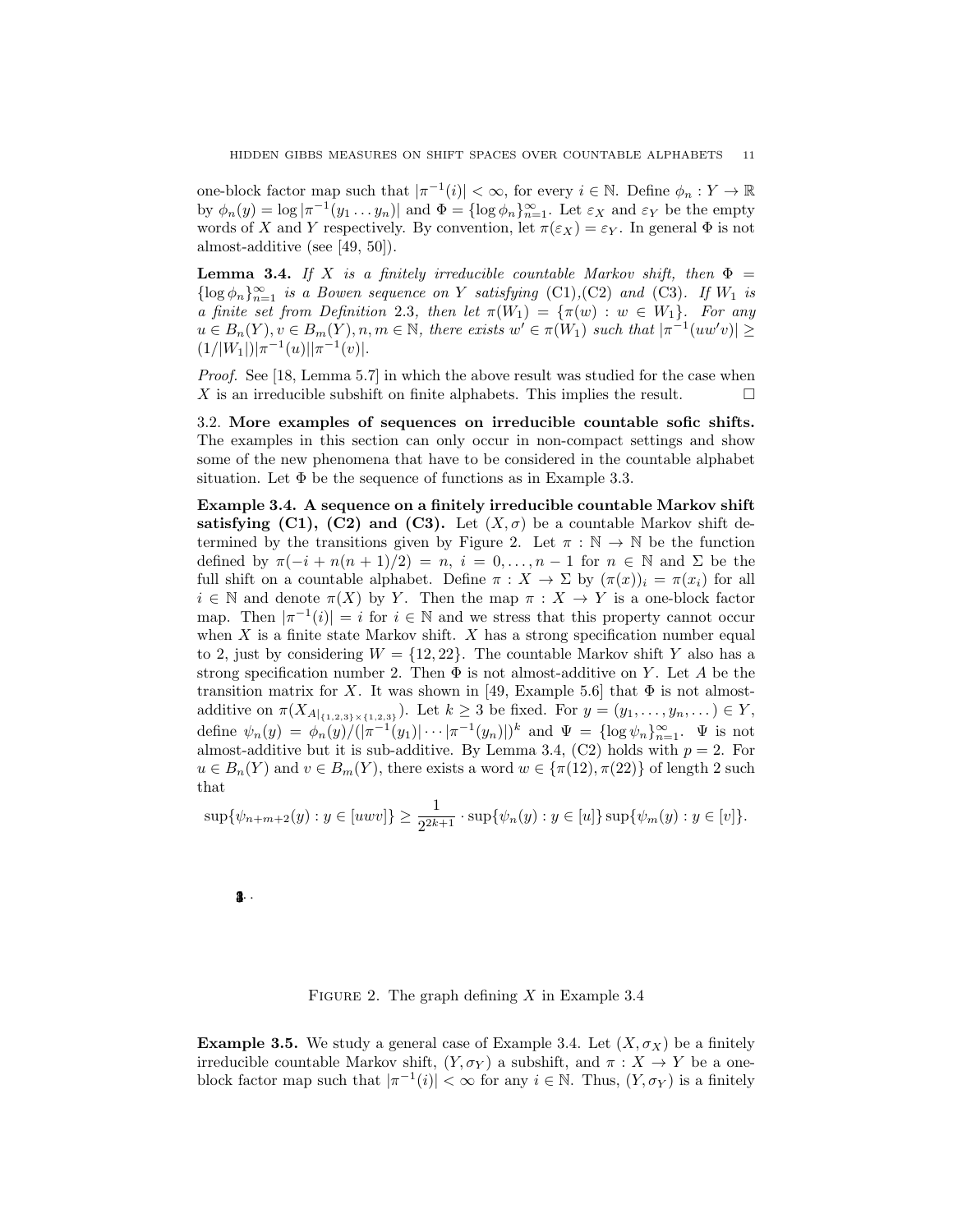irreducible countable sofic shift. Suppose there exist  $C_1, C_2 > 0, l \geq 1$  such that for every  $i \in \mathbb{N}$  we have  $C_1 i^l \leq |\pi^{-1}(i)| \leq C_2 i^l$ . Define  $\Psi = {\log \psi_n}_{n=1}^{\infty}$  as in Example 3.4.  $\Psi$  is a sub-additive Bowen sequence on Y satisfying (C1), (C2) and (C3).

Example 3.6. A sequence satisfying  $(C1)$  and  $(C2)$  but not  $(C3)$ . Let  $(X, \sigma)$  be the countable Markov shift determined by the transitions given by Figure 3. We partition the alphabet defining X in the following way:  $F_1 = \{1\}, F_2 =$  $\{2,3\}, F_3 = \{4,5,6\}, \ldots$ , in general  $F_n$  consists of n symbols, such that the subshift of X restricted to the symbols of  $F_n$  is the full shift on n symbols. Let  $\pi : \mathbb{N} \to \mathbb{N}$ be the function defined by  $\pi(a) = n$  if  $a \in F_n, n \in \mathbb{N}$ . Let  $\pi : X \to \Sigma$  and Y be defined as in Example 3.4. Then  $X$  is not finitely irreducible and  $Y$  is finitely primitive. Since  $|\pi^{-1}(i)| = i$  and  $|\pi^{-1}(i)| = 1$ ,  $\Phi = {\log \phi_n}_{n=1}^{\infty}$  is not almostadditive. Let  $u = u_1 \ldots u_n \in B_n(Y)$  and  $v = v_1 \ldots v_m \in B_m(Y)$ . Observe that  $|\pi^{-1}(uu_n1v_1v)| \geq |\pi^{-1}(u)||\pi^{-1}(v)|$ . Thus (C2) is satisfied. To see this, consider a preimage  $\bar{u}$  of u and  $\bar{v}$  of v. Then  $\bar{u}_n \in F_s$  and  $\bar{v}_1 \in F_t$  for some  $s, t \in \mathbb{N}$ . Let  $s \neq 1$ and  $t \neq 1$ . Define  $a_s \in F_s$  and  $a_t \in F_t$  such that  $1a_s1$  and  $1a_t1$  are allowable words.  $\bar{u}a_s1a_t\bar{v}$  is an allowable word of X and  $\pi(\bar{u}a_s1a_t\bar{v}) = uu_n1v_1v$ . Other cases are studied similarly.  $\Phi$  is a sub-additive Bowen sequence on Y satisfying (C2) with the strong specification. It is easy to show by a proof of contradiction that for any  $p \in \mathbb{N}$  (C3) is not satisfied.

**12.** 

*.*

FIGURE 3. The graph defining X in Example 3.6

### 4. Variational Principle

The variational principle establishes a relation between the pressure (which is defined by means of the topological structure of the system) and the sum of the metric entropy and the integral with respect to an invariant measure (which is defined by means of the Borel structure of the system).

4.1. Variational principle for countable Markov shifts with the the weak specification property without the finiteness condition  $(C3)$ . In this section we study about the Bowen sequences defined on countable Markov shifts satisfying  $(C1)$  and  $(C2)$ .

**Proposition 4.1.** Let  $(X, \sigma)$  be a subshift on a countable alphabet. If F is a *sequence on* X *with tempered variation satisfying* (C1) *and* (D2)*, then*  $P(\mathcal{F}) < \infty$ *if and only if*  $Z_1(\mathcal{F}) < \infty$ *.* 

*Proof.* It is enough to show that  $P(\mathcal{F}) < \infty$  if and only if  $Z_n(\mathcal{F}) < \infty$  for all  $n \in \mathbb{N}$ . If  $Z_n(\mathcal{F}) < \infty$  for all  $n \in \mathbb{N}$ , then  $P(\mathcal{F}) < \infty$ . If  $P(\mathcal{F}) < \infty$ , then there exists  $N \in \mathbb{N}$  such that  $Z_n(\mathcal{F}) < \infty$  for all  $n \geq N$ . Let  $u_N \in B_N(X)$  and  $v_1 \in B_1(X)$ .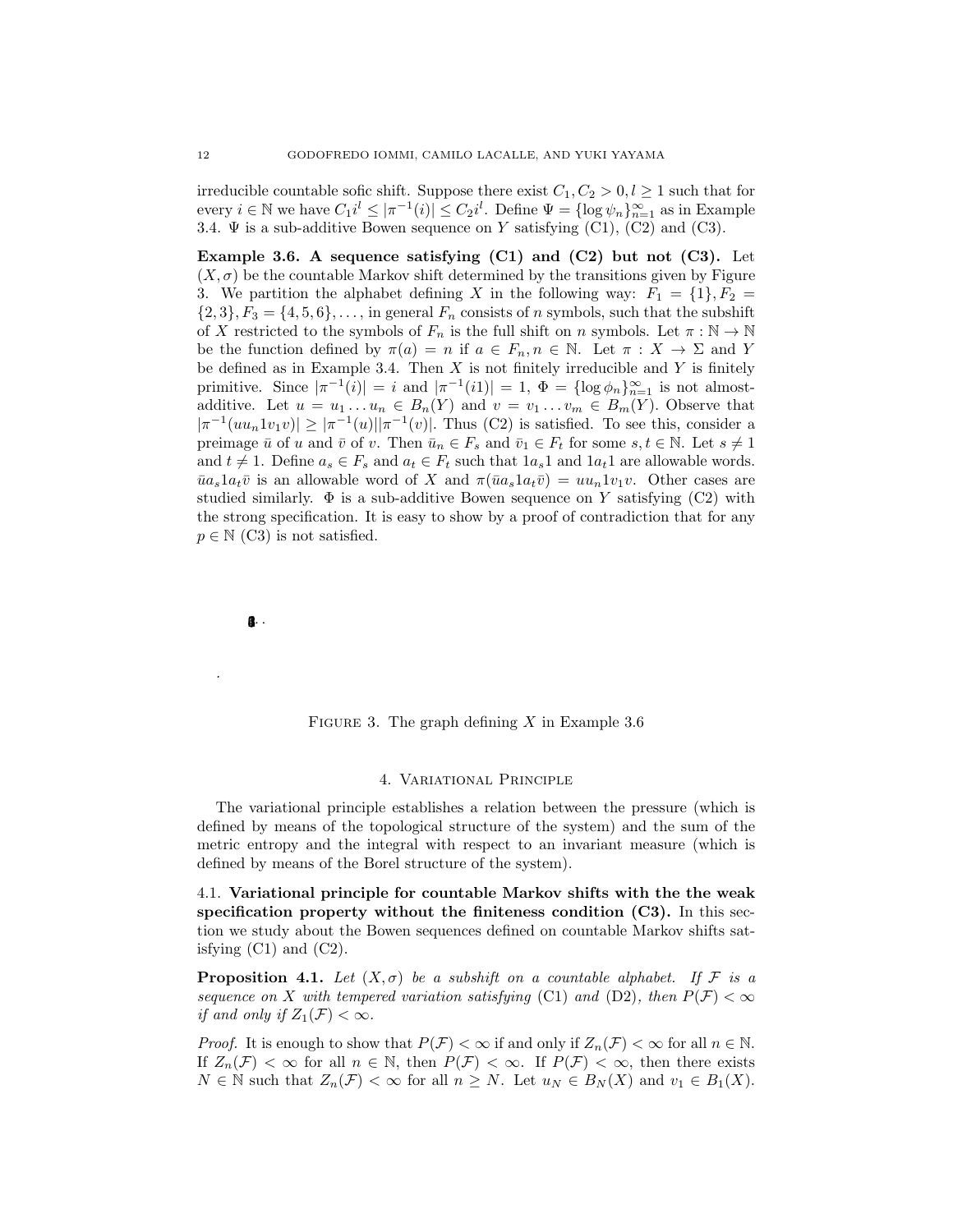Then by (D2),  $\sum_{i=0}^p Z_{N+i+1}(\mathcal{F}) \geq D_{N,1}Z_N(\mathcal{F})Z_1(\mathcal{F})$ . Since  $Z_N(\mathcal{F})$  is bounded below by a constant, we obtain that  $Z_1(\mathcal{F}) < \infty$  and hence  $Z_n(\mathcal{F}) < \infty$  for all  $n \in \mathbb{N}$ .  $n \in \mathbb{N}$ .

Remark 4.1. See [35, Proposition 1.6] for a result related to Proposition 4.1.

If X is an irreducible countable Markov shift, by rearranging the set  $\mathbb N$  of the symbols of  $X$ , there exists a transition matrix  $A$  for  $X$  and an increasing sequence  ${k_n}_{n=1}^{\infty}$  such that the matrix  $A|_{\{1,\ldots,k_n\}\times\{1,\ldots,k_n\}}$  is irreducible. Define  $A_{k_n}$  :=  $A|_{\{1,\ldots,k_n\}\times\{1,\ldots,k_n\}}$  (see [35]). We will assume the following property on a sequence  $\mathcal{F} = \{\log f_n\}_{n=1}^{\infty}$ .

(P1) There exist an increasing sequence  $\{l_n\}_{n=1}^{\infty}$  and constants  $D_1, p_1 > 0$  such that for each  $l_n$  the matrix  $A_{l_n}$  is irreducible and  $\mathcal{F}|_{X_{A_{l_n}}}$  satisfies (C2) with constants  $D_{l_n}$  and  $p_{l_n} \in \mathbb{N}$  such that  $D_{l_n} \geq D_1$ , and  $p_{l_n} \leq p_1$  for every  $n \in \mathbb{N}$ .

For a finite state Markov shift  $Y \subset X$ , let  $\mathcal{F}|_Y := \{\log f_n |_Y\}_{n=1}^{\infty}$ .

**Lemma 4.1.** *If*  $\mathcal{F} = \{ \log f_n \}_{n=1}^{\infty}$  *is a Bowen sequence on an irreducible countable Markov shift* X *satisfying* (P1)*, then* F *satisfies* (C2)*.*

*Proof.* Let  $u \in B_n(X)$  and  $v \in B_m(X)$  for  $n, m \in \mathbb{N}$ . Then there exists  $N \in \mathbb{N}$ such that u, v are allowable words of  $X_{A_{l_N}}$ . Call  $Y := X_{A_{l_N}}$ . Then there exists  $w \in B_k(Y)$ ,  $0 \leq k \leq p_{l_N} \leq p_1$  such that

$$
\sup\{f_{n+m+k}(x) : x \in [uvw]\} \ge \sup\{f_{n+m+k}|_{Y}(x) : x \in [uvw]\}
$$
  
\n
$$
\ge D_{l_{N}} \sup\{f_{n}|_{Y}(x) : x \in [u]\} \sup\{f_{m}|_{Y}(x) : x \in [v]\}
$$
  
\n
$$
\ge \frac{D_{1}}{M^{2}} \sup\{f_{n}(x) : x \in [u]\} \sup\{f_{m}(x) : x \in [v]\}.
$$

**Proposition 4.2.** *Let*  $(X, \sigma)$  *be a countable Markov shift and*  $\mathcal{F} = \{\log f_n\}_{n=1}^{\infty}$  *a sequence on* X *with tempered variation satisfying* (C1) *and* (P1)*. Then*  $P(\mathcal{F})$  $-\infty$ *. If*  $Z_1(\mathcal{F}) = \infty$ *, then*  $P(\mathcal{F}) = \infty$ *, in particular* (2.5*) holds and* 

(4.1) 
$$
P(\mathcal{F}) = \sup_{l_n, n \in \mathbb{N}} \left\{ P(\mathcal{F}|_{X_{A_{l_n}}}) \right\}.
$$

*Proof.* Let  $f'_n(x) = e^C f_n(x)$  for all  $x \in X$  and  $\mathcal{F}' = {\log f'_n}_{n=1}^{\infty}$ . Then  $\mathcal{F}'$ is sub-additive and  $P(\mathcal{F}) = P(\mathcal{F}')$ . Note by Proposition 2.1 that we obtain  $P_G(\mathcal{F}'|_{X_{l_n}}, a) = P(\mathcal{F}'|_{X_{l_n}})$  for each  $l_n$ . Since  $\mathcal{F}$  has tempered variation, if  $Z_1(\mathcal{F}) =$  $\infty$ , then given  $L > 0$ , there exists  $N \in \mathbb{N}$  such that  $Z_1(\mathcal{F}|_{X_{l_N}}) > L$  and thus  $Z_1(\mathcal{F}'|_{X_{l_N}}) > Le^C$ . Let  $Y := X_{l_N}$ . Then (P1) implies that for each  $n \in \mathbb{N}$  there exists  $0 \leq i_n \leq p_1(n-1)$  such that

(4.2) 
$$
Z_{n+i_n}(\mathcal{F}'|_{Y}) \geq (\frac{D'_1}{p_1+1})^{n-1} (Z_1(\mathcal{F}'|_{Y}))^n,
$$

where  $D_1' = D_1/e^C$ . Hence  $P(\mathcal{F}') \ge P(\mathcal{F}'|_Y) \ge d + (1/(p_1+1)) \log(Le^C)$  where  $d = (1/(p_1 + 1)) \log(D'_1/(p_1 + 1))$ . Letting  $L \to \infty$ , we obtain  $P(\mathcal{F}) = P(\mathcal{F}') =$  $\infty$ . Then clearly (4.1) holds. To see that (2.5) holds, we apply Proposition 2.1. Since  $P_G(\mathcal{F}|_Y, a) = P_G(\mathcal{F}'|_Y, a) = P(\mathcal{F}'|_Y)$  and  $P_G(\mathcal{F}, a) \ge P_G(\mathcal{F}|_Y, a)$ , the result follows by letting  $L \to \infty$ . Clearly, by (4.2), we obtain that  $P(\mathcal{F}) > -\infty$ .  $\Box$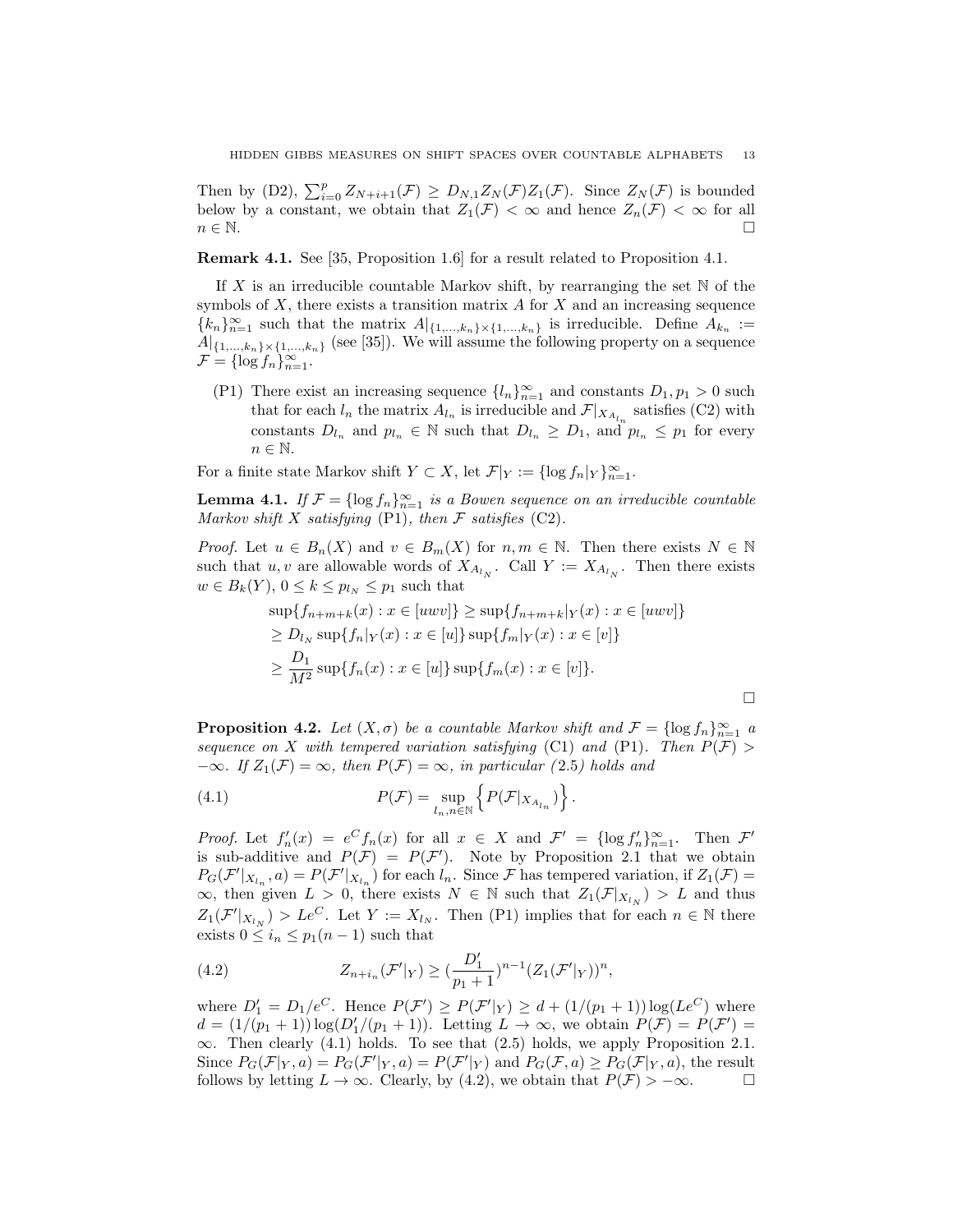Lemma 4.2. *Let* F *be a Bowen sequence on a countable Markov shift satisfying* (C1) and (P1). If F fails to have (C3), then  $P(F) = \infty$ .

*Proof.* Assume  $P(\mathcal{F}) < \infty$ . Since  $\mathcal{F}$  satisfies (C2),  $\sum_{i=1}^{p} Z_i(\mathcal{F}) = \infty$  by Claim 3.1. This is a contradiction.  $\Box$ 

**Lemma 4.3.** *Let*  $\mathcal{F} = \{\log f_n\}_{n=1}^{\infty}$  *be a Bowen sequence on an irreducible countable Markov shift* X *satisfying* (C1)*. Then*

*(1)* If  $F$  *satisfies* (C2) *and* (C3)*, then*  $F$  *satisfies* (P1)*.* 

(2) If F satisfies (P1) and  $Z_1(F) < \infty$ , then F satisfies (C2) and (C3).

*Proof.* To see  $(2)$ , we apply Lemmas 4.2 and 4.1. To show  $(1)$ , let W be a finite set from (C3). Consider  $A_{l_q}$  where  $l_q$  is large enough so that  $\{1, \ldots, l_q\}$  contains all the symbols that appear in  $W - \{\varepsilon\}$ . Then, for  $n \geq q$ ,  $\mathcal{F}|_{X_{A_{l_n}}}$  satisfies (C2) replacing D by  $D/M$ .

We establish the variational principle for the Bowen sequences on irreducible countable Markov shifts satisfying (P1). By Proposition 4.2 and Lemma 4.3, we first study the case when F satisfies (C1), (P1) and  $Z_1(\mathcal{F}) = \infty$ . The case when F satisfies (C1), (P1) and  $Z_1(\mathcal{F}) < \infty$  is studied in Section 4.2. Let  $M(X, \sigma)$  denote the set of  $\sigma$ -invariant Borel probability measures on X.

**Proposition 4.3.** *Let*  $(X, \sigma)$  *be a countable Markov shift and*  $\mathcal{F} = \{\log f_n\}_{n=1}^{\infty}$  *a Bowen sequence on* X *satisfying* (C1) *and* (P1)*.* If  $Z_1(\mathcal{F}) = \infty$ *, then*  $P_G(\mathcal{F}) = P(\mathcal{F})$ 

$$
= \sup_{\mu \in M(X,\sigma)} \left\{ h_{\mu}(\sigma) + \limsup_{n \to \infty} \frac{1}{n} \int \log f_n d\mu : \limsup_{n \to \infty} \frac{1}{n} \int \log f_n d\mu > -\infty \right\}.
$$

*Proof.* We apply the similar arguments as in the Proof of  $(4.5)$  in Section 4.2 by using  $(4.1)$ .

**Example 4.1.** Let  $\Phi$  be defined as in Example 3.6. Let  $X_n$  be the subshift of X on the symbols  $\{F_1, \ldots, F_n\}$ . Let  $Y_n = \pi(X_n)$ . For  $n \geq 3$ , each  $\Phi|_{Y_n}$  satisfies (C2) with  $p = 3$  and  $D = 1$ . Hence (P1) is satisfied. By Lemma 4.2 and Proposition 4.2,  $P(\Phi) = P_G(\Phi) = \infty$  and Proposition 4.3 holds.

In section 4.2, we see the proof of (4.1) for the case  $Z_1(\mathcal{F}) < \infty$  by using the topological pressure. We can alternatively use the Gurevich pressure to show (4.1). The proof is valid for the Bowen sequences  $\mathcal F$  satisfying (C1) and (P1), without (C3). Here we sketch some ideas. Define  $f'_n(x)$  and  $\mathcal{F}'$  as in the proof of Proposition 4.2. Then for  $a \in \mathbb{N}$ ,  $P(\mathcal{F}') = \lim_{n \to \infty} B_n$ , where  $B_n = \sup_{k \geq n} (1/k) \log Z_k(\mathcal{F}', a)$ and  $B_n < \infty$  for all  $n \in \mathbb{N}$ . Then given  $\epsilon > 0$ , there exist  $q, n_1 \in \mathbb{N}$  such that

$$
\frac{1}{q}\log Z_q(\mathcal{F}',a) < \frac{1}{q}\log Z_q(\mathcal{F}'|_{X_{A_{l_{n_1}}}},a) + \epsilon.
$$

We apply the following lemma. Let  $Y = X_{A_{l_{n_1}}}$  and  $p_Y = p_{l_{n_1}}$ .

**Lemma 4.4.** *For*  $n, m \in \mathbb{N}$ *, there exists*  $0 \leq i_{n,m} \leq p_Y$  *such that* 

$$
\frac{(p_Y+1)M}{D_1}Z_{i_{n,m}+n+m}(\mathcal{F}'|_Y,a) \geq Z_n(\mathcal{F}'|_Y,a)Z_m(\mathcal{F}'|_Y,a).
$$

Setting  $m = n = q$  in Lemma 4.4, apply the lemma  $(k-1)$  times. Approximating  $(1/q)$  log  $Z_q(\mathcal{F}'|_Y, a)$  from above and letting  $k \to \infty$  imply the results.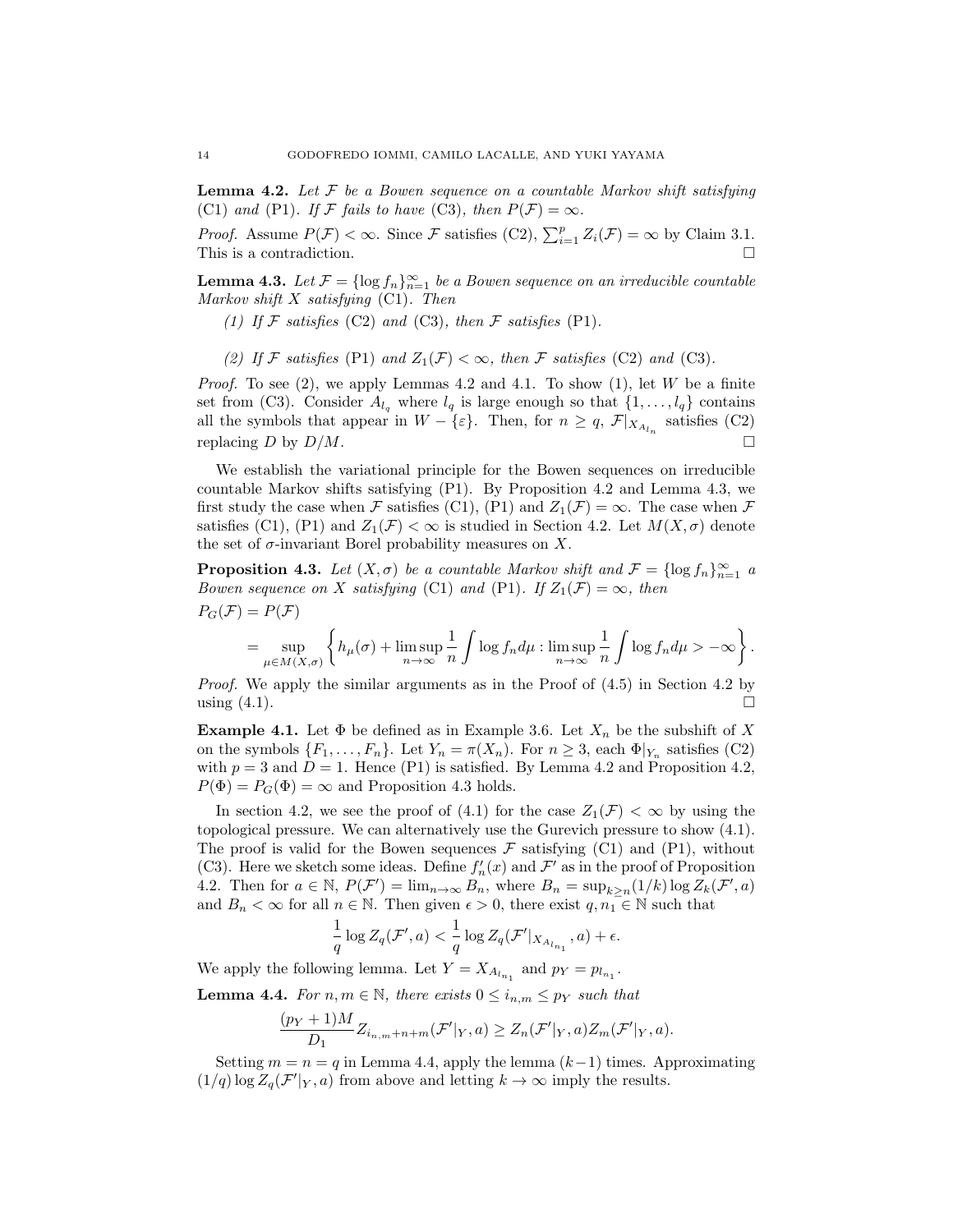4.2. Variational principle for finitely irreducible countable sofic shifts. In this section, we prove the variational principle for sequences  $\mathcal F$  with tempered variation on finitely irreducible countable sofic shifts. Therefore the space  $X$  is not a Markov shift and it has the finiteness property. The regularity condition on  $\mathcal F$  is weaker than what was assumed in Section 4.1.

Let  $(X, \sigma)$  be an irreducible countable sofic shift. Then by Definition 2.9 there exist an irreducible countable Markov shift  $(\bar{X}, \sigma_{\bar{X}})$  and a one-block factor map  $\pi : \bar{X} \to X$  such that  $|\pi^{-1}(i)| < \infty$  for each  $i \in \mathbb{N}$ . Rearranging the set N, there is a transition matrix A for  $\hat{X}$  and an increasing sequence  $\{l_n\}_{n=1}^{\infty}$  such that the matrix  $A_{l_n} = A|_{\{1,\ldots,l_n\}\times\{1,\ldots,l_n\}}$  is irreducible. For each  $n \in \mathbb{N}$ , let  $S_{l_n} = \{\pi(i) :$  $1 \leq i \leq l_n$ . Then  $(\pi(\bar{X}_{A_{l_n}}), \sigma_{\pi(\bar{X}_{A_{l_n}})})$  is a sofic shift on the set  $S_{l_n}$  of finitely many symbols. Clearly,  $\pi(\bar{X}_{A_{l_n}}) \subseteq \pi(\bar{X}_{A_{l_{n+1}}}) \subset X$  and  $\mathbb{N} = \cup_{n \in \mathbb{N}} S_{l_n}$ . We note that we can extract a subsequence  $\{l_{n_j}\}_{j=1}^{\infty}$  such that  $\pi(\bar{X}_{A_{l_{n_j}}}) \subset \pi(\bar{X}_{A_{l_{n_{j+1}}}}) \subset X$  for all  $n_j, j \in \mathbb{N}.$ 

We continue to use the notation above throughout this section. The following lemma is important and will be also applied in Section 5.

**Lemma 4.5.** *Let*  $(X, \sigma)$  *be an irreducible countable sofic shift and*  $\mathcal{F} = \{\log f_n\}_{n=1}^{\infty}$ *a sequence on* X *with tempered variation satisfying* (D2) *and* (D3)*. Let* p *be defined as in* (D2) *and* W *be defined as in* (D3)*. Then there exists*  $q \in \mathbb{N}$  *such that for each*  $k \geq q$  *there exists an irreducible subshift*  $(X_{l_k}, \sigma_{X_{l_k}})$  *on the set*  $S_{l_k}$  *of finitely many symbols such that*  $\pi(X_{A_{l_k}}) \subseteq X_{l_k} \subset X$  *and*  $X_{l_k} \subseteq X_{l_{k+1}}$ *. Moreover, for any*  $n, m \in \mathbb{N}, k \geq q, u \in B_n(X_{l_k}), v \in B_m(X_{l_k}),$  there exists  $w \in W$  such that uwv is an allowable word of  $X_{l_k}$  and

(4.3) 
$$
\sup\{f_{n+m+|w|}|x_{l_k}(x) : x \in [uvw]\}
$$

$$
\geq \frac{D_{n,m}}{M_{n+m+p}} \sup\{f_n|x_{l_k}(x) : x \in [u]\} \sup\{f_m|x_{l_k}(x) : x \in [v]\},
$$

*where*  $M_n$  *is defined as in Definition* 2.6*.* 

**Remark 4.2.** In the above lemma, we can extract a subsequence  $\{l_{n_j}\}_{j=1}^{\infty}$  such that  $X_{l_{n_j}} \subset X_{l_{n_{j+1}}}$  for all  $n_j, j \in \mathbb{N}$  and  $S_{l_{n_j}} \subset S_{l_{n_{j+1}}}$ . Let  $\mathcal{F}|_{X_{l_k}} := \{\log f_n |_{X_{l_k}}\}_{n=1}^{\infty}$ . If F is a Bowen sequence, (4.3) implies that (C2) holds for  $\mathcal{F}|_{X_{l_k}}, k \geq q$ , replacing D in  $(C2)$  by  $D/M$ .

*Proof.* Since  $(X, \sigma)$  is an irreducible countable sofic shift, there exist an irreducible countable Markov shift  $(\bar{X}, \sigma_{\bar{X}})$  and a one-block factor map  $\pi : \bar{X} \to X$  such that  $|\pi^{-1}(i)| < \infty$  for each  $i \in \mathbb{N}$ . Since W is a finite set, only finitely many symbols appear in W. Assume that W contains a nonempty allowable word. Call  $S_W$  the set of symbols that appear in  $W - \{\varepsilon\}$ . Let  $\pi^{-1}(S_W)$  be the set of preimages of the symbols of  $S_W$  in  $\overline{X}$ . Then  $\pi^{-1}(S_W)$  is a finite set.

Consider a transition matrix A for  $\overline{X}$  and an increasing sequence  $\{l_k\}_{k=1}^{\infty}$  such that the matrix  $A_{l_k}$  is irreducible for each  $l_k$ . Then there exists  $q \in \mathbb{N}$  such that  $\pi^{-1}(S_W) \subset \{1,\ldots,k\}$  for all  $k \geq q$ . Thus, for  $k \geq q$  the subshift  $(\pi(X_{A_{l_k}}), \sigma_{\pi(\bar{X}_{A_{l_k}})})$ is a sofic shift on the set  $S_{l_k}$  of finitely many symbols that contains  $S_W$ . For a fixed  $k \geq q$ , consider the set  $\pi^{-1}(S_{l_k})$  of the preimages of the set  $S_{l_k}$  and call it P. P contains  $\{1, \ldots, l_k\}$  and it is a finite set. Let  $\bar{Y}_P := X_{A|_{P \times P}} \subset X$  be the finite state Markov shift on the symbols of P and define  $Y = \pi(\bar{Y}_P)$ . Y is a subshift on the set of  $S_{l_k}$  of finitely many symbols which contains  $S_W$ . Observe that  $\pi(\bar{X}_{A_{l_k}}) \subseteq Y \subset X$ .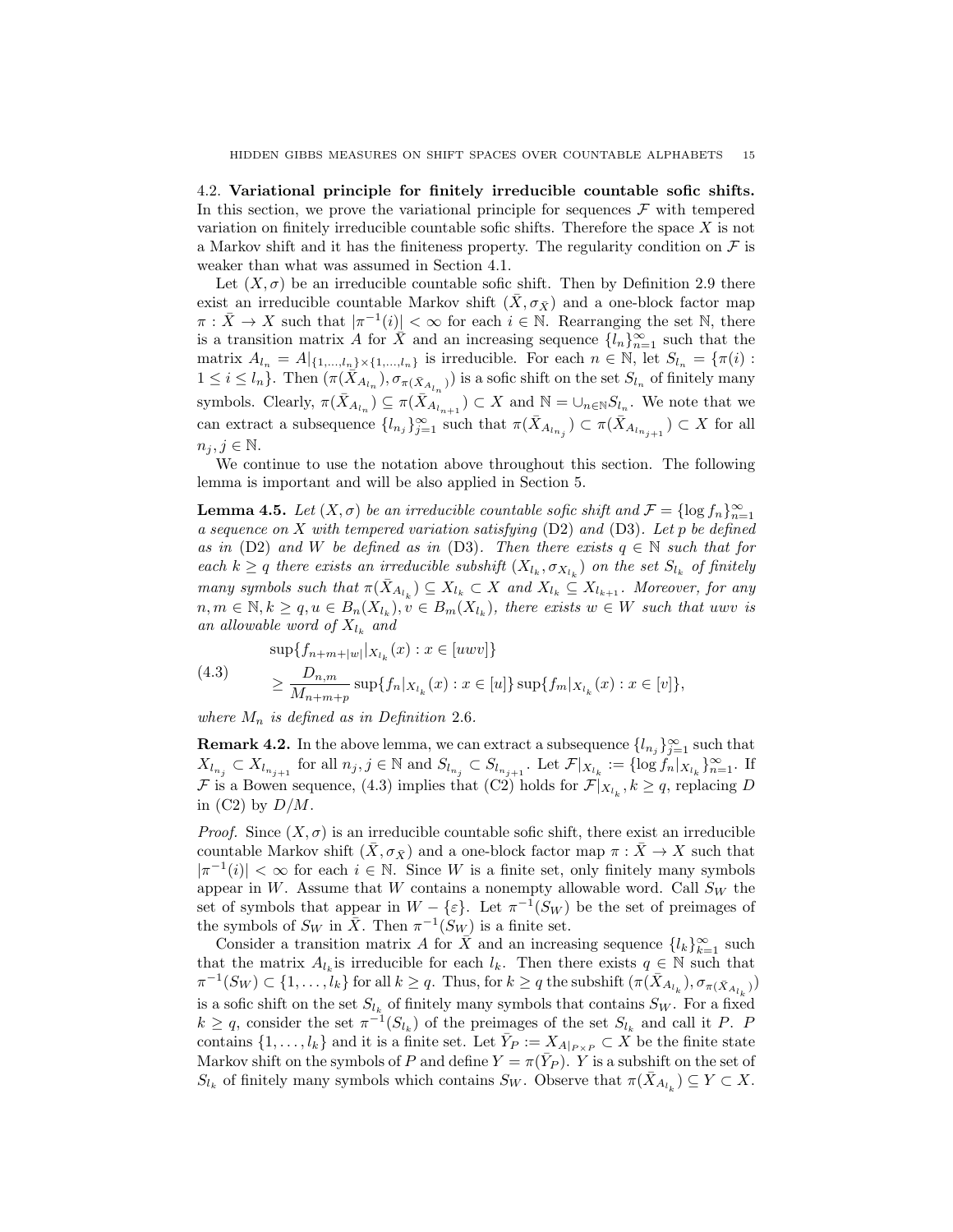Then Y is irreducible. Fix  $n, m \in \mathbb{N}$ . Let  $u \in B_n(Y)$  and  $v \in B_m(Y)$ . Since these are allowable words of X, there exists  $w \in W$  of length  $l, 0 \leq l \leq p$ , such that uwv is allowable in  $X$  and  $(D2)$  holds. Since uwv is allowable in  $X$ , there exists  $\overline{u}_1 \dots \overline{u}_n \overline{w}_1 \dots \overline{w}_l \overline{v}_1 \dots \overline{v}_m \in B_{n+m+l}(\overline{X})$  such that  $\pi(\overline{u}_1 \dots \overline{u}_n \overline{w}_1 \dots \overline{w}_l \overline{v}_1 \dots \overline{v}_m) =$ uwv. Since all the symbols that appear in the preimages of  $u, v, w$  are in the set P, we obtain that  $\bar{u}_1 \dots \bar{u}_n \bar{w}_1 \dots \bar{w}_l \bar{v}_1 \dots \bar{v}_m \in B_{n+m+l}(\bar{Y}_P)$ . Therefore, uwv is allowable in Y.

$$
\sup\{f_{n+m+|w|}|Y(y):y\in[uwv]\}\geq\frac{1}{M_{n+m+p}}\sup\{f_{n+m+|w|}(x):x\in[uwv]\}
$$
  
\n
$$
\geq\frac{D_{n,m}}{M_{n+m+p}}\sup\{f_n(x):x\in[u]\}\sup\{f_m(x):x\in[v]\}
$$
  
\n
$$
\geq\frac{D_{n,m}}{M_{n+m+p}}\sup\{f_n|Y(y):y\in[u]\}\sup\{f_m|Y(y):y\in[v]\}.
$$

For each  $k \geq q$ , we can construct a such Y. Setting  $Y = X_{l_k}$ , we obtain the results.<br>By construction,  $X_{l_k} \subseteq X_{l_{k+1}}$ . If  $W = \{\varepsilon\}$ , we make a similar argument. By construction,  $X_{l_k} \subseteq X_{l_{k+1}}$ . If  $W = \{\varepsilon\}$ , we make a similar argument.

**Theorem 4.1.** Let  $(X, \sigma)$  be an irreducible countable sofic shift. If  $\mathcal{F} = \{\log f_n\}_{n=1}^{\infty}$ *is a sequence on* X *with tempered variation satisfying* (C1)*,* (D2) *and* (D3)*, then*

(4.4)  
\n
$$
P(\mathcal{F}) = \sup_{\substack{l_n \\ n \ge q}} \{ P(\mathcal{F}|_{X_{l_n}}) \}
$$
\n
$$
= \sup \{ P(\mathcal{F}|_Y) : Y \subset X \text{ is an irreducible soft shift on a finite alphabet} \},
$$

*where*  $X_{l_n}$ , q are defined as in Lemma 4.5, and  $P(\mathcal{F}) \neq -\infty$ . The following varia*tional principle holds.* (4.5)

$$
P(\mathcal{F}) = \sup_{\mu \in M(X,\sigma)} \left\{ h_{\mu}(\sigma) + \limsup_{n \to \infty} \frac{1}{n} \int \log f_n d\mu : \limsup_{n \to \infty} \frac{1}{n} \int \log f_n d\mu > -\infty \right\}.
$$

*If* sup  $f_1 < \infty$ *, then* lim sup *in* (4.5*)* can be replaced by lim.

*Proof of (*4.4). We first consider the case when  $Z_1(\mathcal{F}) < \infty$ . Then  $P(\mathcal{F}) < \infty$ . Let  $(\bar{X}, \sigma_{\bar{X}})$  be an irreducible countable Markov shift  $(\bar{X}, \sigma_{\bar{X}})$  and  $\pi : \bar{X} \to X$  a one-block factor map such that  $|\pi^{-1}(i)| < \infty$  for each  $i \in \mathbb{N}$ . We show first (4.4) using a modification of the proof of [35, Theorem 1.2]. Let  $f'(x) = e^C f_n(x)$  and  $\mathcal{F}' = \{\log f'_n\}_{n=1}^{\infty}$ . Then  $\mathcal{F}'$  is sub-additive and  $P(\mathcal{F}) = P(\mathcal{F}')$ . Let  $M_n$  be defined for F as in Definition 2.6. Let  $\epsilon > 0$ . Fix  $m \in \mathbb{N}$  such that  $(1/m) \log M_m < \epsilon$ ,  $(1/(m+p))|\log(D_{m,m}/e^C)| < \epsilon$  and  $1-\epsilon < (m/(m+p))$ . Note that  $Z_m(\mathcal{F}') < \infty$ .

We apply Lemma 4.5 and consider  $X_{l_k}$  where  $k \geq q$ . Then for each  $n \in \mathbb{N}$ , we have

$$
Z_n(\mathcal{F}'|_{X_{l_k}}) = \sum_{w \in B_n(X_{l_k})} \sup \{ f'_n |_{X_{l_k}}(x) : x \in [w] \}.
$$

Since  $w \in B_m(X_{l_k})$  implies that  $w \in B_m(X)$ , let  $S_{l_k}(\mathcal{F}') := \sum_{w \in B_m(X_{l_k})} \sup \{f'_m(x) :$  $x \in [w]$ . Noting that for each  $x_1 \ldots x_m \in B_m(X)$  there exists  $i \in \mathbb{N}$  such that  $x_1 \ldots x_m \in B_m(X_{l_i})$ , we have that  $Z_m(\mathcal{F}') = \lim_{i \to \infty} S_{l_i}(\mathcal{F}')$ , where  $\{S_{l_i}(\mathcal{F}')\}_{i=1}^{\infty}$  is monotone increasing. Hence, for every  $\epsilon > 0$ , there exists  $k_1 > q$  such that

$$
\frac{1}{m}\log Z_m(\mathcal{F}') - \frac{1}{m}\log S_{l_{k_1}}(\mathcal{F}') < \epsilon.
$$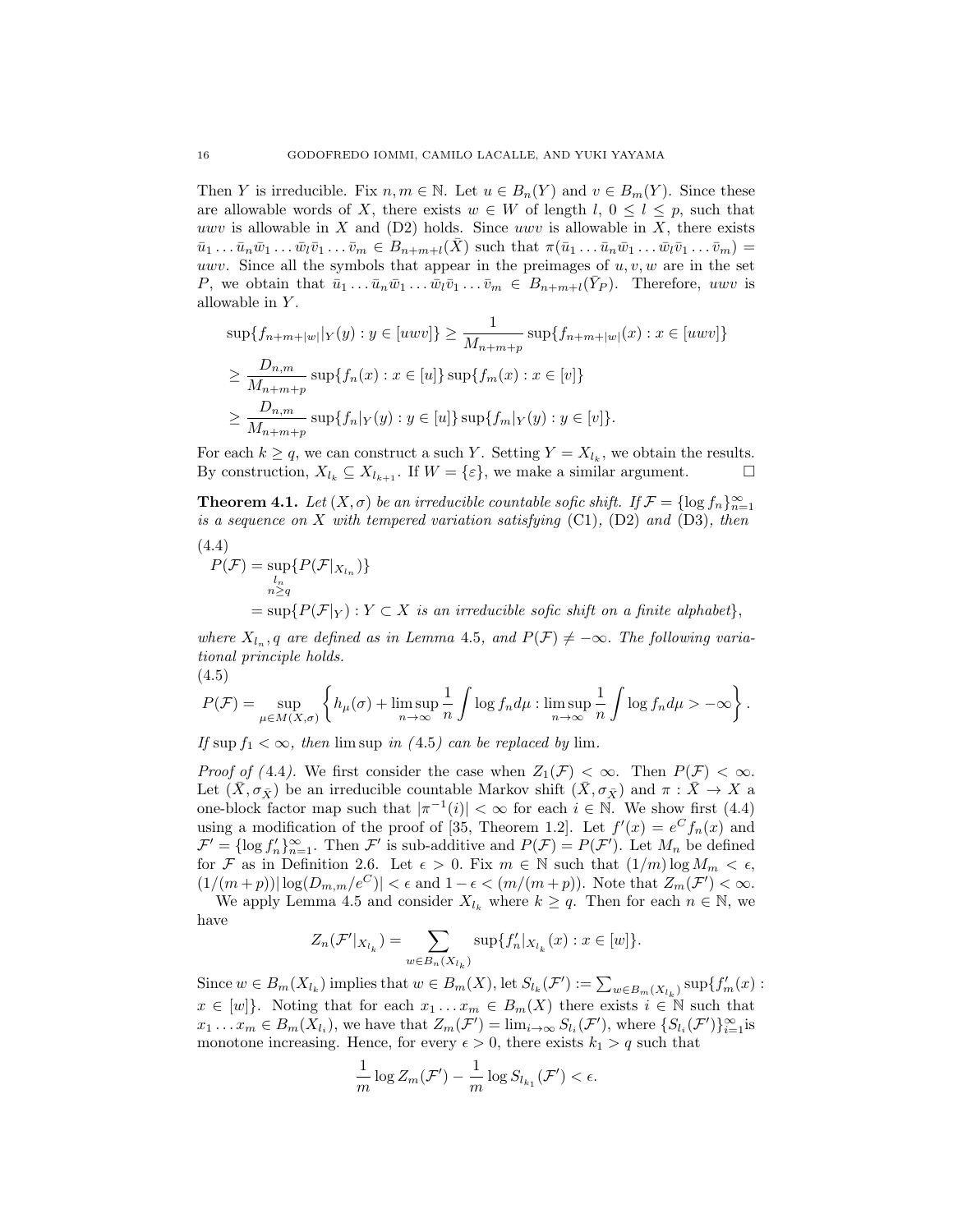Since F has tempered variation, we have that  $M_m Z_m(\mathcal{F}'|_{X_{l_k}}) \geq S_{l_k}(\mathcal{F}')$ . Since  $\mathcal{F}'$ is sub-additive, we obtain

(4.6) 
$$
\frac{1}{m}\log Z_m(\mathcal{F}'|_{X_{l_{k_1}}}) \geq \frac{1}{m}\log Z_m(\mathcal{F}') - \epsilon - \frac{\log M_m}{m} \geq P(\mathcal{F}') - 2\epsilon.
$$

Now, for  $0 \leq i \leq n$ ,  $n \in \mathbb{N}$ , let  $u_i \in B_m(X_{l_{k_1}})$ . Since F satisfies (D2) and (D3), letting W be a finite set from (D3), there exist  $w_1, \ldots, w_{n-1}$  in W such that  $u_1w_1 \ldots w_{n-1}u_n$  is an allowable word of length  $nm + |w_1| + \cdots + |w_{n-1}|$  of X, such that

(4.7) 
$$
\sup\{f'_{nm+|w_1|+\cdots+|w_{n-1}|}(x) : x \in [u_1w_1 \dots w_{n-1}u_n]\}
$$

$$
\geq \left(\frac{D_{m,m}}{e^C}\right)^{n-1} \prod_{i=1}^n \sup\{f'_m(x) : x \in [u_i]\}.
$$

By the construction of  $X_{l_k}$ ,  $k \geq q$ , in the proof of Lemma 4.5, we note that  $u_1w_1 \ldots w_{n-1}u_n$  is an allowable word of  $X_{l_{k_1}}$ . Therefore, applying (4.7), we obtain

$$
M_{nm+p(n-1)} \sup \{f'_{nm+|w_1|+\cdots+|w_{n-1}|}|X_{l_{k_1}}(x) : x \in [u_1w_1 \dots w_{n-1}u_n]\}
$$
  
\n
$$
\geq \left(\frac{D_{m,m}}{e^C}\right)^{n-1} \prod_{i=1}^n \sup \{f'_m(x) : x \in [u_i]\} \geq \left(\frac{D_{m,m}}{e^C}\right)^{n-1} \prod_{i=1}^n \sup \{f'_m |_{X_{l_{k_1}}}(x) : x \in [u_i]\}.
$$

Summing over all allowable words  $u_i \in B_m(X_{l_{k_1}}), 0 \leq i \leq n$ , we obtain

$$
\sum_{0 \leq t \leq p(n-1)} Z_{nm+t}(\mathcal{F}'|_{X_{l_{k_1}}}) \geq \left(\frac{D_{m,m}}{e^C}\right)^{n-1} \cdot \frac{1}{M_{nm+p(n-1)}} (Z_m(\mathcal{F}'|_{X_{l_{k_1}}}))^n.
$$

Hence, there exists  $0 \leq i_{n,m} \leq p(n-1)$  such that

$$
Z_{nm+i_{n,m}}(\mathcal{F}'|_{X_{l_{k_1}}}) \geq \left(\frac{D_{m,m}}{e^C}\right)^{n-1} \cdot \frac{1}{M_{nm+p(n-1)}} \cdot \frac{1}{p(n-1)+1} \cdot \left(Z_m(\mathcal{F}'|_{X_{l_{k_1}}})\right)^n.
$$

$$
(4.8)
$$

$$
\limsup_{n \to \infty} \frac{1}{nm + i_{n,m}} \log(Z_{nm + i_{n,m}}(\mathcal{F}'|_{X_{l_{k_1}}}))
$$
\n
$$
\geq \frac{1}{m+p} \log \frac{D_{m,m}}{e^C} + \frac{m}{m+p} \cdot \frac{1}{m} \log Z_m(\mathcal{F}'|_{X_{l_{k_1}}}) \geq -2\epsilon - \epsilon P(\mathcal{F}') + 2\epsilon^2 + P(\mathcal{F}').
$$
\nTherefore, we obtain (4.4).

Therefore, we obtain (4.4).

Next assume  $Z_1(\mathcal{F}) = \infty$ . We first show that  $P(\mathcal{F}) = \infty$ . Given  $L > 0$ , there exists  $X_{l_s}, s \ge q$  such that  $Z_1(\mathcal{F}|_{X_{l_s}}) > L$ . Then  $Z_1(\mathcal{F}'|_{X_{l_s}}) > Le^C$ . Let  $Y := X_{l_s}$ . Then for each  $n \in \mathbb{N}$  there exists  $0 \leq i_{n,1} \leq p(n-1)$  such that

(4.9)  
\n
$$
\frac{1}{n + i_{n,1}} \log(Z_{n + i_{n,1}}(\mathcal{F}'|_{Y}))
$$
\n
$$
\geq \frac{1}{n + p(n - 1)} \log((\frac{D_{1,1}}{e^C})^{n-1} \cdot \frac{1}{M_{n + p(n-1)}} \cdot \frac{1}{p(n - 1) + 1}) + \frac{n}{n + p(n - 1)} \log Z_1(\mathcal{F}'|_{Y}).
$$

A similar argument as in the proof of Proposition 4.2 implies  $P(\mathcal{F}) = \infty$ . The approximation property (4.4) is obvious from (4.9).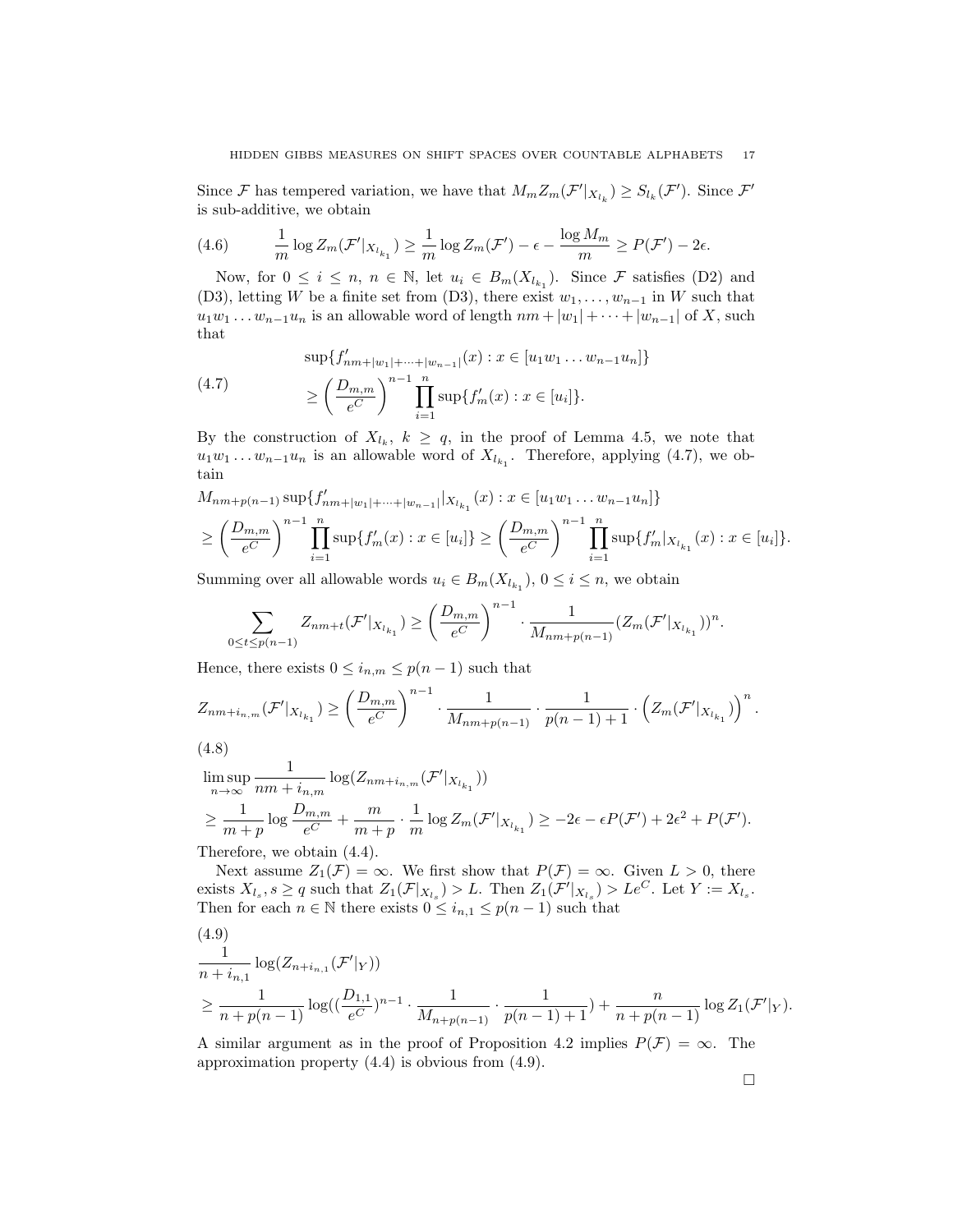**Proposition 4.4.** Let  $(X, \sigma)$  be a subshift on a countable alphabet and  $\mathcal{F} =$  $\{\log f_n\}_{n=1}^{\infty}$  *be a sequence of continuous functions on* X *with tempered variation satisfying* (C1) *and* (D2)*.* If  $P(F) < \infty$ , then for any  $\mu \in M(X, \sigma)$  *such that* lim<sub>n→∞</sub>(1/n)  $\int \log f_n d\mu$  > -∞ *we have* 

(4.10) 
$$
h_{\mu}(\sigma) + \lim_{n \to \infty} \frac{1}{n} \int \log f_n d\mu \le P(\mathcal{F}).
$$

**Remark 4.3.** The assumptions of Proposition 4.4 imply that  $\lim_{n\to\infty}(1/n)\int \log f_n d\mu$ exists, and possibly  $-\infty$  (see the proof below). Note that (D2) implies that  $P(\mathcal{F}) \neq -\infty$ .

*Proof.* We follow the proof of [35, Theorem 1.4] and slightly modify the proof in order to take into account of the sub-additive sequence  $\mathcal{F}' := {\log(e^C f_n)}_{n=1}^{\infty}$ . Since  $P(\mathcal{F}) < \infty$ , Proposition 4.1 implies  $Z_1(\mathcal{F}) < \infty$  and thus sup  $f_1 < \infty$ . Hence we obtain that  $\int (\log e^C f_1)^+ d\mu < \infty$ . Applying Kingman's sub-additive ergodic theorem to  $\mathcal{F}'$ , we obtain that the limit in (4.10) exists. Note by Proposition 4.1 that  $0 < Z_n(\mathcal{F}) < \infty$  for each  $n \in \mathbb{N}$ . Using the sub-additivity of  $\mathcal{F}'$ , it follows that for every  $n, m \in \mathbb{N}$   $(1/(nm))$   $\int \log f_{nm} d\mu \leq (1/n)(\int \log f_n d\mu + C)$ . Letting  $m \to \infty$ , we obtain  $-\infty < (1/n)(\int \log f_n d\mu + C)$ . For each  $n \in \mathbb{N}$ 

$$
\sum_{w \in B_n(X)} \mu([w]) \log \left( \sup \{ f_n(x) : x \in [w] \} \right) \ge \int \log f_n d\mu > -\infty.
$$

For  $n \geq 1$ , letting  $h(x) = -x \log x$ , we have

$$
- \sum_{w_n \in B_n(X)} \mu([w]) \log \mu([w]) + \int \log f_n d\mu
$$
  
\n
$$
\leq \sum_{w \in B_n(X)} \mu([w]) (\log(\sup\{f_n(x) : x \in [w]\}) - \log \mu[w])
$$
  
\n
$$
= Z_n(\mathcal{F}) \sum_{w \in B_n(X)} \frac{\sup\{f_n(x) : x \in [w]\}}{Z_n(\mathcal{F})} h\left(\frac{\mu([w])}{\sup\{f_n(x) : x \in [w]\}}\right)
$$
  
\n
$$
\leq Z_n(\mathcal{F}) h\left(\sum_{w \in B_n(X)} \frac{\mu([w])}{Z_n(\mathcal{F})}\right) \leq Z_n(\mathcal{F}) h\left(Z_n(\mathcal{F})^{-1}\right) = \log Z_n(\mathcal{F}),
$$

where in the third inequality we use the concavity of h. Therefore, for every  $n \geq 1$ we have that  $-\sum_{w\in B_n(X)} \mu([w]) \log \mu([w]) < \infty$ . In particular, if we let  $\alpha = \{[u] :$  $u \in B_1(X)$ , then  $\alpha$  is a generator for  $\sigma$ . Hence

$$
h_{\mu}(\sigma) + \lim_{n \to \infty} \frac{1}{n} \int \log f_n d\mu \le \lim_{n \to \infty} \left( -\frac{1}{n} \sum_{w \in B_n(X)} \mu([w]) \log \mu([w]) + \frac{1}{n} \int \log(e^C f_n) d\mu \right) \le P(\mathcal{F}).
$$

**Lemma 4.6.** *Let*  $(X, \sigma)$  *and*  $\mathcal{F} = \{\log f_n\}_{n=1}^{\infty}$  *be defined as in Proposition* 4.4*. If*  $P(\mathcal{F}) = \infty$ , then for any  $\mu \in M(X, \sigma)$  such that  $\limsup_{n \to \infty} (1/n) \int \log f_n d\mu >$ −∞*,*

(4.11) 
$$
h_{\mu}(\sigma) + \limsup_{n \to \infty} \frac{1}{n} \int \log f_n d\mu \le P(\mathcal{F}).
$$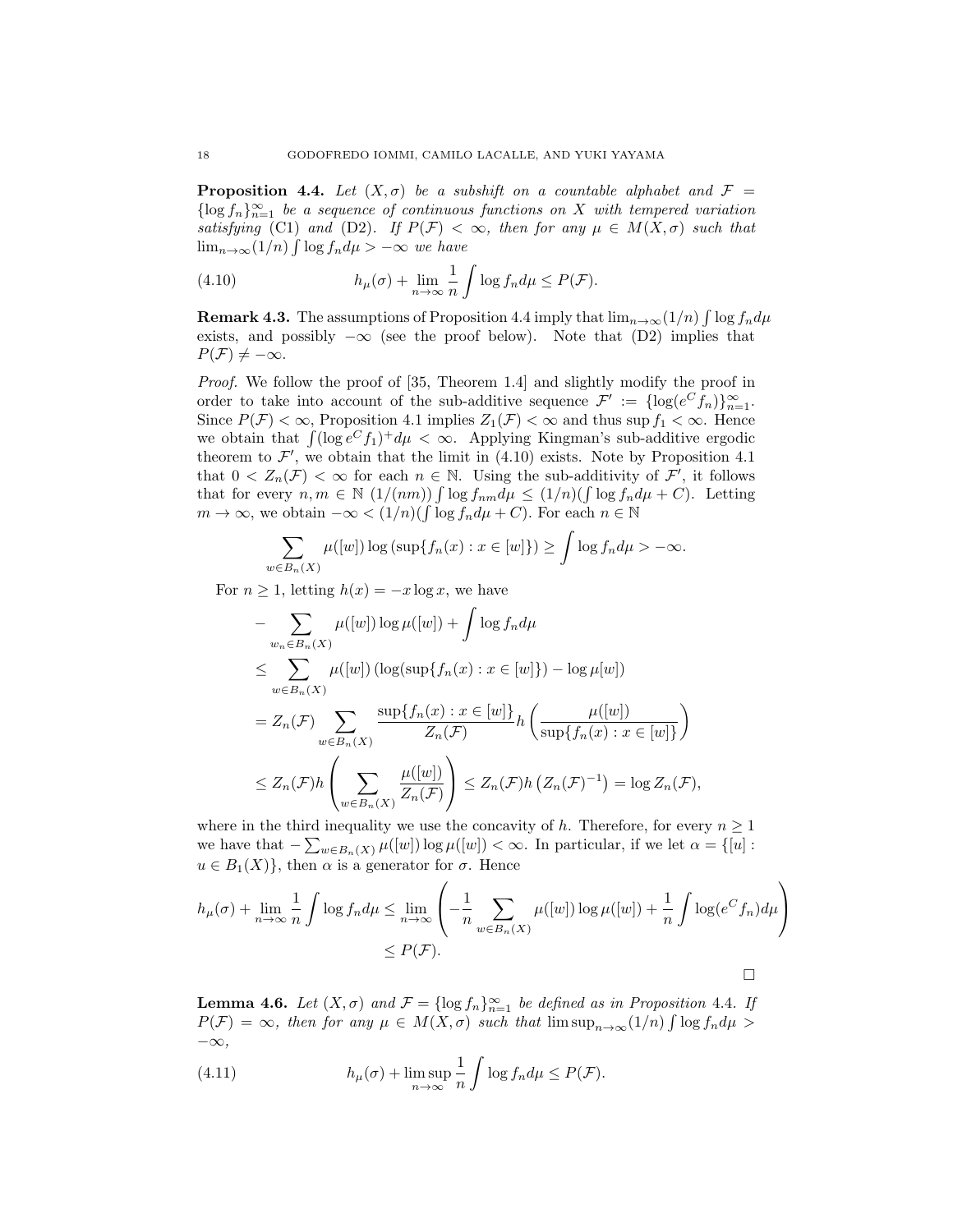*If* sup  $f_1 < \infty$ *, then* lim sup *can be replaced by* lim.

*Proof.* The equation (4.11) is obvious because  $P(\mathcal{F}) = \infty$ . Kingman's sub-additive ergodic theorem implies the second statement as it is shown in the proof of Proposition 4.4.

 $\Box$ 

To show the variational principle, we need the following variational principle for sequences on subshifts on finite alphabets (see [8]).

**Theorem 4.2.** [8] *Let*  $(X, \sigma)$  *be a subshift on a finite alphabet. If*  $\mathcal{F} = {\log f_n}_{n=1}^{\infty}$ *is a sequence on* X *with tempered variation satisfying* (C1)*, then*

$$
P(\mathcal{F}) = \sup_{\mu \in M(X,\sigma)} \left\{ h_{\mu}(\sigma) + \lim_{n \to \infty} \frac{1}{n} \int \log f_n d\mu \right\},\,
$$

*where*  $P(F)$  *is defined as in Definition* 2.7*. Then*  $P(F) = -\infty$  *if and only if*  $\lim_{n\to\infty} (1/n) \int \log f_n d\mu = -\infty$  *for all*  $\mu \in M(X, \sigma)$ *.* 

In Theorem 4.2 an equilibrium measure for  $\mathcal F$  (see Definition 5.1) always exists.

*Proof of (*4.5*) in Theorem 4.1.* First assume that  $Z_1(\mathcal{F}) < \infty$ . Then  $P(\mathcal{F}) < \infty$ . Let  $\epsilon > 0$ . Applying (4.4) there exists a finite state Markov shift Y such that  $P(\mathcal{F})-P(\mathcal{F}|_Y) < \epsilon$ . Let m be an equilibrium measure for  $\mathcal{F}|_Y$ . Since  $m \in M(X,\sigma)$ and  $\lim_{n\to\infty} (1/n) \int \log f_n dm > -\infty$ , we obtain by Proposition 4.4

$$
P(\mathcal{F}|_Y) = h_m(\sigma_Y) + \lim_{n \to \infty} \frac{1}{n} \int \log f_n dm
$$
  
\$\leq\$ 
$$
\sup_{\mu \in M(X,\sigma)} \left\{ h_\mu(\sigma) + \lim_{n \to \infty} \frac{1}{n} \int \log f_n d\mu : \lim_{n \to \infty} \frac{1}{n} \int \log f_n d\mu > -\infty \right\} \leq P(\mathcal{F}).
$$

Equation (4.5) also holds when  $Z_1(\mathcal{F}) = \infty$  by similar arguments using Lemma 4.6.  $4.6.$ 

In the following, we study a condition for which  $P(\mathcal{F})=P_G(\mathcal{F})$ , when  $\mathcal F$  is defined on a countable sofic shift.

**Proposition 4.5.** Let  $(X, \sigma)$  be a finitely irreducible countable sofic shift. If G is *an almost-additive sequence on* X *with tempered variation, then*  $P(\mathcal{G}) = P_G(\mathcal{G})$ . If X is a factor of a finitely primitive countable Markov shift and  $P(G) < \infty$ , then lim sup *in (* 2.4*) can be replaced by* lim*.*

*Proof.* First assume  $Z_1(\mathcal{G}) < \infty$ . Thus  $P(\mathcal{G}) < \infty$ . Since X is a finitely irreducible countable sofic shift, let  $\bar{X}$  and  $\pi : \bar{X} \to X$  be as in the proof of Lemma 4.5. Let  $p \in \mathbb{N}$  and a finite set  $W_1$  be defined for X as in Definition 2.3. We consider the case when  $W_1 \neq \{\varepsilon\}$ . Let  $x_1 \dots x_n \in B_n(X)$  and  $a \in \mathbb{N}$  be a symbol in X. Then there exist allowable words  $w_1, w_2$  in  $W_1$  of length  $0 \leq k_1, k_2 \leq p$  respectively such that  $aw_1x_1 \ldots x_nw_2a \in B_{n+2+k_1+k_2}(X)$ . Therefore, there exist  $\bar{x}_1 \ldots \bar{x}_n \in$  $\pi^{-1}(x_1 \ldots x_n)$ ,  $a_1, a_2 \in \pi^{-1}(a)$ ,  $\bar{w}_1 \in \pi^{-1}(w_1)$  and  $\bar{w}_2 \in \pi^{-1}(w_2)$  such that  $a_1\bar{w}_1\bar{x}_1 \ldots \bar{x}_n\bar{w}_2a_2 \in B_{n+k_1+k_2+2}(\bar{X})$  and  $\pi(a_1\bar{w}_1\bar{x}_1 \ldots \bar{x}_n\bar{w}_2a_2) = aw_1x_1 \ldots x_nw_2a$ . Since  $|\pi^{-1}(a)| < \infty$ , we have  $\pi^{-1}(a) = \{a_1, \ldots, a_t\}$  for some  $t \in \mathbb{N}$ . For each pair  $a_i, a_j, 1 \leq i, j \leq t$ , define  $k_{i,j} = \min\{|w| : a_i w a_j \in B_{2+|w|}(\bar{X}), |w| \geq 1\}$ . Then for each  $i, j$ , there exist a word at which the minimum is attained and we call it  $\bar{w}_{i,j} \in B_{k_{i,j}}(X)$ . Let  $\pi(\bar{w}_{i,j}) = w_{i,j}$ . Let  $\bar{x} = (a_1\bar{w}_1\bar{x}_1 \ldots \bar{x}_n\bar{w}_2a_2\bar{w}_{2,1})^{\infty} \in \bar{X}$  and  $x = \pi(\bar{x})$ . Then x has a period  $(n+2+k_1+k_2+k_2,1)$  in X. We first consider the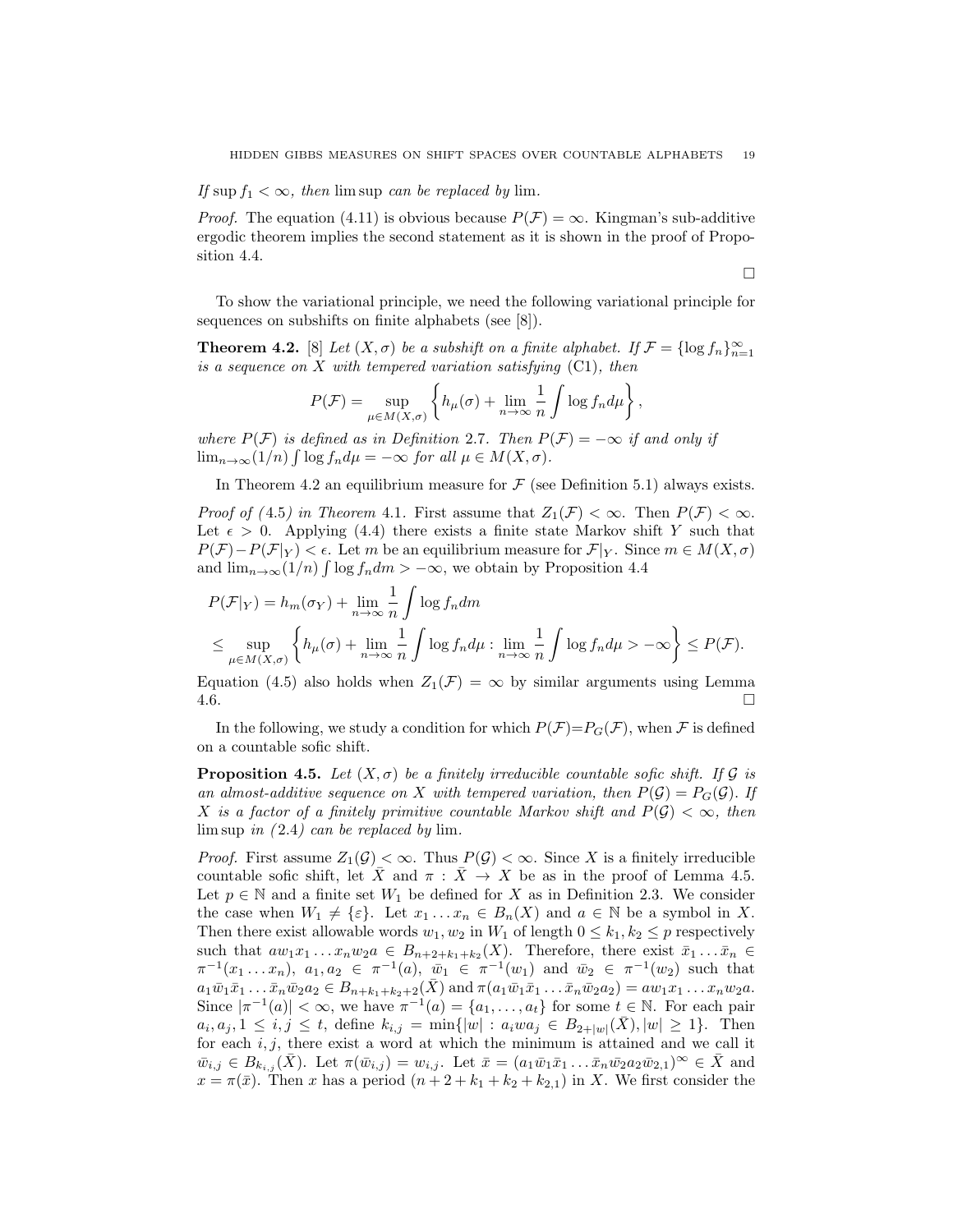case when  $k_1, k_2$  are both nonzero. Since G is almost-additive and has tempered variation, letting  $N_a = \sup\{f_1(x) : x \in [a]\}\)$ , we obtain

$$
(4.12)
$$
  
\n
$$
g_{n+k_1+k_2+k_2,1+2}(x)
$$
  
\n
$$
\geq \frac{e^{-5C}}{M_n(M_p)^2(M_1)^2M_k} \sup\{g_n(x) : x \in [x_1 \dots x_n]\}(N_a)^2 \sup\{g_{k_1}(x) : x \in [w_1]\}
$$
  
\n
$$
\cdot \sup\{g_{k_2}(x) : x \in [w_2]\} \sup\{g_{k_2,1}(x) : x \in [w_{2,1}]\}.
$$

Since g has tempered variation, for each  $1 \leq i, j \leq t$ , there exists constant  $C_{w_{i,j}} > 0$  such that  $\sup\{g_{k_{i,j}}(x) : x \in [w_{i,j}]\} > C_{w_{i,j}}$ . Since we have finitely many  $i, j$ , let  $B = \min_{i,j} C_{w_{i,j}}$  and  $K = \max_{i,j} k_{i,j}$ 

Now we consider the case when at least one of  $k_1, k_2$  is 0. Observe that if  $k_1$  is 0, then we replace  $\sup\{g_{k_1}(x): x \in [w_1]\}\$ in (4.12) by 1. This applies also to  $k_2$ . Clearly there exists  $\overline{D} > 0$  such that  $\min_{w \in W_1, |w| \geq 1} \sup \{g_{|w|}(x) : x \in [w]\} > \overline{D}$ . Let  $\bar{D}' = \min\{1, \bar{D}\}\$ . Then, (4.12) implies that

(4.13) 
$$
\sum_{0 \le i \le 2p+K} Z_{n+i+2}(\mathcal{G},a) \ge \frac{e^{-5C}}{M_n(M_p)^2(M_1)^2M_K} Z_n(\mathcal{G})(N_a)^2 B \bar{D'}^2.
$$

Thus similar arguments as in the proof of Proposition 2.1 yield

$$
\limsup_{n \to \infty} \frac{1}{n} \log Z_n(\mathcal{G}, a) \ge \limsup_{n \to \infty} \frac{1}{n} \log Z_n(\mathcal{G}).
$$

Since a is arbitrary, we obtain the result.

Next assume that  $Z_1(\mathcal{G}) = \infty$ . Then  $P(\mathcal{G}) = \infty$ . Let  $\mathcal{G}' = C + \mathcal{G}$ . Given  $L > 0$ , there exists  $X_{l_s}$ ,  $s \geq q$  such that  $Z_1(\mathcal{G}|_{X_{l_s}}) > L$ . Let  $Y := X_{l_s}$ . Then (4.9) holds if we replace  $\mathcal{F}'$  by  $\mathcal{G}'$ . Since  $P(\mathcal{G}'|Y) = P_G(\mathcal{G}'|Y)$ , similar arguments as in the proof of Proposition 4.2 imply  $P_G(\mathcal{G}) = \infty$  To show the second statement, we use the similar arguments as in the proof of Proposition 2.1. similar arguments as in the proof of Proposition 2.1.

Note that Theorem 4.1 generalizes the thermodynamic formalism on non-compact shifts, including now irreducible countable sofic shifts. Indeed,

**Corollary 4.1.** Let  $(X, \sigma)$  be a finitely irreducible countable sofic shift. If F is an *almost-additive sequence on* X *with tempered variation, then Theorem* 4.1 *holds for*  $\mathcal{F}$  and  $P(\mathcal{F}) = P_G(\mathcal{F})$ . In particular, Theorem 4.1 holds for a continuous function f *on* X with tempered variation by setting  $f_n(x) = e^{(S_n f)(x)}$  for all  $x \in X$ .

Remark 4.4. The variational principle is proved in [35, Theorem 1.5] for acceptable functions (uniformly continuous functions with an additional property) on finitely irreducible countable Markov shifts and in [21, Theorem 2.4] for continuous functions with tempered variation on irreducible countable Markov shifts. Applying [21, Proposition 6.2], acceptable functions belong to the class of continuous functions with tempered variation. Corollary 4.1 also generalizes the variational principle [26, Theorem 3.1].

**Example 4.2.** The sequence  $\mathcal{G}$  in Theorem 6.2 is a Bowen sequence defined on a finitely irreducible countable sofic shift satisfying  $(C1)$ ,  $(D2)$  and  $(D3)$ .  $\mathcal G$  does not satisfy (C2). Theorem 4.1 is applied in Theorem 6.2.

**Example 4.3.** Let  $\Psi = \{\log \psi_n\}_{n=1}^{\infty}$  be defined as in Example 3.5. Since  $Z_1(\Psi) <$  $\infty$ , (4.5) holds and lim sup in (4.5) can be replaced by lim. The same results hold for  $\Psi$  in Example 3.4.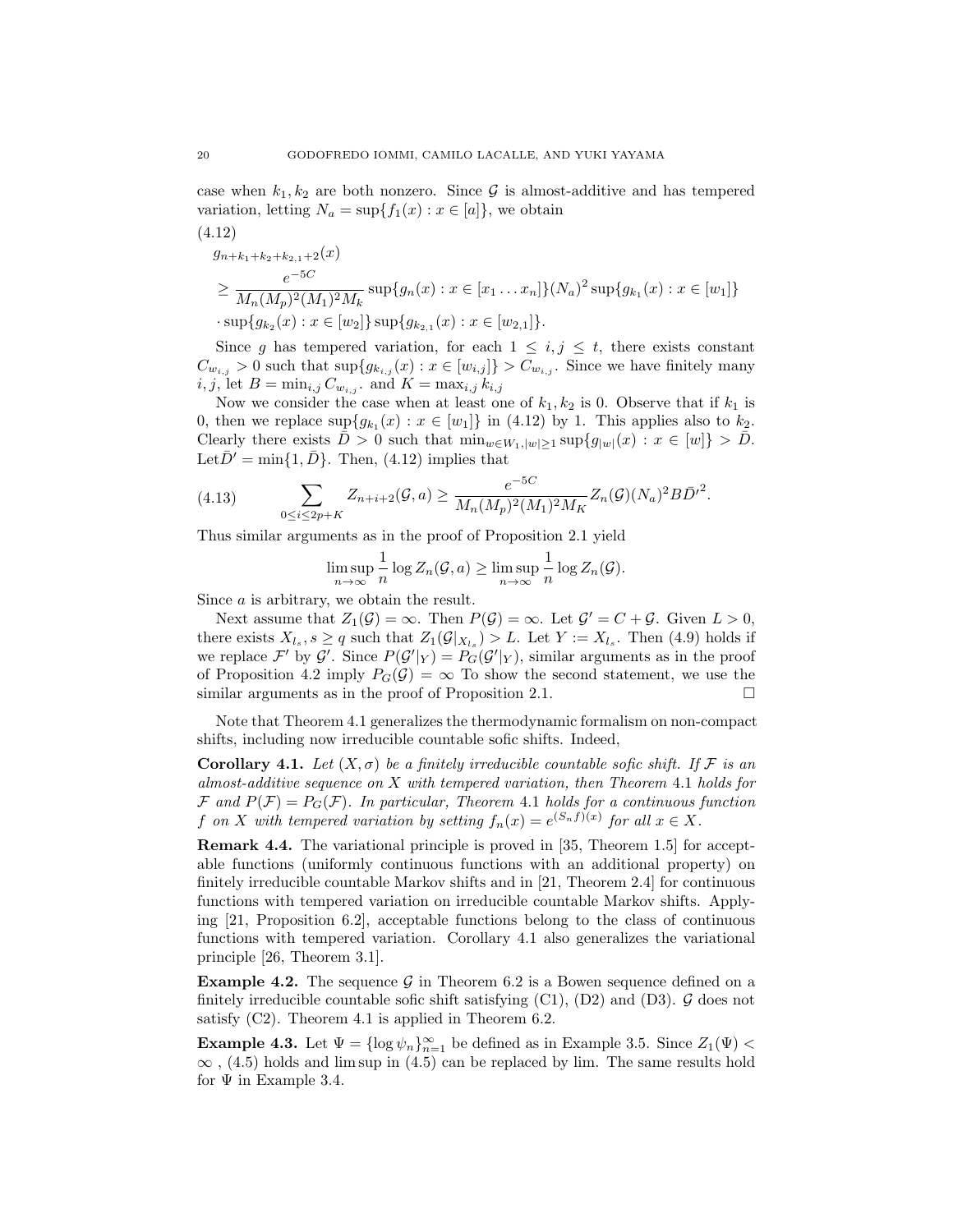## 5. Invariant Gibbs measures and uniqueness of Gibbs equilibrium **MEASURES**

The variational principle provides a criteria to choose relevant invariant measures for the (very large) set  $M(X, \sigma)$  of invariant Borel probability measures. Indeed, measures that maximize the supremum have interesting ergodic properties. Major difficulties to prove the existence of these measures are the fact that the space  $M(X,\sigma)$  is not compact (when endowed with the weak\* topology) and that the entropy map  $\mu \mapsto h_{\mu}(\sigma)$  is not necessarily upper-semi continuous.

# 5.1. Invariant Gibbs measures and uniqueness of Gibbs equilibrium measures.

**Definition 5.1.** Let  $(X, \sigma)$  be an irreducible countable sofic shift and  $\mathcal{F} = \{\log f_n\}_{n=1}^{\infty}$ a sequence on X satisfying (C1), (D2) and (D3). A measure  $\mu \in M(X,\sigma)$  is an *equilibrium measure* for  $\mathcal F$  if the supremum in (4.5) is attained at  $\mu$ , i.e.,  $P(\mathcal{F}) = h_{\mu}(\sigma) + \lim_{n \to \infty} (1/n) \int \log f_n \ d\mu$ , where  $\lim_{n \to \infty} (1/n) \int \log f_n \ d\mu > -\infty$ .

**Definition 5.2.** Let  $(X, \sigma)$  and  $\mathcal{F} = \{\log f_n\}_{n=1}^{\infty}$  be defined as in Definition 5.1. A measure  $\mu \in M(X, \sigma)$  is *Gibbs* for F if there exist constants  $C_0 > 0$  and  $P \in \mathbb{R}$ such that for every  $n \in \mathbb{N}$  and every  $x \in [i_1 \dots i_n]$  we have

$$
\frac{1}{C_0} \le \frac{\mu([i_1 \dots i_n])}{\exp(-nP) f_n(x)} \le C_0.
$$

There is an example of a Gibbs measure  $\mu$  for a continuous function f satisfying  $h_{\mu}(\sigma) = \infty$  and  $\int f d\mu = -\infty$  which is not an equilibrium measure for f (see [44]). The existence of Gibbs measures was studied in [26, 27] for almost-additive sequences on topologically mixing countable Markov shifts with BIP property and in [29, Theorem 3.7] for a class of sub-additive Bowen sequences on the full shift on a countable alphabet satisfying (C2), (C3) and (C4). In the next theorem we will generalize these results by considering finitely irreducible countable sofic shifts.

**Theorem 5.1.** Let  $(X, \sigma)$  be a finitely irreducible countable sofic shift. If  $\mathcal{F} =$  $\{\log f_n\}_{n=1}^{\infty}$  *is a Bowen sequence on* X *satisfying* (C1), (C2), (C3) *and* (C4)*, then there is a unique invariant ergodic Gibbs measure* µ *for* F*. Moreover, if in addition*

$$
\sum_{i \in \mathbb{N}} \sup \{ \log f_1(x) : x \in [i] \} \sup \{ f_1(x) : x \in [i] \} > -\infty,
$$

*then*  $\mu$  *is the unique equilibrium measure for*  $\mathcal F$  *on*  $X$ *.* 

Corollary 5.1. Let  $(X, \sigma)$  be a finitely irreducible countable Markov shift and  $\mathcal{G} =$ {log gn}<sup>∞</sup> <sup>n</sup>=1 *an almost-additive Bowen sequence on* X*. If* G *satisfies* (C4)*, Theorem* 5.1 *holds for* G*.*

In Theorem 5.1, we study the case when  $W \neq {\varepsilon}$ . Hence, throughout the rest of the section, without loss of generality we assume

(A1)  $\mathcal{F} = {\log f_n}_{n=1}^{\infty}$  satisfies (C1), (C2) with some  $p \in \mathbb{N}$  and (C3) with a finite set W containing a nonempty word  $w^*$  of length p,

and

(A2) In Lemma 4.5, for all  $k \ge q$ ,  $w^* \in W$  appears in (4.3) for a pair of allowable words  $u, v$  of  $X_{l_k}$ .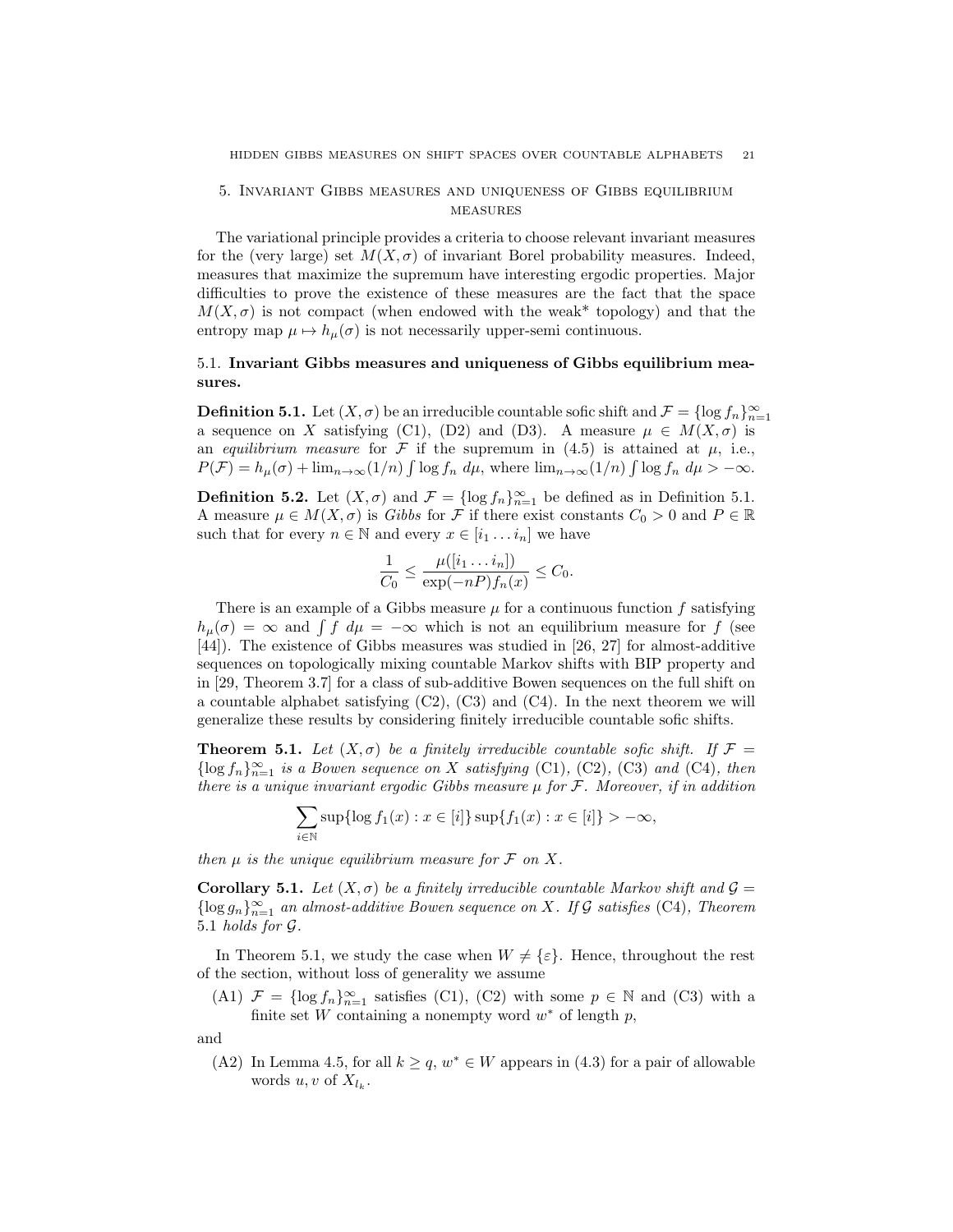The idea of the proof of Theorem 5.1 is similar to that of [26, Theorem 4.1], which in turn was proved using techniques of [35, Lemma 2.8] and [3, Lemmas 1, 2 and Theorem 5]. We modify the proof by considering Condition (C2) instead of (2.2) and by considering finitely irreducible sofic shifts instead of finitely primitive Markov shifts. This makes our proof more technical. We use the notation from Lemma 4.5.

**Theorem 5.2.** [18] *Let*  $(X, \sigma)$  *be an irreducible subshift on a finite alphabet. If*  $\mathcal{F} =$  $\{\log f_n\}_{n=1}^{\infty}$  *is a Bowen sequence on* X *satisfying* (C1) *and* (C2)*, then there exists a unique invariant Gibbs measure for* F*. Moreover, it is the unique equilibrium measure for* F*.*

**Proposition 5.1.** *For*  $n \geq q$ *, there is a unique equilibrium measure for*  $\mathcal{F}|_{X_{l_n}}$  *and it is Gibbs for*  $\mathcal{F}|_{X_{l_n}}$ . The Gibbs constant  $C_0$  (see Definition 5.2) can be chosen *independently of*  $X_{l_n}$ .

*Proof.* The first part of Proposition 5.1 follows from Theorem 5.2. Indeed, note that since F is a Bowen sequence satisfying (C1), (C2), (C3) and (C4) and  $X_{l_n}$ contains all allowable words in W for  $n \geq q$ , we have that  $\mathcal{F}|_{X_{l_n}}$  is a sequence on  $(X_{l_n}, \sigma_{X_{l_n}})$  satisfying (4.3) replacing  $D_{n,m}/M_{n+m+p}$  by  $D/M$ .

By the assumptions, any allowable word in  $W$  is an allowable word of  $X_{l_n}$  for all  $n \geq q$ . Fix  $X_{l_n}$ ,  $n \geq q$ , and call it Z. Define  $\alpha_n^Z = \sum_{i_1...i_n \in B_n(Z)} \sup \{ f_n | Z(z) :$  $z \in [i_1 \dots i_n]$ . For  $l \in \mathbb{N}$ , let  $\nu_l$  be the Borel probability measure on Z defined by

$$
\nu_l([i \dots i_l]) = \frac{\sup\{f_l|_{Z}(z) : z \in [i_1 \dots i_l]\}}{\alpha_l^Z}.
$$

By the sub-additive property of  $\{\log e^C f_n\}_{n=1}^{\infty}$ , we have for  $l, n \in \mathbb{N}$  that  $\alpha_{n+l}^Z \leq$  $e^C \alpha_n^Z \alpha_l^Z$ . Hence  $\{\log(e^C \alpha_n^Z)\}_{n=1}^{\infty}$  is sub-additive. We show that for some  $C_1 > 0$ the sequence  $\{\log(C_1 \alpha_n^Z)\}_{n=1}^{\infty}$  is super-additive. Observe that Lemma 4.5 implies that  $\sum_{i=0}^p \alpha_{n+l+i}^Z \geq (D/M)\alpha_n^Z \alpha_l^Z$ . Let  $D/M := D_1$ . Then for each  $n, l \in \mathbb{N}$ , there exists  $0 \le i_{n,l} \le p$  such that  $\alpha_{n+l+i_{n,l}}^Z \ge (D_1 \alpha_n^Z \alpha_l^Z)/(p+1)$ . By sub-additivity of  $\{\log(e^C \alpha_n^Z)\}_{n=1}^{\infty}$ , we obtain

$$
\alpha_{n+l+i_{n,l}}^Z \leq e^{C} \alpha_{n+l}^Z \alpha_{i_{n,l}}^Z \leq e^{Cp} \alpha_{n+l}^Z (\alpha_1^Z)^{i_{n,l}}.
$$

Letting  $K = \max_{0 \le i \le p} Z(\mathcal{F})^i$ , for any  $n, l \in \mathbb{N}$  we have

(5.1) 
$$
\alpha_{n+l}^Z \ge D_1 \alpha_n^Z \alpha_l^Z / (e^{Cp} K(p+1)).
$$

Let  $C_1 = D_1/(e^{Cp} K(p+1))$ . Since  $P(\mathcal{F}|_Z) = \lim_{n \to \infty} (1/n) (\log \alpha_n^Z)$ , using the subadditivity of  $\{\log(e^C \alpha_n^Z)\}_{n=1}^{\infty}$ , the super-additivity of  $\{\log(C_1 \alpha_n^Z)\}_{n=1}^{\infty}$  and  $Z_1(\mathcal{F})$  < ∞, we obtain that

(5.2) 
$$
C_1 \alpha_n^Z \le e^{P(\mathcal{F}|_Z)n} \le e^C \alpha_n^Z.
$$

We now construct a Gibbs measure. For fixed  $u \in B_n(Z)$ ,  $m \in \mathbb{N}$ , we define  $\alpha_{n+m}^{Z,u} = \sum_{ua_1...a_m \in B_{n+m}(Z)} \sup \{f_{n+m}|_Z(z) : z \in [ua_1...a_m]\}.$ 

**Lemma 5.1.** *There exists*  $C_2 > 0$  *such that for each fixed*  $u \in B_n(Z)$ *, for*  $l > n+2p$ *, we have*

$$
\alpha_l^{Z,u} \ge C_2 \alpha_{l-n-2p}^Z \sup \{ f_n | Z(z) : z \in [u] \}.
$$

*Note that*  $C_2$  *is independent of*  $Z$ *.* 

*Proof.* For the proof, see Section 5.2.  $\Box$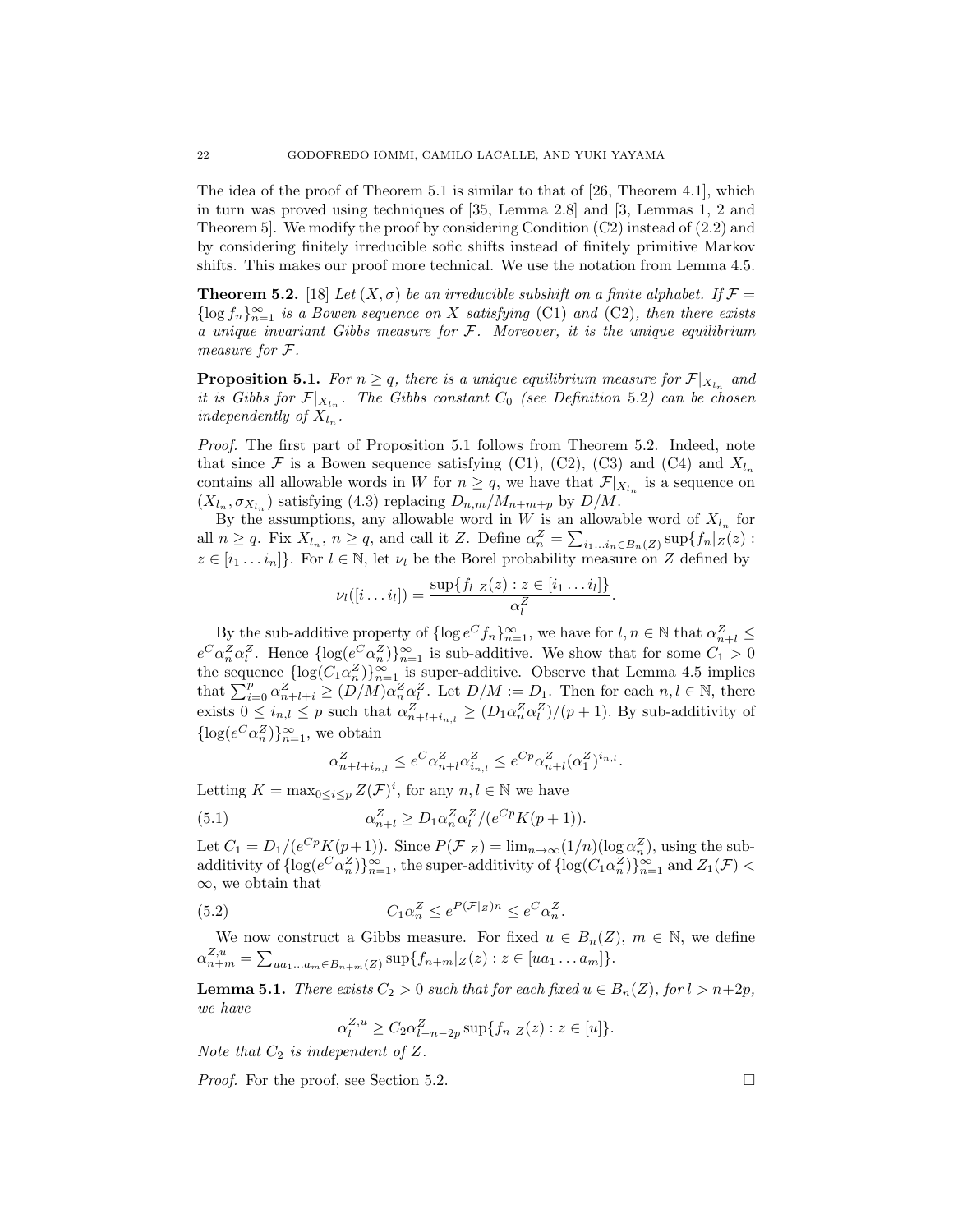By the definition of the measure  $\nu_l$  and (C1), for a fixed  $u = u_1 \ldots u_n \in B_n(Z)$ ,  $n < l$ , we have that,

$$
\nu_l([u]) \le \frac{e^C \sup\{f_n|Z(z): z \in [u]\}\alpha_{l-n}^Z}{\alpha_l^Z}.
$$

Therefore, using (5.2), we obtain that for each  $z \in [u]$ 

$$
\frac{\nu_l([u])}{e^{-nP(\mathcal{F}|_Z)}f_n|_Z(z)} \le \frac{M\nu_l([u])}{e^{-nP(\mathcal{F}|_Z)}\sup\{f_n|_Z(z):z\in[u]\}} \le \frac{Me^{2C}\alpha_{l-n}^Z\alpha_n^Z}{\alpha_l^Z} \le \frac{Me^{3C}}{C_1^2}.
$$

On the other hand, by Lemma 5.1 and (5.2), for each  $z \in [u]$ , for  $l > n + 2p$ ,

$$
\frac{\nu_l([u])}{e^{-nP(\mathcal{F}|_Z)}f_n|_Z(z)} \ge \frac{\alpha_l^{Z,u}}{\alpha_l^Z e^{-nP(\mathcal{F}|_Z)} \sup\{f_n|_Z(z) : z \in [u]\}} \ge C_1 C_2 e^{-2p(P(\mathcal{F}|_Z) - C)}.
$$

Noting that  $e^{-2pP(\mathcal{F}|z)} \ge e^{-2pP(\mathcal{F})}$  if  $P(\mathcal{F}) \ge 0$  and  $e^{-2pP(\mathcal{F}|z)} > 1$  if  $P(\mathcal{F}) < 0$ , there exist  $C_3 > 0, C_4 > 0$ , both independent of Z, such that for all  $l > n + 2p$ ,

(5.3) 
$$
C_3 \le \frac{\nu_l([u])}{e^{-nP(\mathcal{F}|_Z)} f_n|_{Z}(z)} \le C_4 \text{ for all } z \in [u] \text{ in } Z.
$$

Since the set Z is compact, there exists a subsequence  $\{\nu_{n_k}\}_{k=1}^{\infty}$  of  $\{\nu_n\}_{n=1}^{\infty}$  that converges to a measure  $\nu$  and for all  $z \in [u]$  in Z

(5.4) 
$$
C_3 \leq \frac{\nu([u])}{e^{-nP(\mathcal{F}|z)}f_n|_{Z}(z)} \leq C_4.
$$

Now let  $\mu_n = (1/n) \sum_{i=1}^n \sigma_Z^i \nu$ . We claim that any weak limit point  $\mu$  of  $\{\mu_n\}_{n=1}^{\infty}$ is a  $\sigma_Z$ -invariant Gibbs measure on Z.

For each fixed  $u \in B_n(Z)$ , define  $\alpha_{l+n}^Z(u) = \sum_{a_1...a_l u \in B_{l+n}(Z)} \sup \{f_{l+n}|_Z(z)$ : z  $z \in [a_1 \dots a_l u]$ . Then setting  $l = m + i$ , for  $m \in \mathbb{N}, 0 \le i \le p$ , we obtain that  $\sum_{0 \le i \le n} a_{i+m+i}^Z(u) \ge D_1 \alpha_n^Z \sup\{f_n | z(z) : z \in [u]\}$ . Therefore, there exists  $0 \le j$  $0 \leq i \leq p \alpha_{n+m+i}^Z(u) \geq D_1 \alpha_m^Z \sup\{f_n|_Z(z) : z \in [u]\}.$  Therefore, there exists  $0 \leq$  $i_{n,m,u} \leq p$  such that

$$
\alpha_{n+m+i_{n,m,u}}^Z(u) \ge (D_1/(p+1))\alpha_m^Z \sup\{f_n|_Z(z) : z \in [u]\}.
$$

Note that  $i_{n,m,u}$  depends on n, m and u.

**Lemma 5.2.** *There exists*  $C_5 > 0$  *such that for any*  $0 \le i \le p$ *, any*  $n, m \in \mathbb{N}$  *and*  $u \in B_n(Z)$  *we have* 

$$
\alpha_{n+m+i}^Z(u) \ge C_5 \alpha_m^Z \sup \{ f_n | Z(z) : z \in [u] \}.
$$

*Note that*  $C_5$  *is independent of*  $Z$ *.* 

*Proof.* The proof can be found in Section 5.2 □

Let  $u \in B_n(Z)$  be fixed and set  $M_2 = \max\{0, P(\mathcal{F})\}$ . Letting  $l = m + i$  for  $m \in \mathbb{N}$  and  $0 \leq i \leq p$ ,

$$
\nu(\sigma_Z^{-l}[u]) \ge \sum_{vu \in B_{l+n}(Z)} \frac{C_3}{M} e^{-(l+n)P(\mathcal{F}|Z)} \sup \{ f_{n+l}|_{Z}(z) : z \in [vu] \}
$$
  

$$
\ge \frac{C_3 C_5}{M} e^{-(m+i+n)P(\mathcal{F}|Z)} \alpha_m^Z \sup \{ f_n|_{Z}(z) : z \in [u] \} \ge \frac{C_3 C_5}{M C_4 e^C} e^{-pM_2} \nu([u]),
$$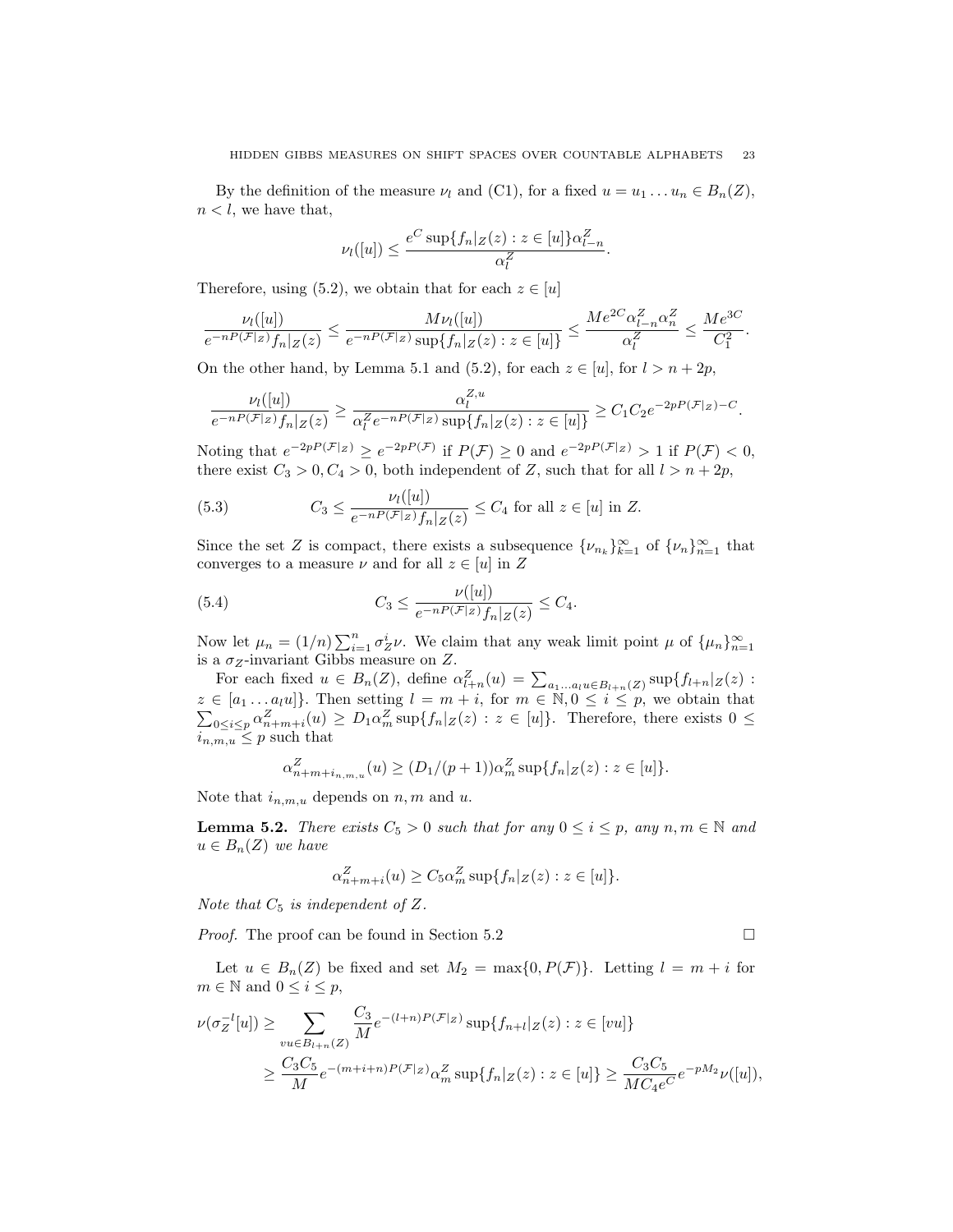where in the last inequality we use  $(5.2)$ . Using  $(C1)$ , similarly, we obtain

$$
\nu(\sigma_Z^{-l}[u]) \le \frac{C_4 e^C M}{C_1 C_3} \nu([u]).
$$

Therefore, using the similar arguments as in the proof of [3, Theorem 5], there exist  $\overline{C}_3, \overline{C}_4 > 0$  such that for  $u \in \overline{B}_n(Z)$  and  $x \in [u]$  in Z we have

(5.5) 
$$
\bar{C}_3 \leq \frac{\mu([u])}{e^{-nP(\mathcal{F}|_Z)}f_n|_{Z}(x)} \leq \bar{C}_4.
$$

By Theorem 5.2,  $\mu$  is the unique invariant ergodic Gibbs measure and the unique equilibrium measure for  $\mathcal{F}|_Z$ . For  $n \geq q$ , if we let  $\mu_{l_n}$  be the  $\sigma|_{Z_{l_n}}$ -invariant Gibbs measure on  $Z_{l_n}$ , then it satisfies for each  $k \in \mathbb{N}$ ,  $u \in B_k(Z_{l_n})$  and every  $z \in [u]$  in  $Z_{l_n}$ ,

(5.6) 
$$
\bar{C}_3 \leq \frac{\mu_{l_n}([u])}{e^{-kP(\mathcal{F}|_{Z_{l_n}})}f_k|_{Z_{l_n}}(z)} \leq \bar{C}_4.
$$

Clearly  $\bar{C}_3$  and  $\bar{C}_4$  are independent of  $Z_{l_n}$ .

In the following proof, we continue to use the notation of the  $\sigma|_{Z_{l_n}}$ -invariant Gibbs measure  $\mu_{l_n}$  on  $Z_{l_n}$  satisfying (5.6).

*Proof of Theorem* 5.1. We show that the sequence  $\{\mu_{l_n}\}_{n=q}^{\infty}$  of  $\sigma$ -invariant Borel probability measures on  $X$  is tight. For this purpose, we apply Prohorov's theorem to the sequence  $\{\mu_{l_n}\}_{n=q}^{\infty}$ . We note that the same proof of [26, Theorem 4.1] holds (see also the proof of  $[35, \text{Lemma } 2.7]$ ). Here we only state how we modify using the notation of [26, Theorem 4.1]. We first note that in the proof the Gibbs property of  $\mu_{l_n}$  and the property (C1) of  $\mathcal{F}|_{Z_{l_n}}$  are applied. Secondly the fact that, for an irreducible Markov shift  $\overline{X}$ ,  $\overline{X} \cap \prod_{k=1}^{n} [1, n_k]$  is a compact subset of X is used (see proof of [26, Theorem 4.1] for details). Since we consider a finitely irreducible countable sofic shift  $X$ , there exist an irreducible countable Markov shift  $\overline{X}$  and one-block factor map  $\pi : \bar{X} \to X$  such that  $|\pi^{-1}(i)| < \infty$  for each  $i \in \mathbb{N}$ . For a fixed k, we first consider the set of preimages of the set of symbols  $\{1, \ldots, n_k\}$  and call it  $P_{n_k}$ . Note that  $P_{n_k}$  is a finite set. Then  $\bar{X} \cap \prod_{k \geq 1} P_{n_k}$  is a compact subset of  $\bar{X}$ . Thus  $X \cap \prod_{k \geq 1} [1, n_k]$  is a compact subset of X.

Hence there exists a convergent subsequence  $\{\mu_{l_{n_k}}\}_{k=1}^{\infty}$  of  $\{\mu_{l_n}\}_{n=q}^{\infty}$ . We denote by  $\mu$  a limit point of this subsequence. Then  $\mu$  is  $\sigma$ -invariant on X. By (5.6), letting  $l_{n_k} \to \infty$ , we obtain for  $n \in \mathbb{N}$ ,  $u \in B_n(X)$  and each  $x \in [u]$  that,

(5.7) 
$$
\bar{C}_3 \leq \frac{\mu([u])}{e^{-n(P(\mathcal{F})} f_n(x)} \leq \bar{C}_4.
$$

Therefore,  $\mu$  is a Gibbs measure for  $\mathcal F$  on X. Now we show that any invariant Gibbs measure for  $\mathcal F$  is ergodic and in particular  $\mu$  is ergodic.

**Lemma 5.3.** For fixed allowable words 
$$
u \in B_n(X)
$$
,  $v \in B_l(X)$  and  $t \in \mathbb{N}$ ,  
\n
$$
\sum_{\substack{ua_1...a_{i+t}v \in B_{n+t+t+i}(X), 0 \le i \le 2p \\ \ge D^2 \sup\{f_n(x) : x \in [u]\} \sup\{f_l(x) : x \in [v]\} Z_t(\mathcal{F})} \ge D^2 \sup\{f_n(x) : x \in [u]\} \sup\{f_l(x) : x \in [v]\} Z_t(\mathcal{F}).
$$

*Proof.* The proof can be found in Section 5.2. □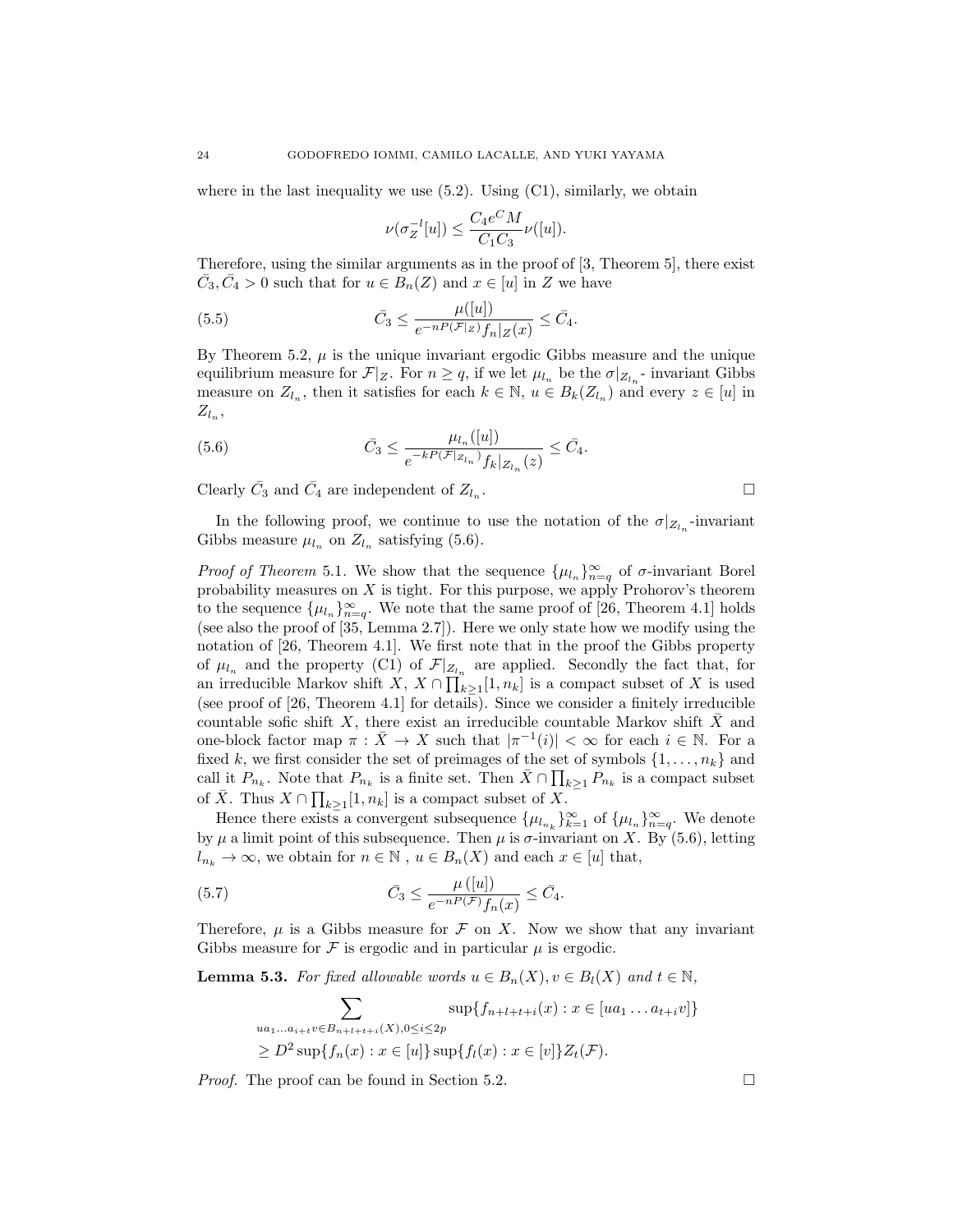Define  $\alpha_n = \sum_{u \in B_n(X)} \sup \{f_n(x) : x \in [u]\}.$  Let  $M_2 = \max \{0, P(\mathcal{F})\}.$  By Lemma 5.3,

$$
\sum_{i=0}^{2p} \mu([u] \cap \sigma^{-(n+t+i)}([v])) = \sum_{i=0}^{2p} \sum_{ua_1...a_{t+i}v \in B_{n+l+t+i}(X)} \mu([ua_1...a_{t+i}v])
$$
  
\n
$$
\geq \frac{\bar{C}_3 e^{-(n+l+t)P(\mathcal{F})-2pM_2}}{M} \sum_{i=0}^{2p} \sum_{ua_1...a_{t+i}v \in B_{n+l+t+i}(X)} \sup\{f_{n+l+t+i}(x) : x \in [ua_1...a_{t+i}v]\}
$$
  
\n
$$
\geq \frac{\bar{C}_3 D^2 e^{-(n+l+t)P(\mathcal{F})-2pM_2}}{M} \alpha_t \sup\{f_n(x) : x \in [u]\} \sup\{f_l(x) : x \in [v]\}
$$
  
\n
$$
\geq \frac{\bar{C}_3 D^2 e^{-2pM_2}}{M \bar{C}_4^2 e^C} \mu([u]) \mu([v]),
$$

where in the third inequality we use Lemma 5.3 and in the last inequality we use (5.7). Now letting  $C_6 = (\bar{C}_3 e^{-2pM_2} D^2) / (M \bar{C}_4^2 e^C)$ , there exists  $0 \le i_{u,v,t} \le 2p$ such that  $\mu([u] \cap \sigma^{-(n+t+i_u,v,t)}([v])) \geq (C_6/(2p+1))\mu([u])\mu([v])$ . Thus  $\mu$  is ergodic. Note that the same proof holds for any invariant Gibbs measure for  $\mathcal F$ . The Gibbs property with ergodicity implies that  $\mu$  is the unique invariant ergodic measure on X that satisfies the Gibbs property for  $\mathcal F$ . Finally we show that, if in addition,

$$
\sum_{i \in \mathbb{N}} \sup \{ \log f_1(x) : x \in [i] \} \sup \{ f_1(x) : x \in [i] \} > -\infty,
$$

then  $\mu$  is the unique equilibrium measure for  $\mathcal{F}$ . By (5.7) it is easy to see that  $-\sum_{i\in\mathbb{N}}\mu([i])\log\mu([i]) < \infty$  if and only if  $\sum_{i\in\mathbb{N}}\sup\{\log f_1(x): x\in [i]\}\sup\{f_1(x): x\in [i]\}$  $x \in [i] > -\infty$ . Hence  $h_\mu(\sigma) < \infty$ . Using (5.7), we obtain  $P(\mathcal{F}) = h_\mu(\sigma) +$  $\lim_{n\to\infty}(1/n)\int \log f_n d\mu$ . Thus  $\lim_{n\to\infty}(1/n)\int \log f_n d\mu > -\infty$ . Hence  $\mu$  is an equilibrium measure.

To show that  $\mu$  is the unique equilibrium measure, we use the same arguments as in [29] and only mention modified parts for our setting. As in [29, Lemma 3.9], we first claim that if  $\nu \neq \mu$  is an equilibrium measure for F then  $\nu$  is absolutely continuous with respect  $\mu$ . Observe that given a sequence  $\{C_n\}_{n=1}^{\infty}$ , where each  $C_n$ is a union of cylinder sets of length n of X, by using the concavity of  $h(x) = -x \log x$ and the Gibbs property of  $\mu$ , we obtain

$$
0 = n(h_{\nu}(\sigma) + \lim_{n \to \infty} \frac{1}{n} \int \log f_n d\nu - P(\mathcal{F}))
$$
  
\n
$$
\leq \int \log(f_n e^C) d\nu - nP(\mathcal{F}) - \sum_{w \in B_n(X)} \nu([w]) \log \nu([w])
$$
  
\n
$$
\leq \log 2 + \nu([C_n]) \log(\frac{\mu([C_n])}{e^C \bar{C}_3}) + \nu([X \setminus C_n]) \log(\frac{\mu([X \setminus C_n])}{e^C \bar{C}_3}).
$$

Applying the proof of [29, Lemma 3.9] by using the above inequalities, we obtain the claim. Then we follow the same proof found in [29] to show the uniqueness.

 $\Box$ 

#### 5.2. Proofs of Lemmas 5.1, 5.2, and 5.3.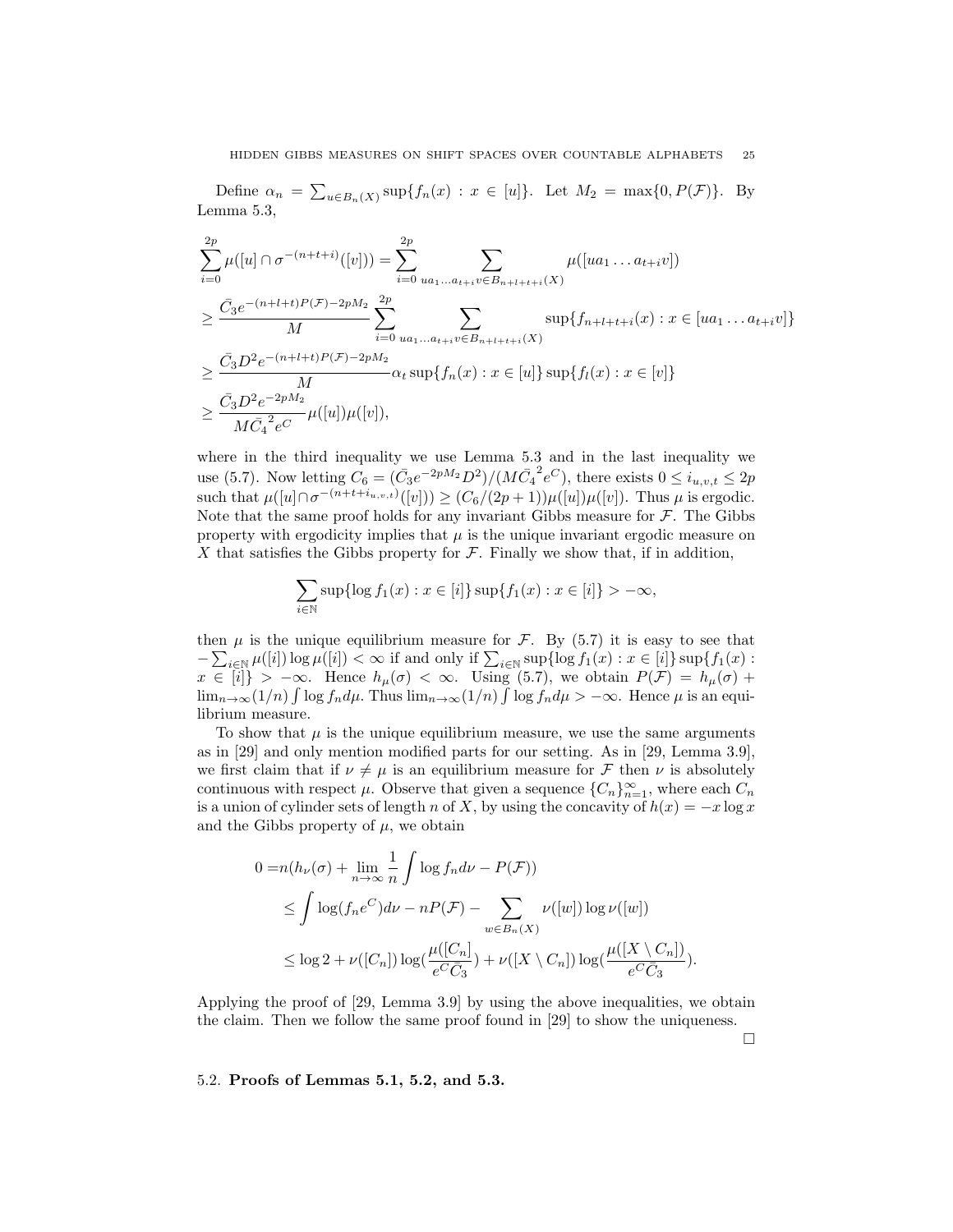*Proof of Lemma* 5.1. Fix  $n \in \mathbb{N}$ . It is direct from Lemma 4.5 that for any  $m \in \mathbb{N}$ ,  $u \in B_n(Z)$ ,

$$
\sum_{0\leq i\leq p}\alpha_{n+m+i}^{Z,u}\geq D_1\alpha_m^Z\sup\{f_n|_Z(z):z\in[u]\},
$$

where  $D_1 := D/M$ . Thus, there exists  $0 \leq i_{n,m,u} \leq p$  such that  $\alpha_{n+m+i_{n,m,u}}^{Z,u} \geq$  $(D_1/(p+1))\alpha_m^Z \sup\{f_n|Z(z): z \in [u]\}.$  Fix  $l > n+2p$  and set  $m = l-n-2p.$  Then there exists  $i_{n,m,u}$  such that

(5.8) 
$$
\alpha_{l-2p+i_{n,m,u}}^{Z,u} \geq \frac{D_1}{p+1} \alpha_{l-2p-n}^Z \sup\{f_n|_{Z}(z) : z \in [u]\}.
$$

Now take  $w^*$  ∈ W such that  $|w^*| = p$ . Take  $ua_1 \dots a_{l-n-2p+i_{n,m,u}} \in B_{l-2p+i_{n,m,u}}(Z)$ and call it v. Then by Lemma 4.5 there exists  $w \in W$  such that  $vww^*$  is an allowable word of Z and

$$
\sup\{f_{l-2p+i_{n,m,u}+|w|+p}|z(z):z\in [vww^*]\}\
$$
  
\n
$$
\geq D_1 \sup\{f_{l-2p+i_{n,m,u}}|z(z):z\in [v]\}\sup\{f_p|z(z):z\in [w^*]\}.
$$

In the similar manner, we can take  $\bar{w} \in W$  such that

$$
\sup\{f_{l+i_{n,m,u}+|w|+|\bar{w}|}|Z(z):z\in [vww^*\bar{w}w^*]\}
$$
  
\n
$$
\ge D_1^2 \sup\{f_{l-2p+i_{n,m,u}}|Z(z):z\in [v]\}(\sup\{f_p|Z(x):x\in [w^*]\})^2.
$$

Let  $|w| = q_1$ ,  $|\bar{w}| = q_2$  and write  $ww^*\bar{w}w^* = w_1 \dots w_{2p+q_1+q_2}$ . Then using (C1),

$$
\sup\{f_{l+i_{n,m,u}+q_{1}+q_{2}}|_{Z}(z):z\in[vww^{*}\bar{w}w^{*}]\}
$$
  

$$
\leq e^{3pC}\sup\{f_{l}|_{Z}(z):z\in[vw_{1}\dots w_{2p-i_{n,m,u}}]\}\max_{0\leq i\leq 3p}Z_{1}(\mathcal{F})^{i},
$$

if  $i_{n,m,u} + q_1 + q_2 \geq 1$ . If  $i_{n,m,u} = q_1 = q_2 = 0$ , then the second line in the above inequalities is simplified. If we let  $M' = \max_{0 \leq i \leq 3p} Z_1(\mathcal{F})^i$ , then

$$
\sup\{f_l|_Z(z):z\in [vw_1\ldots w_{2p-i_{n,m,u}}]\}
$$
  
\n
$$
\geq \frac{D_1^2}{e^{3p}CM'}\sup\{f_{l-2p+i_{n,m,u}}|_Z(z):z\in [v]\}\left(\sup\{f_p|_Z(z):z\in [w^*]\}\right)^2
$$
  
\n
$$
\geq \frac{D_1^2}{e^{3p}CM'M^2}\sup\{f_{l-2p+i_{n,m,u}}|_Z(z):z\in [v]\}\left(\sup\{f_p(y):y\in [w^*]\}\right)^2.
$$

Let  $\bar{m} = \min_{w \in W} (\sup\{f_p(y) : y \in [w]\})^2$ . Then summing over all allowable words  $a_1 \ldots a_{l-n-2p+i_{n,m,u}}$  such that  $ua_1 \ldots a_{l-n-2p+i_{n,m,u}} \in B_{l-2p+i_{n,m,u}}(Z)$ , we obtain that

$$
\alpha_l^{Z,u} \ge \frac{(\sup\{f_p(y) : y \in [w^*]\})^2 D_1^2}{e^{3pC} M' M^2 (p+1)} \alpha_{l-2p+i_{n,m,u}}^{Z,u} \ge \frac{\bar{m} D_1^2}{e^{3pC} M' M^2 (p+1)} \alpha_{l-2p+i_{n,m,u}}^{Z,u},
$$

and combining with  $(5.8)$  the result follows.  $\Box$ 

*Proof of Lemma* 5.2. Fix  $n, m \in \mathbb{N}$  and  $u \in B_n(Z)$ . There exists  $0 \leq i_{n,m,u} \leq p$ such that  $\alpha_{n+m+i_{n,m,u}}^Z(u) \ge (D_1/(p+1))\alpha_m^Z \sup\{f_n|_{Z}(z) : z \in [u]\}.$  We first consider the case when  $p \ge 2$ . Let  $i_{n,m,u} = i_0$  and assume  $i_0 \ge 1$ . Let  $a_1 \dots a_{m+i_0} u \in$  $B_{n+m+i_0}(Z)$  and call it v. Let  $w^* = w_1^* \dots w_p^* \in W$  such that  $|w^*| = p$ . Take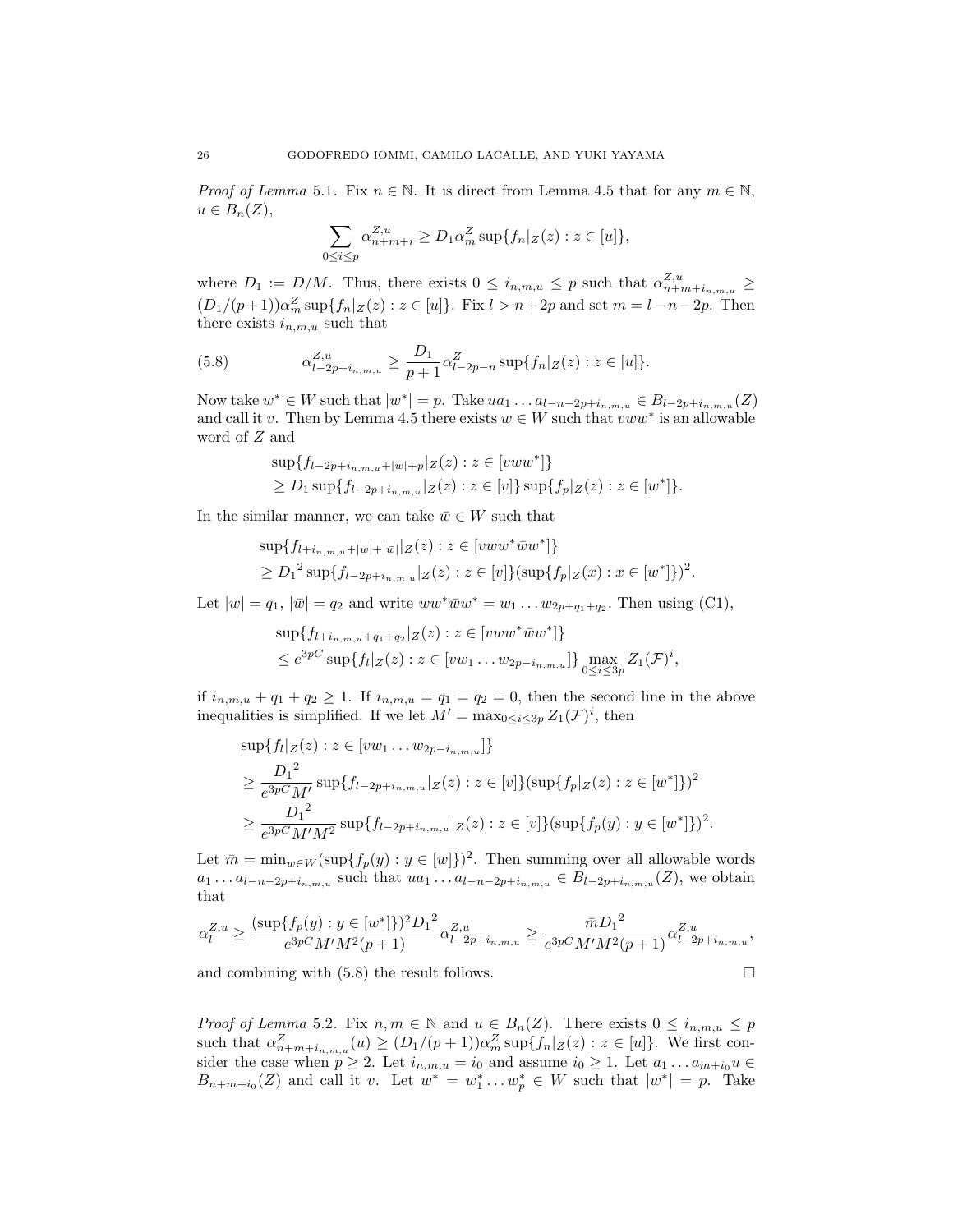$\overline{C} = \max_{0 \leq i \leq 2p} Z_1(\mathcal{F})^i$  Also, take  $D_W = (1/M) \min_{w \in W} \sup\{f_{|w|}(x) : x \in [w]\}.$ Then by Lemma 4.5 there exists  $w \in W$  such that

(5.9) 
$$
\sup \{ f_{n+m+i_0+p+|w|} | z(z) : z \in [w^* w v] \}
$$

$$
(5.10) \qquad \geq \frac{D}{M} \sup \{ f_p | Z(z) : z \in [w^*] \} \sup \{ f_{n+m+i_0} | Z(z) : z \in [v] \}.
$$

First we show that there exists  $C_1 > 0$  such that for any  $j \in \mathbb{N}$  such that  $i_0 + j \leq p$ ,

(5.11) 
$$
\alpha_{n+m+i_0+j}^Z(u) \ge C_1 \alpha_{n+m+i_0}^Z(u).
$$

Fix j and we consider two cases depending on  $|w|, |w| > j$  and  $|w| \leq j$ . Let  $w = w_1 \dots w_k$  and suppose  $k > j$ . Since

$$
\sup\{f_{n+m+i_0+p+k}|_{Z}(z): z \in [w^*wv]\}
$$
  
\n
$$
\leq e^C \sup\{f_{p+k-j}|_{Z}(z): z \in [w^*w_1 \dots w_{k-j}]\} \sup\{f_{n+m+i_0+j}|_{Z}(z): z \in [w_{k-j+1} \dots w_kv]\}
$$
  
\n
$$
\leq e^{2pC}\bar{C} \sup\{f_{n+m+i_0+j}|_{Z}(z): z \in [w_{k-j+1} \dots w_kv]\},
$$

applying (5.9), we obtain

(5.12) 
$$
\sup\{f_{n+m+i_0+j}|z(z):z\in [w_{k-j+1}\dots w_kv]\}
$$
  
(5.13) 
$$
\geq \frac{D}{e^{2pC}\bar{C}M}\sup\{f_p|z(z):x\in [w^*]\}\sup\{f_{n+m+i_0}|z(z):z\in [v]\}.
$$

Next suppose  $k \leq j \leq p - i_0$ . Then

$$
(5.14)
$$

 $\sup\{f_{n+m+i_0+p+k}|_Z(z) : z \in [w^*wv]\}$ 

$$
(5.15)
$$

$$
\leq e^C \sup\{f_{p-(j-k)}|_{Z}(z) : z \in [w_1^* \dots w_{p-(j-k)}^*]\} \sup\{f_{n+m+i_0+j}|_{Z}(z) : z \in [w_{p-(j-k)+1}^* \dots w_p^* w v]\}.
$$
  
Hence

Hence

(5.16) 
$$
\sup\{f_{n+m+i_0+j}|_{Z}(z):z\in [w_{p-(j-k)+1}^*...w_p^*wv]\}
$$

(5.17) 
$$
\geq \frac{D}{e^{pC}\bar{C}M} \sup\{f_p|_{Z}(z) : x \in [w^*]\} \sup\{f_{n+m+i_0}|_{Z}(z) : z \in [v]\}.
$$

For each  $a_1 \ldots a_{m+i_0} u \in B_{n+m+i_0}(Z)$ , finding w satisfying (5.9) and applying  $(5.13)$  or  $(5.17)$ , we obtain

(5.18) 
$$
\alpha_{n+m+i_0+j}^Z(u) \ge \frac{DD_W}{e^{2pC}\bar{C}} \alpha_{n+m+i_0}^Z(u).
$$

Next we show that there exists  $C'_1 > 0$  such that for each  $j \in \mathbb{N}, 0 \le j \le i_0 \le p$ , we have  $\alpha_{n+m+i_0-j}^Z(u) \geq C_1' \alpha_{n+m+i_0}^Z(u)$ . Fix j. For each  $v = a_1 \dots a_{m+i_0} u \in$  $B_{n+m+i_0}(Z),$ 

$$
\sup\{f_j|Z(z): z \in [a_1 \dots a_j]\}\sup\{f_{n+m+i_0-j}|Z(z): z \in [a_{j+1} \dots a_{m+i_0}u]\}\
$$
  

$$
\geq e^{-C}\sup\{f_{n+m+i_0}|Z(z)z \in [v]\}.
$$

Noting that  $\sup\{f_j | Z(z) : z \in [a_1 \dots a_j]\} \le e^{(p-1)C} \overline{C}$ , we obtain

(5.19) 
$$
\alpha_{n+m+i_0-j}^Z(u) \geq \frac{1}{\bar{C}e^{pC}} \alpha_{n+m+i_0}^Z(u).
$$

For the case when  $i_0 = 0$ , we make similar arguments. For the case when  $p = 1$ , we consider the case when  $i_0 = 0, 1$  in a similar manner. Hence we obtain the  $\Box$  results.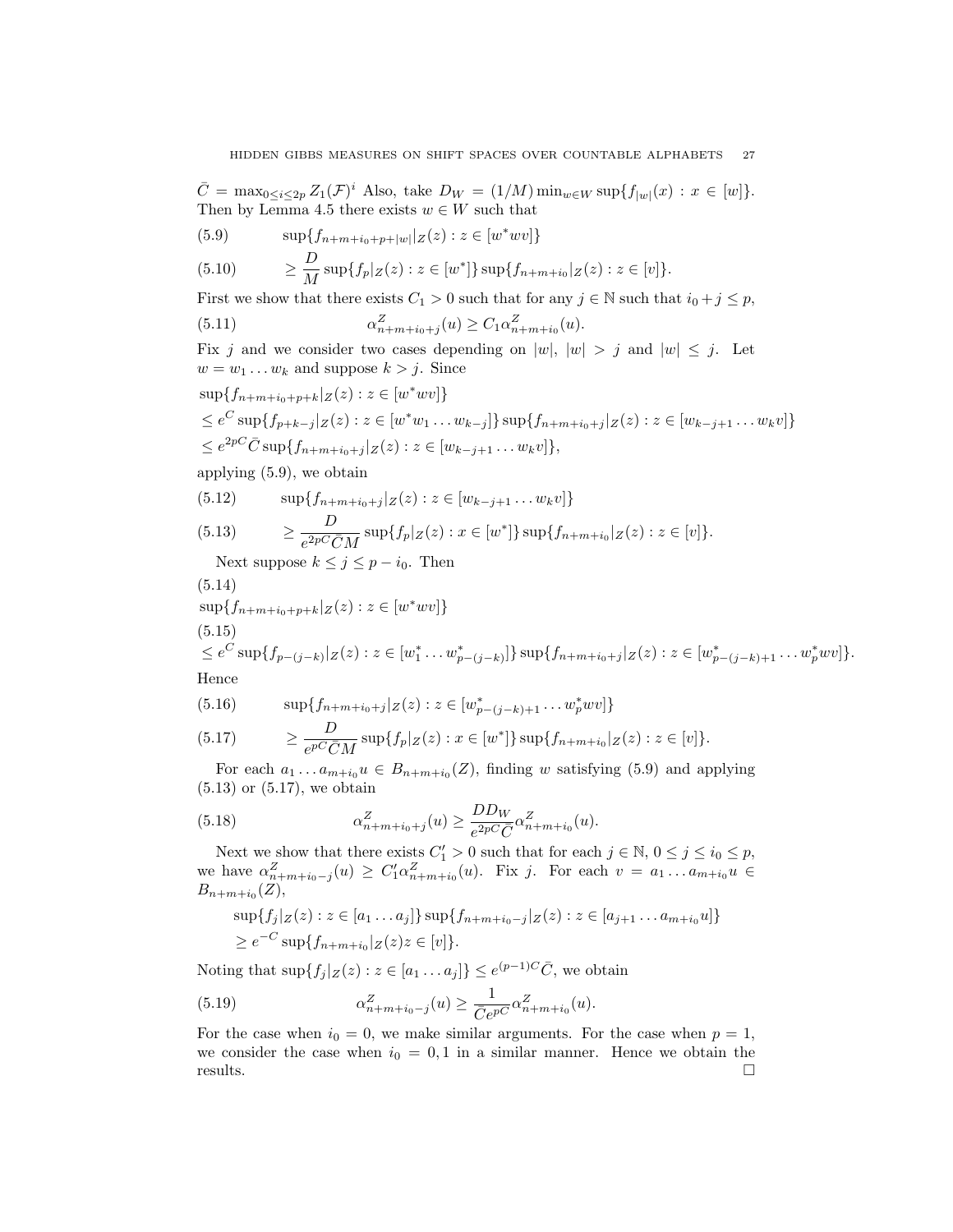*Proof of Lemma* 5.3. For a fixed  $t \in \mathbb{N}$ , fix  $c \in B_t(X)$ . Then given v and c, there exists  $w_1 \in B_{|w_1|}(X)$ ,  $0 \leq |w_1| \leq p$  such that

$$
(5.20) \ \sup\{f_{t+|w_1|+l}(x) : x \in [cw_1v]\} \ge D \sup\{f_t(x) : x \in [c]\}\sup\{f_l(x) : x \in [v]\}.
$$

Therefore, there exists  $w_2 \in B_{|w_2|}(X)$ ,  $0 \leq |w_2| \leq p$  such that

$$
(5.21) \qquad \sup\{f_{n+|w_2|+t+|w_1|+l}(y) : y \in [uw_2cw_1v]\}
$$

 $(5.22) \qquad \geq D \sup\{f_n(x) : x \in [u]\}\sup\{f_{t+|w_1|+l}(x) : x \in [cw_1v]\}\$ 

$$
(5.23) \qquad \geq D^2 \sup \{ f_n(x) : x \in [u] \} \sup \{ f_t(y) : x \in [c] \} \sup \{ f_l(x) : x \in [v] \}.
$$

This implies the result.  $\Box$ 

# 6. Application to Hidden Gibbs measures on shift spaces over countable alphabets

In this section, we apply the results in the previous sections to problems on factors of invariant Gibbs measures. Let  $\pi : X \to Y$  be a one-block factor map between countable sofic shifts such that  $|\pi^{-1}(i)| < \infty$  for each  $i \in \mathbb{N}$ . For every measure  $\mu \in M(X, \sigma)$  the map  $\pi$  induces a measure  $\nu \in M(Y, \sigma)$  defined by  $\nu(B)$  $\pi\mu(B) := \mu(\pi^{-1}B)$ , where  $B \subset Y$  is any Borel set. If  $\mu$  is a Gibbs measure then the measure  $\nu$ , which is a factor of a Gibbs measure, is sometimes called *hidden Gibbs measure*. In statistical mechanics, the images of Gibbs measures under Renormalization Group transformations are not always Gibbs measures and generalizations of Gibbs measures have been studied (see for example [12, 13]). The study of the factors of Gibbs measures also has attracted a great deal of attention in dynamical systems (see [7]).

We study factors of Gibbs measures by applying the results in Section 5 and an approach found in [50]. Let  $(X, \sigma_X)$  and  $(Y, \sigma_Y)$  be finitely irreducible countable sofic shifts. For a one-block factor map  $\pi: X \to Y$ ,  $n \in \mathbb{N}, y = (y_1, \ldots, y_n, \ldots) \in Y$ , let  $E_n(y)$  be a set consisting of exactly one point from each cylinder  $[x_1 \ldots x_n]$  such that  $\pi(x_1 \dots x_n) = y_1 \dots y_n$ . Given a sequence  $\mathcal{F} = \{\log f_n\}_{n=1}^{\infty}$  on X, define

$$
g_n(y) = \sup_{E_n(y)} \left\{ \sum_{x \in E_n(y)} f_n(x) \right\}.
$$

**Theorem 6.1.** Let  $(X, \sigma_X)$  be a finitely irreducible countable sofic shifts,  $(Y, \sigma_Y)$ *a subshift on a countable alphabet and*  $\pi$  :  $X \rightarrow Y$  *a one-block factor map such that for each*  $i \in \mathbb{N}$ ,  $|\pi^{-1}(i)| < \infty$ . Let  $\mathcal{F} = {\log f_n}_{n=1}^{\infty}$  *be an almost-additive Bowen sequence on* X. If  $Z_1(\mathcal{F}) < \infty$ , then there exists a unique invariant ergodic Gibbs *measure*  $\mu$  *for* F *and the projection*  $\pi\mu$  *of the measure*  $\mu$  *is the unique invariant ergodic Gibbs measure for*  $\mathcal{G} = {\log g_n}_{n=1}^{\infty}$ . Moreover,

$$
P_G(\mathcal{F}) = P(\mathcal{F})
$$
  
= 
$$
\sup_{\mu \in M(X, \sigma_X)} \left\{ h_{\mu}(\sigma_X) + \lim_{n \to \infty} \frac{1}{n} \int \log f_n d\mu : \lim_{n \to \infty} \frac{1}{n} \int \log f_n d\mu > -\infty \right\}
$$
  
= 
$$
\sup_{\nu \in M(Y, \sigma_Y)} \left\{ h_{\nu}(\sigma_Y) + \lim_{n \to \infty} \frac{1}{n} \int \log g_n d\nu : \lim_{n \to \infty} \frac{1}{n} \int \log g_n d\nu > -\infty \right\}
$$
  
= 
$$
P(\mathcal{G}) < \infty.
$$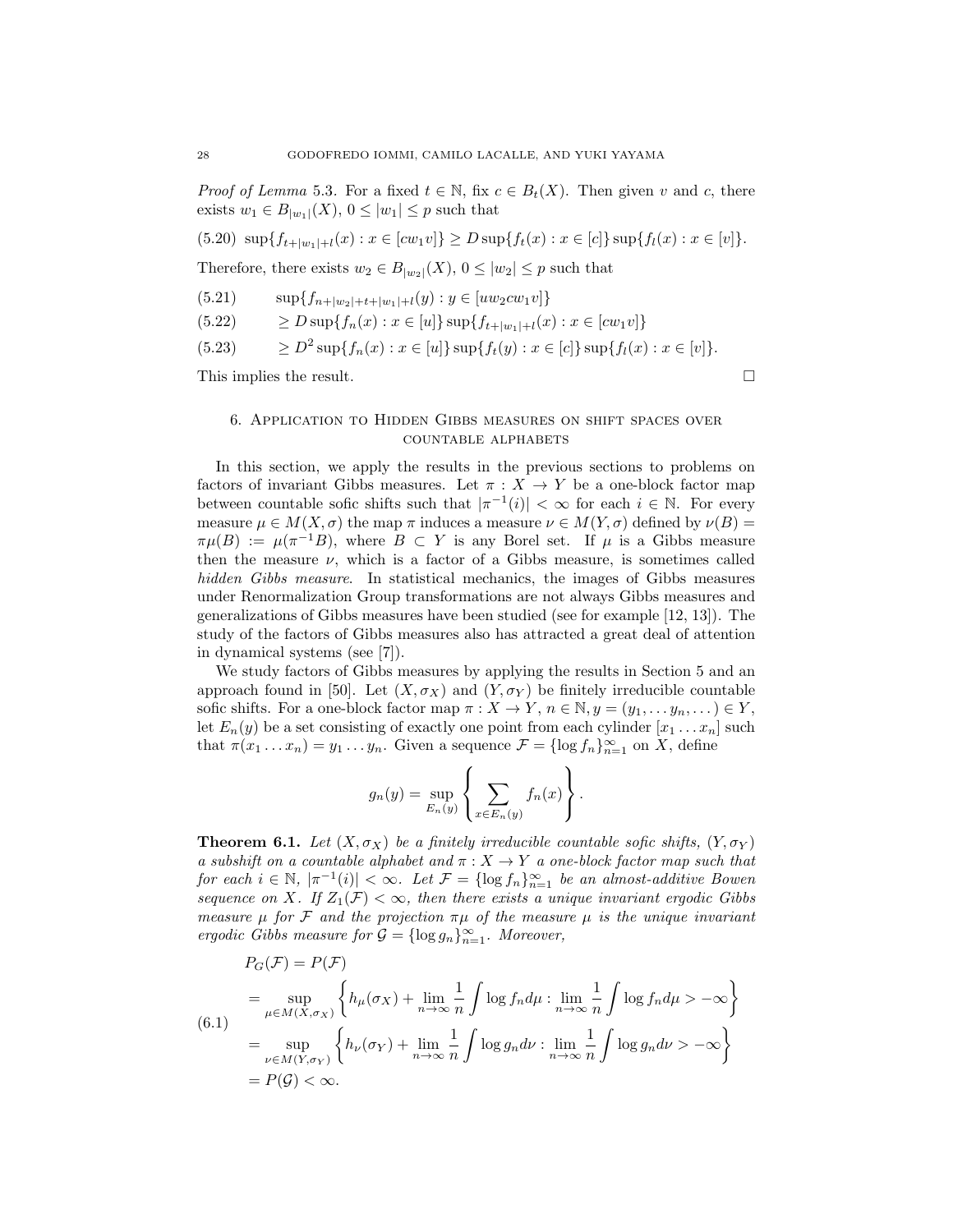*In addition, if*  $\sum_{i\in\mathbb{N}} \sup\{\log f_1(x) : x \in [i]\} \sup\{f_1(x) : x \in [i]\} > -\infty$ *, then*  $\mu$ *is the unique equilibrium measure for*  $\mathcal F$  *and*  $\pi\mu$  *is the unique equilibrium measure for* G. In particular, if  $(X, \sigma_X)$  is a factor of a finitely primitive countable Markov *shift, then* lim sup *in the definition* (2.4) of  $P_G(\mathcal{F})$  *can be replaced by* lim.

Remark 6.1. In [50, Theorem 3.1], almost-additive Bowen sequences on finitely primitive subshifts are considered. Another approach to show [50, Theorem 3.1] is to apply [18, Proposition 3.7] concerning a relative variational principle. However, in [18, Proposition 3.7], shift spaces are assumed to be compact (subshifts on finite alphabets) and so we cannot apply the proposition to show Theorem 6.1.

*Proof of Theorem* 6.1. We first note that Y is an irreducible countable sofic shift because  $X$  is an irreducible countable sofic shift. Since  $X$  is finitely irreducible, there exist  $p \in \mathbb{N}$  and a finite set  $W_1$  defined in Definition 2.3. By Lemma 3.1 the sequence  $\mathcal{F} = \{\log f_n\}_{n=1}^{\infty}$  satisfies (C1), (C2) with  $p$ , (C3) with  $W_1$  and (C4). By Theorem 5.1, there exists a unique invariant ergodic Gibbs measure  $\mu$  for  $\mathcal{F} =$  $\{\log f_n\}_{n=1}^{\infty}$ . Clearly  $\mathcal{G} = \{\log g_n\}_{n=1}^{\infty}$  is a Bowen sequence. We show that  $\mathcal{G}$  satisfies  $(C1)$ ,  $(C2)$ ,  $(C3)$  and  $(C4)$ . By [50, Lemma 3.4],  $\mathcal G$  satisfies  $(C1)$ . To verify that Condition (C4) is fulfilled, note that  $Z_1(\mathcal{G}) \leq \sum_{i \in \mathbb{N}} \sum_{j \in \mathbb{N}, \pi(j)=i} \sup\{f_1(x) : x \in \mathbb{N}\}$  $[j]\} = Z_1(\mathcal{F}) < \infty$ . Next we show that G satisfies (C2). For  $y = (y_1, \ldots, y_n, \ldots)$ Y, by the Bowen property,

$$
\frac{1}{M} \sum_{u \in B_n(X), \pi(u) = y_1 \dots y_n} \sup \{ f_n(x) : x \in [u] \} \le g_n(y)
$$
  

$$
\le \sum_{u \in B_n(X), \pi(u) = y_1 \dots y_n} \sup \{ f_n(x) : x \in [u] \}.
$$

We note that if  $X$  is an irreducible subshift on a finite alphabet (compact case), then [18, Lemma 5.7] and the above inequality imply that  $G$  satisfies (C1) and (C2). Making similar arguments, we obtain that given  $u \in B_n(Y)$  and  $v \in B_m(Y)$ ,  $n, m \in \mathbb{N}$ , there exists  $w_1 \in \pi(W_1)$  such that  $uw_1v$  is allowable in Y and

(6.2) 
$$
\sup \{g_{n+|w_1|+m}(y) : y \in [uw_1v] \}
$$

$$
\geq \frac{D}{M|\pi(W_1)|} \sup \{g_n(y) : y \in [u] \} \sup \{g_m(y) : y \in [v] \}.
$$

 $\mathcal G$  satisfies (C2) with the same value of p that appears in the weak specification and (C3) with  $W = \pi(W_1)$ . By Theorem 5.1 G has a unique invariant Gibbs measure  $\nu$ . The second and fourth equalities in Theorem 6.1 hold because of the variational principle.

Let  $\mu$  be the equilibrium measure for F. To show that that  $\pi\mu = \nu$ , observe that the proof of [50, Theorem 3.7] holds in our setting. By the definition of topological pressure, we obtain  $P(\mathcal{F}) = P(\mathcal{G})$ . Finally, we show that  $\sum_{i \in \mathbb{N}} \sup_{i \in \mathbb{N}} \{ \log g_1(y) : y \in \mathbb{N} \}$ [i]}  $\sup\{g_1(y) : y \in [i]\} > -\infty$ . Since  $\sum_{x_1 \in \mathbb{N}} \sup\{f_1(x) : x \in [x_1]\}\sup\{\log f_1(x) : x \in [x_1]\}$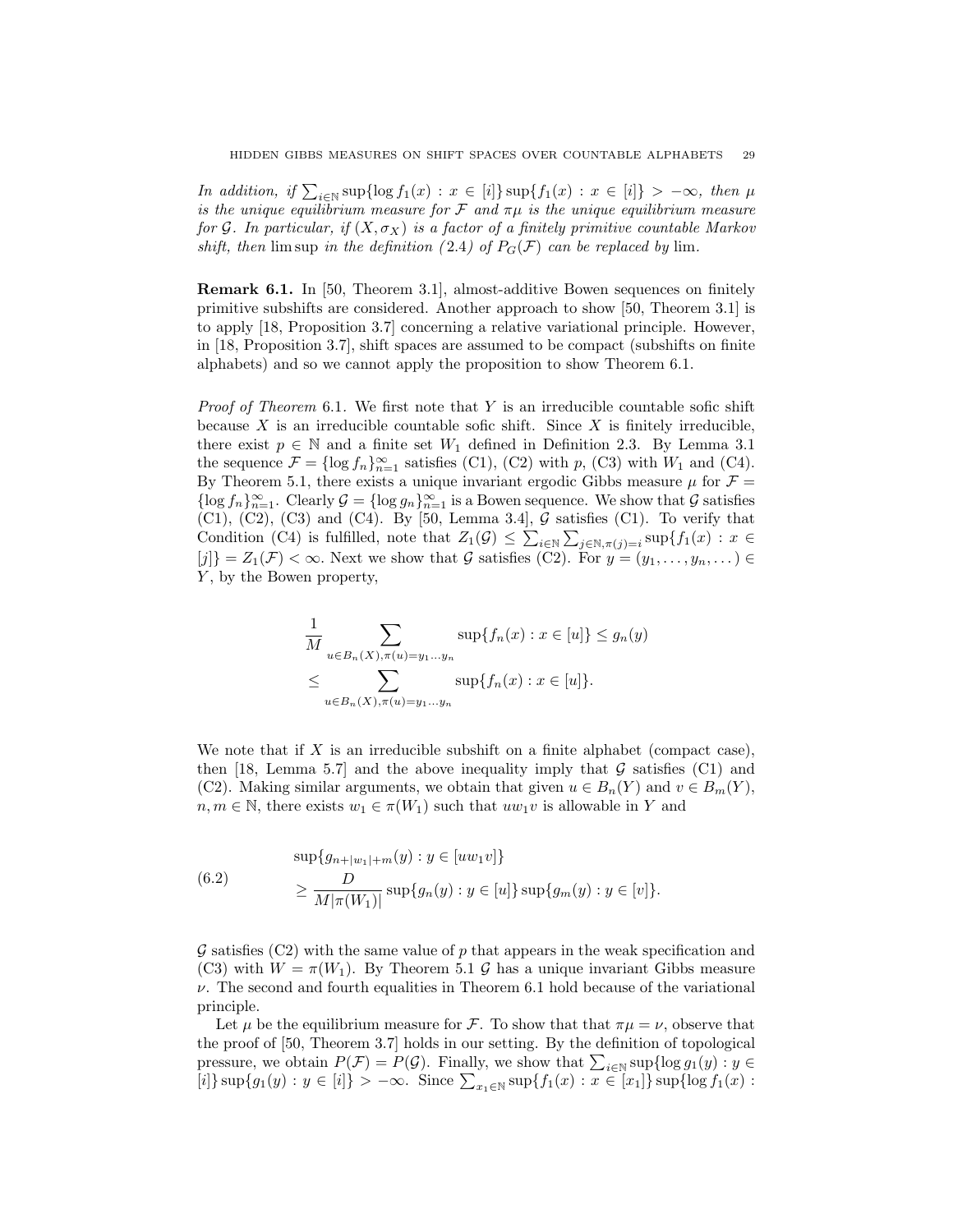$x \in [x_1]$  >  $-\infty$ , a simple calculation shows that

$$
\sup\{g_1(y) : y \in [y_1]\} \sup\{\log g_1(y) : y \in [y_1]\}
$$
  
\n
$$
\geq \frac{1}{M} \cdot \left(\log \frac{1}{M}\right) \sum_{\substack{x_1 \in \mathbb{N} \\ \pi(x_1) = y_1}} \sup\{f_1(x) : x \in [x_1]\}
$$
  
\n
$$
+ \frac{1}{M} \sum_{\substack{x_1 \in \mathbb{N} \\ \pi(x_1) = y_1}} \sup\{f_1(x) : x \in [x_1]\} \sup\{\log f_1(x) : x \in [x_1]\}.
$$

Summing over all allowable  $y_1 \in \mathbb{N}$ , we obtain the result. Applying Theorem 5.1 we have that  $\nu$  is the unique equilibrium measure for  $\mathcal G$ . For the last statement, we apply Proposition 4.5. apply Proposition 4.5.

For a more general case, we have the following theorem.

**Theorem 6.2.** *Let*  $(X, \sigma_X)$ *,*  $(Y, \sigma_Y)$  *and*  $\pi : X \to Y$  *be defined as in Theorem 6.1.* Let  $\mathcal{F} = \{\log f_n\}_{n=1}^{\infty}$  be an almost-additive sequence on X with tempered variation. *Then*

$$
P_G(\mathcal{F}) = P(\mathcal{F})
$$
  
= 
$$
\sup_{\mu \in M(X, \sigma_X)} \left\{ h_{\mu}(\sigma_X) + \limsup_{n \to \infty} \frac{1}{n} \int \log f_n d\mu : \limsup_{n \to \infty} \frac{1}{n} \int \log f_n d\mu > -\infty \right\}
$$
  
= 
$$
\sup_{\nu \in M(Y, \sigma_Y)} \left\{ h_{\nu}(\sigma_Y) + \limsup_{n \to \infty} \frac{1}{n} \int \log g_n d\nu : \limsup_{n \to \infty} \frac{1}{n} \int \log g_n d\nu > -\infty \right\}
$$
  
= 
$$
P(\mathcal{G}).
$$

*If* sup  $f_1 < \infty$ *, then* lim sup *in the above equations can be replaced by* lim.

*Proof.* If  $F$  has tempered variation, (6.2) is replaced by

$$
sup{g_{n+|w_1|+m}(y) : y \in [uvw]}\ge \frac{e^{-C}Q}{M_{n+m+p}M_nM_mM_p|\pi(W_1)|} sup{g_n(y) : y \in [u]} sup{g_m(y) : y \in [v]},
$$

where Q is defined for F as in Lemma 3.1. Hence G satisfies (D2) and (D3) and we apply Corollary 4.1 and Theorem 4.1. It is easy to obtain  $P(F) = P(G)$ . apply Corollary 4.1 and Theorem 4.1. It is easy to obtain  $P(\mathcal{F}) = P(\mathcal{G})$ .

The existence of equilibrium measures for  $\mathcal F$  and  $\mathcal G$  in Theorem 6.2 is not known. The following corollary is a generalization of [50, Corollary 3.2]. Let  $(X, \sigma_X)$  be a subshift on a countable alphabet. Recall from Section 2 that a function  $f \in C(X)$ belongs to the Bowen class if  $\{S_n f\}_{n=1}^{\infty}$  is a Bowen sequence.

Corollary 6.1. *Let*  $(X, \sigma_X)$ ,  $(Y, \sigma_Y)$  *and*  $\pi : X \to Y$  *be defined as in Theorem* 6.1*.* Let  $f \in C(X)$  be in the Bowen class and suppose  $Z_1(f) < \infty$ . Then there *exists a unique invariant ergodic Gibbs measure*  $\mu$  *for*  $f$ *. Setting*  $f_n = e^{S_n f}$  *in*  $\mathcal{G}$ *, the projection*  $\pi\mu$  *of the measure*  $\mu$  *is the unique invariant ergodic Gibbs measure*  $for \mathcal{G} = \{\log g_n\}_{n=1}^{\infty}$ *. Then* 

$$
P_G(f) = P(f) = \sup_{\mu \in M(X, \sigma_X)} \left\{ h_{\mu}(\sigma_X) + \int f d\mu : \int f d\mu > -\infty \right\}
$$
  
= 
$$
\sup_{\nu \in M(Y, \sigma_Y)} \left\{ h_{\nu}(\sigma_Y) + \lim_{n \to \infty} \frac{1}{n} \int \log g_n d\nu : \lim_{n \to \infty} \frac{1}{n} \int \log g_n d\nu > -\infty \right\}
$$
  
= 
$$
P(\mathcal{G}) < \infty.
$$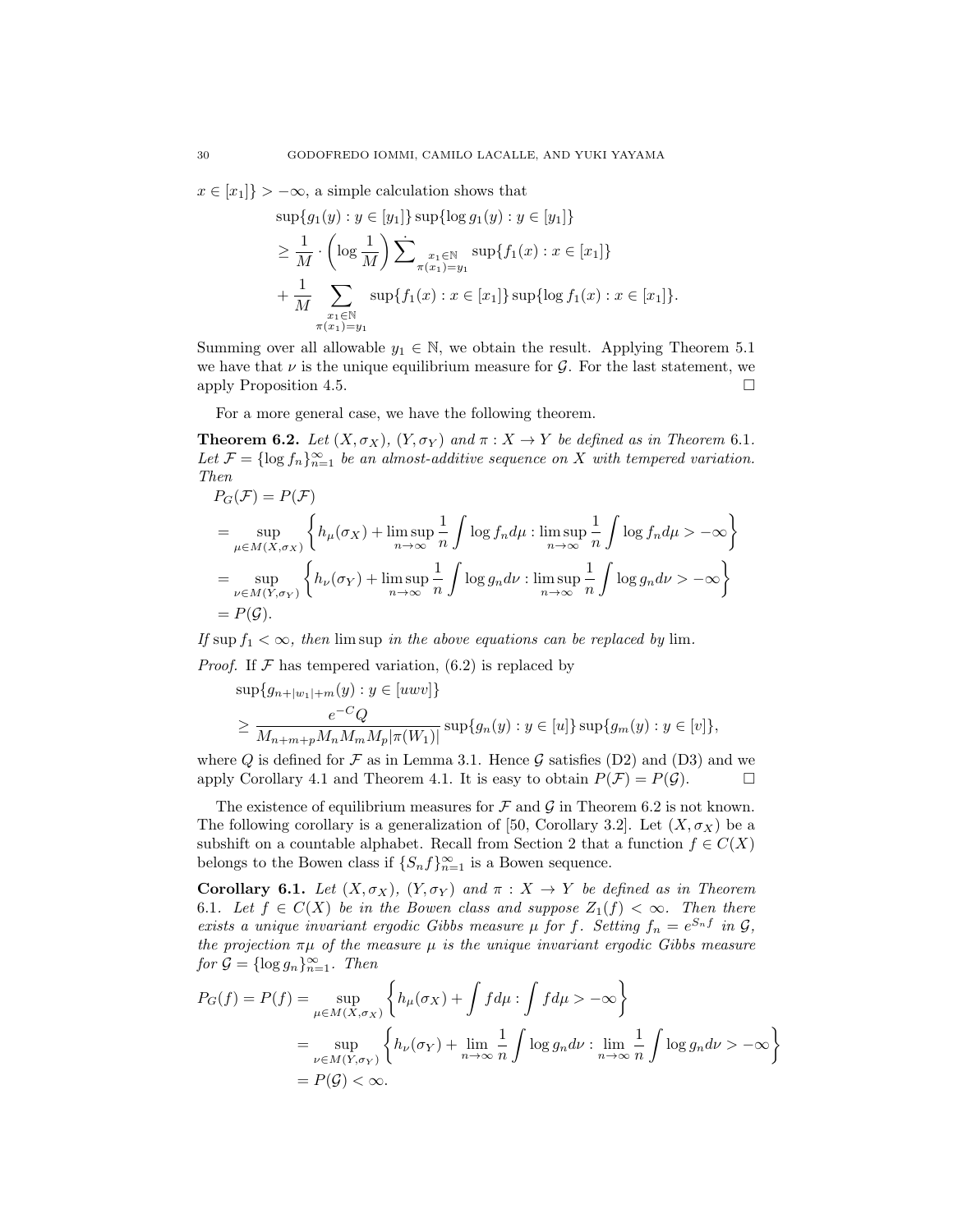*In addition, if*  $\sum_{i\in\mathbb{N}} \sup\{\log f(x) : x \in [i]\} \sup\{f(x) : x \in [i]\} > -\infty$ , then  $\mu$  is the *unique equilibrium measure for* f and  $\pi\mu$  *is the unique equilibrium measure for*  $\mathcal{G}$ *.* 

## 7. Other applications

7.1. Product of matrices and maximal Lyapunov exponents. A natural and interesting application of the non-additive version of thermodynamic formalism is the study of the norm of products of matrices. Indeed, let  $M_d(\mathbb{R})$  be the set of real valued  $d \times d$  matrices and  $\|\cdot\|$  be a sub-multiplicative norm. Let  $\{A_1, A_2, \dots\}$ be a countable set in  $M_d(\mathbb{R})$ . Let  $(X, \sigma)$  be a finitely irreducible countable sofic shift. If  $w = (i_1, i_2, \dots) \in X$ , define the sequence of functions  $\Phi = {\log \phi_n}_{n=1}^{\infty}$ by  $\phi_n(w) = ||A_{i_n} \cdots A_{i_2} A_{i_1}||$ . Since  $||AB|| \le ||A|| ||B||$ , the sequence  $\Phi$  is subadditive. It is a direct consequence of the sub-additive ergodic theorem [31] that if  $\mu \in M(X, \sigma)$  is an ergodic measure, then for  $\mu$ -almost every  $w \in X$ 

$$
\lim_{n \to \infty} \frac{1}{n} \int \log \phi_n \ d\mu = \lim_{n \to \infty} \frac{1}{n} \log \phi_n(w).
$$

The number  $\lambda(w) := \lim_{n \to \infty} (1/n) \log \phi_n(w)$ , is called *Maximal Lyapunov exponent of* w, whenever the limit exists. This number was originally studied in the context in which  $X$  is the full shift on a finite alphabet with a finite collection matrices with strictly positive entries (see the work by Furstenberg and Kesten from 1960 [22]). Ever since, the assumptions on the space and on the matrices has been generalized in wide ranges. The techniques developed in this article allow for another generalization that can be thought of as a non-compact version of the results obtained by Feng in [17].

**Proposition 7.1.** Let  $(X, \sigma)$  be a finitely irreducible countable sofic shift. Let  $\{A_1, A_2, \ldots\}$  *be a countable set of matrices in*  $M_d(\mathbb{R})$  *having non-negative entries.* Let  $\Phi = \{\log \phi_n\}_{n=1}^{\infty}$  *be a the sequence of functions such that*  $\phi_n : X \to \mathbb{R}$  *is defined by*  $\phi_n(w) = ||A_{i_n} \cdots A_{i_2} A_{i_1}||$ *. If*  $\Phi$  *satisfies* (C2)*,* (C3) *and* (C4)*, then there exists a unique invariant ergodic Gibbs measure* µ *for* Φ*. Moreover, if in addition*

$$
\sum_{i=1}^{\infty} \|A_i\| \log \|A_i\| > -\infty
$$

*then*  $\mu$  *is the unique equilibrium measure for*  $\Phi$  *on*  $X$ *, that is* 

$$
P(\Phi) = h_{\mu}(\sigma) + \lim_{n \to \infty} \frac{1}{n} \int \log \phi_n d\mu.
$$

Note that  $\phi_n$  is constant in cylinders of length n, therefore the Bowen condition is satisfied. Proposition 7.1 is an extension of [26, Proposition 7.1] in which the same conclusion was obtained under the assumption that  $X$  is a countable Markov shift satisfying the BIP condition and  $\Phi$  is almost-additive.

7.2. The singular value function. Thermodynamic formalism has been used, at least since the mid 1970s, to study the (Hausdorff) dimension of certain dynamically defined sets. This approach has been rather successful when the dynamical system is conformal. However, in dimension two (or higher) where a typical dynamical system is non-conformal the results obtained are fairly weak. With the purpose of obtaining better estimates on the dimension of non-conformal repellers, Falconer [14] introduced the singular value function. The singular values  $s_1(A), s_2(A)$  of a 2 $\times$ 2 matrix A are the eigenvalues, counted with multiplicities, of the matrix  $(A^*A)^{1/2}$ ,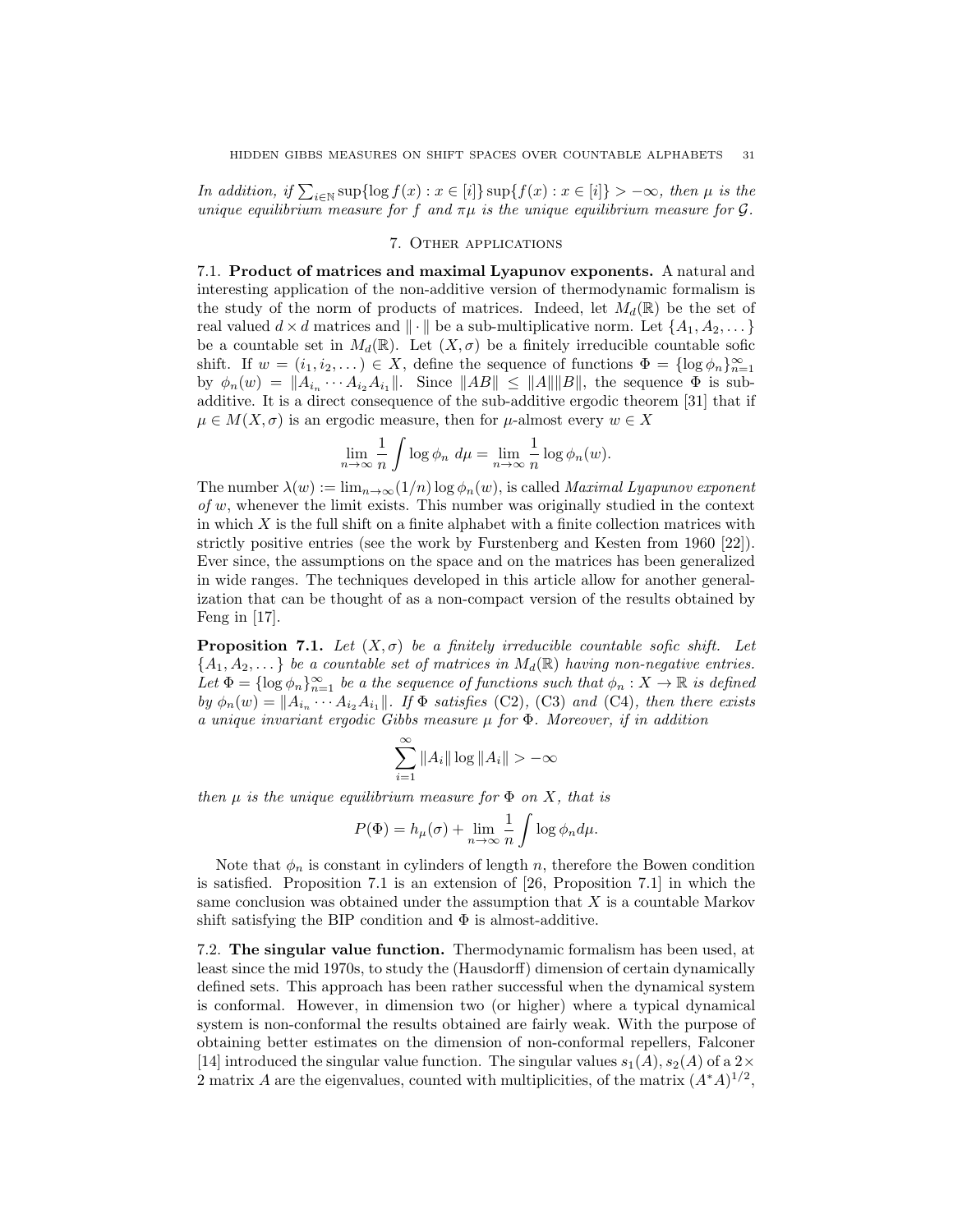where  $A^*$  denotes the transpose of A. The singular values can be interpreted as the length of the semi-axes of the ellipse which is the image of the unit ball under A.

Let  $f : \mathbb{R}^2 \to \mathbb{R}^2$  be a  $C^1$  map and let  $\Lambda \subset \mathbb{R}^2$  be a repeller of f. That is, the set  $\Lambda$  is a (not necessarily compact), f-invariant, and the map f is expanding on  $\Lambda$ , i.e., there exist  $c > 0$  and  $\beta > 1$  such that  $||d_x f^n(v)|| \ge c\beta^n ||v||$ , for every  $x \in \Lambda$ ,  $n \in \mathbb{N}$  and  $v \in T_x \mathbb{R}^2$ . We will also assume that there exists an open set  $U \subset \mathbb{R}^2$ such that  $\Lambda \subset U$  and  $\Lambda = \cap_{n \in \mathbb{N}} f^n(U)$  and that f restricted to  $\Lambda$  can be coded by an irreducible countable sofic shift. For each  $x \in \mathbb{R}^2$  and  $v \in T_xR^2$ , we define the *Lyapunov exponent* of  $(x, v)$  by

$$
\lambda(x, v) := \limsup_{n \to \infty} \frac{1}{n} \log ||d_x f^n v||.
$$

For each  $x \in \mathbb{R}^2$ , there exists a positive integer  $s(x) \leq 2$ , numbers  $\lambda_1(x) \geq \lambda_2(x)$ , and linear subspaces

$$
\{0\} = E_{s(x)+1}(x) \subset E_{s(x)}(x) \subset E_1(x) = T_x R^2,
$$

such that

$$
E_i(x) = \{ v \in T_x \mathbb{R}^2 : \lambda(x, v) = \lambda_i(x) \}
$$

and  $\lambda(x, v) = \lambda_i(x)$  if  $v \in E_i(x) \setminus E_{i+1}(x)$ . The functions,  $\phi_{i,n} : \Lambda \to \mathbb{R}$  are defined by

$$
\phi_{i,n}(x) = \log s_i(d_x f^n)
$$

and called *singular value functions*. It follows from Oseledets' multiplicative ergodic theorem that for each finite f–invariant measure  $\mu$  there exists a set  $X \subset \mathbb{R}^2$  of full  $\mu$  measure such that

(7.1) 
$$
\lim_{n \to \infty} \frac{\phi_{i,n}(x)}{n} = \lim_{n \to \infty} \frac{1}{n} \log s_i(d_x f^n) = \lambda_i(x).
$$

It was proved by Barreira and Gelfert [5, Proposition 4] that if the dynamical system f has dominated splitting (see [4, p.234] for a precise definition) and  $\Lambda$  is compact then the sequences  $\{\phi_{i,n}\}_{n=1}^{\infty}$  are almost-additive. The methods developed in this article allow us to study the singular value function in a broader context. In particular, it is a consequence of the variational principle that

Proposition 7.2. *Let* (f,Λ) *be a non-conformal repeller that can be coded by an irreducible countable sofic shift. If the singular value functions*  $\Phi$  *satisfy* (C2), (C3) *and* (C4)*, then there exists a unique invariant ergodic Gibbs measure* µ *for* Φ*.*

We stress that Gibbs measures are of particular importance in the dimension theory of dynamical systems.

*Acknowledgments.* The authors thank the referee for the comments which improved the paper. This research was partly developed within the Ph.D. thesis research of the second author. The first author was partially supported by CONICYT PIA ACT172001 and by Proyecto Fondecyt 1190194. The second and third authors were partially supported by CONICYT PIA ACT172001, Proyecto Fondecyt 1151368, and Grupo de investigación GI 172208/C at the Universidad del Bío-Bío. The second author was also supported by the office of graduate studies at the Universidad del Bío-Bío.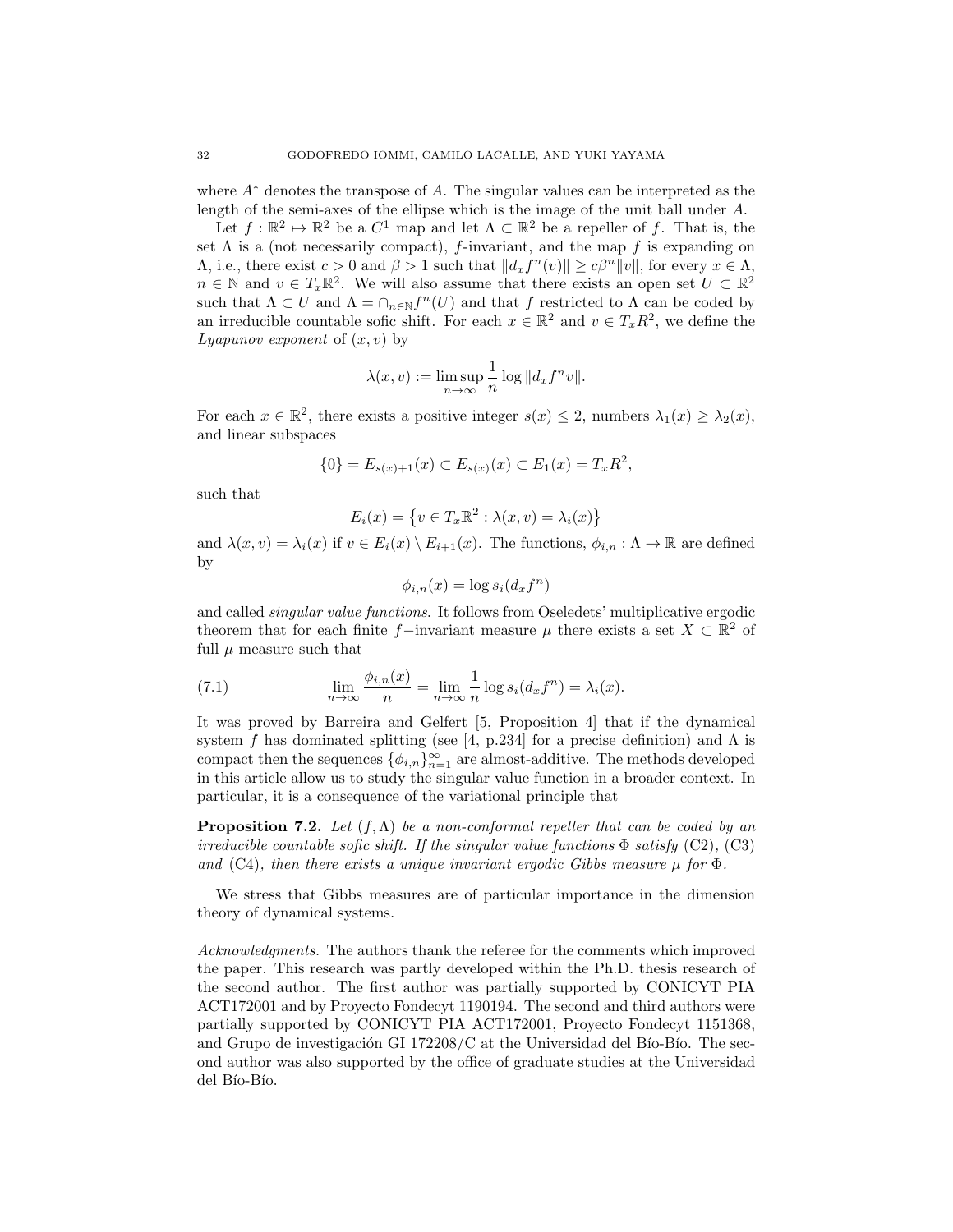#### **REFERENCES**

- [1] J. Barral and D.J. Feng, Weighted thermodynamic formalism on subshifts and applications, *Asian J. Math* 16 (2012) 319–352.
- [2] L. Barreira, A non-additive thermodynamic formalism and applications to dimension theory of hyperbolic dynamical systems, *Ergod. Th. Dynam. Syst.* 16 (1996) 871–927.
- [3] L. Barreira, Nonadditive thermodynamic formalism: equilibrium and Gibbs measures, *Disc. Con. Dynam. Syst.* 16 (2006) 279–305.
- [4] L. Barreira, Almost additive thermodynamic formalism: some recent developements, *Rev. Math. Phys.* 22 (2010) 1147–1179.
- [5] L. Barreira and K. Gelfert, Multifractal analysis for Lyapunov exponents on nonconformal repellers, *Comm. Math. Phys.* 267 (2006) 393–418.
- [6] R. Bowen, Some systems with unique equilibrium states, *Math. Syst. Theory* 8 (1974) 193– 202.
- [7] M. Boyle and K. Petersen, Hidden Markov processes in the context of symbolic dynamics, in *Entropy of hidden Markov process and connections to dynamical systems*, London Math. Soc. lecture Note Ser., 385 (Cambridge Univ. Press, 2011), pp. 5–71.
- [8] Y. L. Cao, D.J. Feng and W. Huang, The thermodynamic formalism for sub-additive potentials, *Disc. Con. Dynam. Syst.* 20 (2008) 639–657.
- [9] J. R. Chazottes and E. Ugalde, Projection of Markov measures may be Gibbsian, *J. Stat. Phys.* 111 (2003) 1245–1272.
- [10] J. R. Chazottes and E. Ugalde, On the preservation of Gibbsianess under symbol amalgamation, in *Entropy of hidden Markov process and connections to dynamical systems*, London Math. Soc. lecture Note Ser., 385 (Cambridge Univ. Press, 2011) pp. 72–97.
- [11] R. Dougall and R. Sharp, Amenability, critical exponents of subgroups and growth of closed geodesics, *Math. Ann.* 365 (2016) 1359–1377.
- [12] A. van Enter, Renormalization Group, Non-Gibbsian states, their relationship and further developments, in *Applications of Renormalization Group Methods in the Mathematical Sciences*, RIMS Lecture Notes 1483 (2006) pp.49–64.
- [13] A. van Enter, R. Fernandez and A. Sokal, Regularity properties and pathologies of positionspace renormalization-group transformations: scope and limitations of Gibbsian theory, *J. Stat. Phys.* 72 (1993) 879–1167.
- [14] K. J. Falconer, A subadditive thermodynamic formalism for mixing repellers, *J. Phys.* A 21 (1988) 737–742.
- [15] D. J. Feng, Lyapunov exponents for products of matrices and multifractal analysis, Part I: Positive matrices, *Israel J. Math.* 138 (2003) 353–376.
- [16] D. J. Feng, The variational principle for products of non-negative matrices, *Nonlinearity* 17 (2004) 447–457.
- [17] D. J. Feng, *Lyapunov exponents for products of matrices and multifractal analysis, Part II: General matrices, Israel J. Math.* 170 (2009) 355–394.
- [18] D. J. Feng, *Equilibrium states for factor maps between subshifts, Adv. Math.* 226 (2011) 2470–2502.
- [19] D.J. Feng and P. Shmerkin, Non-conformal repellers and the continuity of pressure for matrix cocycles, *Geom. Funct. Anal.* 24 (2014) 1101–1128.
- [20] D.J. Feng and W. Huang, Lyapunov spectrum of asymptotically sub-additive potentials, *Comm. Math. Phys.* 297 (2010) 1–43.
- [21] D. Fiebig, U. R. Fiebig and M.Yuri, Pressure and equilibrium states for countable state Markov shifts, *Israel J. Math.* 131 (2002) 221–257.
- [22] H. Furstenberg and H. Kesten, Products of random matrices, *Ann. Math. Statist.* 31 (1960) 457–468.
- [23] B.M. Gureviˇc, Topological entropy for denumerable Markov chains, *Dokl. Akad. Nauk SSSR* 10 (1969) 911–915.
- [24] B.M. Gurevič, Shift entropy and Markov measures in the path space of a denumerable graph, *Dokl. Akad. Nauk SSSR* 11 (1970) 744–747.
- [25] B.M. Gurevich and S.V. Savchenko, Thermodynamic formalism for symbolic Markov chains with a countable number of states, (Russian) *Uspekhi Mat. Nauk* 53 (1998) no. 2(320), 3–106; translation in Russian Math. Surveys 53 (1998) 245–344.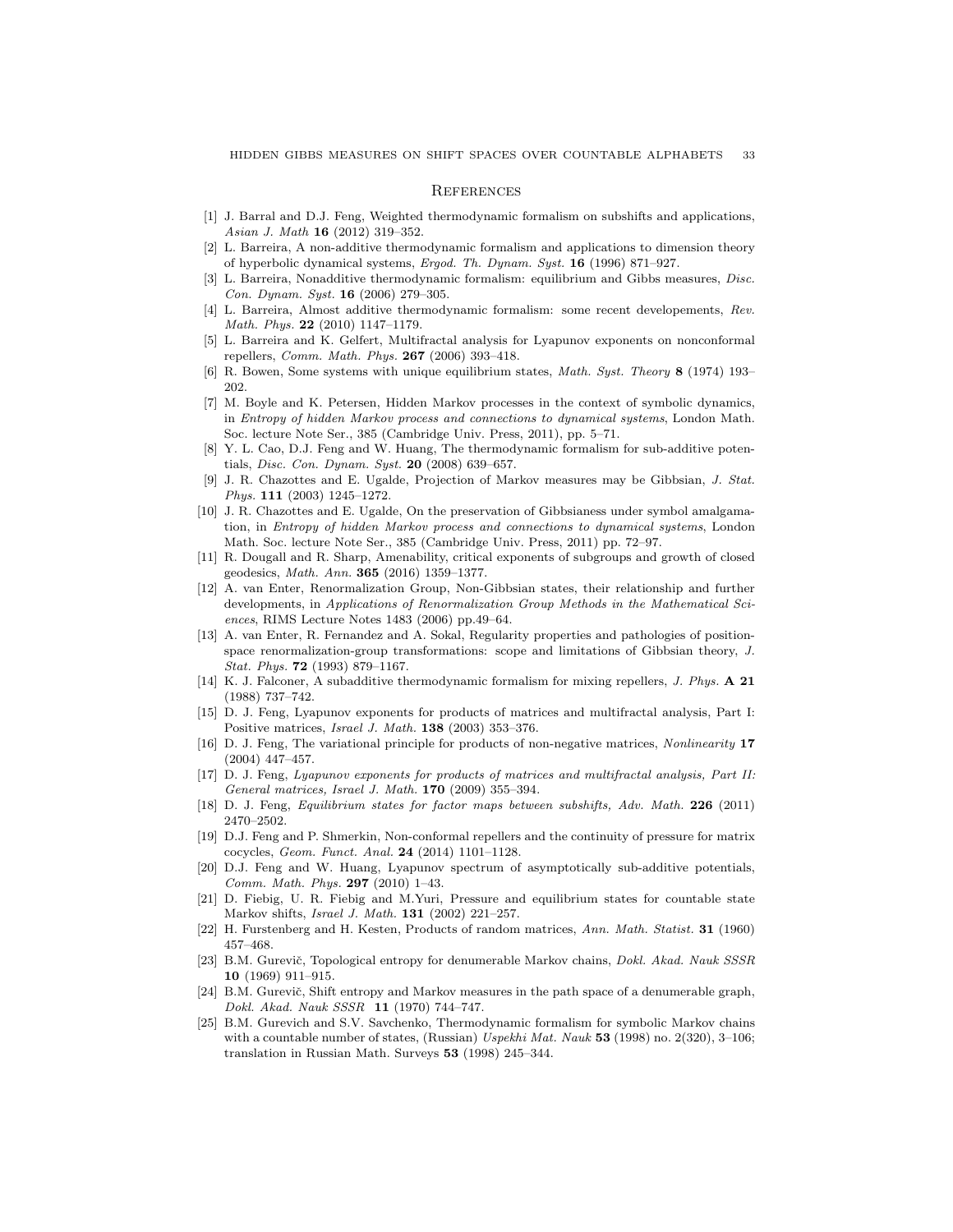- [26] G. Iommi and Y. Yayama, Almost-additive thermodynamic formalism for countable Markov shifts, *Nonlinearity* 25 (2012) 165–191.
- [27] G. Iommi and Y. Yayama, Zero temperature limits of Gibbs states for almost-additive potentials, *J. Stat. Phys.* 155 (2014) 23–46.
- U. Jung, Fiber-Mixing Codes between Shifts of Finite Type and Factors of Gibbs measures, *Entropy* (2016) 18(12) 428.
- [29] A. Käenmäki, and H. Reeve, Multifractal Analysis of Birkhoff Averages for typical infinitely generated self-affine sets, *J. Fractal Geom.* 1 (2014) 83–152.
- [30] T. Kempton, Factors of Gibbs measures for subshifts of finite type, *Bull. Lond. Math. Soc.* 43 (2011) 751–764.
- [31] J. F. C. Kingman, The ergodic theory of subadditive stochastic processes, *J. Roy. Statist. Soc. Ser. B* 30 (1968) 499–510.
- [32] B.P. Kitchens, *Symbolic dynamics. One-sided, two-sided and countable state Markov shifts* (Springer-Verlag, 1998).
- [33] D. Lind and B. Marcus, *An Introduction to Symbolic Dynamics and Coding* (Cambridge Univ. Press, 1995).
- [34] D. Mauldin and M. Urbański, Dimensions and measures in infinite iterated function systems, *Proc. London Math. Soc.* 73 (1996) 105–154.
- [35] D. Mauldin and M. Urbański, Gibbs states on the symbolic space over an infinite alphabet, *Israel J. Math.* 125 (2001) 93–130.
- [36] B. Marcus, K. Petersen and T. Weissman, *Entropy of hidden Markov process and connections to dynamical systems*, London Math. Soc. lecture Note Ser., 385 (Cambridge Univ. Press, 2011).
- [37] A. Mummert, The thermodynamic formalism for almost-additive sequences, *Disc. Con. Dynam. Syst.* 16 (2006) 435–454.
- [38] M. Piranio, Projections of Gibbs states for Hölder Potentials, *J. Stat. Phys.* 170 (2018) 952–961.
- [39] Y.B. Pesin and B.S. Pitskel, Topological pressure and the variational principle for noncompact sets, *Funktsional. Anal. i Prilozhen.* 18 (1984) 50–63, 96.
- [40] M. Pollicott and T. Kempton, Factors of Gibbs measures for full shifts, in *Entropy of hidden Markov process and connections to dynamical systems*, London Math. Soc. Lecture Note Ser., 385 (Cambridge Univ. Press, 2011) pp. 246–257.
- [41] D. Ruelle, *Thermodynamic formalism. The mathematical structures of equilibrium statistical mechanics,* 2nd. edn. (Cambridge Univ. Press, 2004).
- [42] O. Sarig, Thermodynamic formalism for countable Markov shifts, *Ergod. Th. Dynam. Syst.* 19 (1999) 1565–1593.
- [43] O. Sarig, Phase transitions for countable Markov shifts, *Comm. Math. Phys.* 217 (2001) 555–577.
- [44] O. Sarig, Existence of Gibbs measures for countable Markov shifts, *Proc. Amer. Math. Soc.* 131 (2003) 1751–1758.
- [45] J.G. Sinai, Gibbs measures in ergodic theory, *Uspehi Mat. Nauk* 27 (1972) 21–64.
- [46] P. Walters, Regularity conditions and Bernoulli properties of equilibrium states and gmeasures, *J. London. Math. Soc.* (2) 71 (2005) 379–396.
- [47] E. Verbitskiy, On factors of *g*-measures, *Indag. Math. (N.S.)* 22 (2011) 315–329.
- [48] J. Yoo, On factor maps that send Markov measures to Gibbs measures. *J. Stat. Phys.* 141 (2010) 1055–1070,
- [49] Y. Yayama, Existence of a measurable saturated compensation function between subshifts and its applications, *Ergod. Th. Dynam. Syst.* 31 (2011) 1563–1589.
- [50] Y. Yayama, On factors of Gibbs measures for almost additive potentials, *Ergod. Th. Dynam. Syst.* 36 (2016) 276–309.